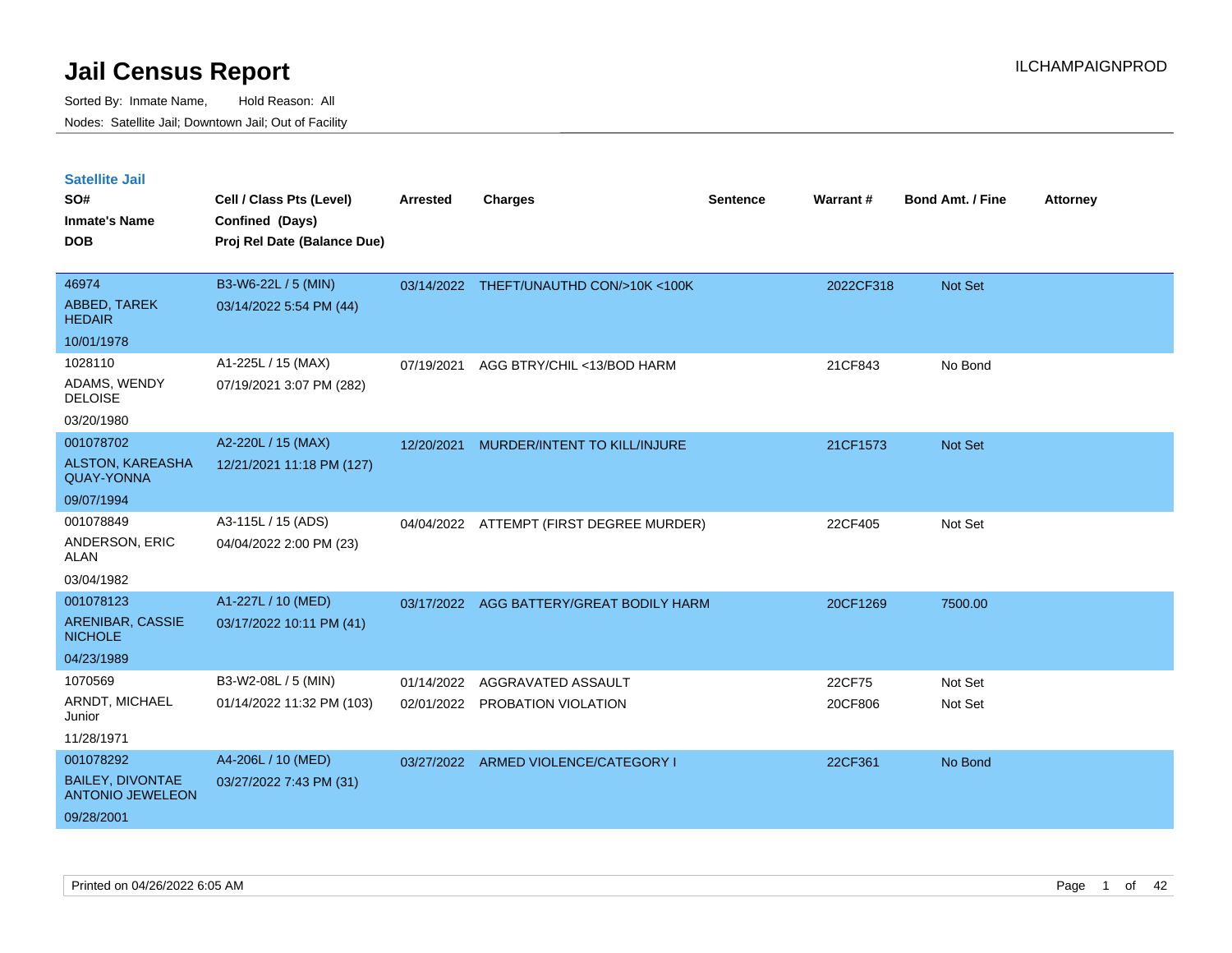| SO#<br><b>Inmate's Name</b><br><b>DOB</b>                         | Cell / Class Pts (Level)<br>Confined (Days)<br>Proj Rel Date (Balance Due) | <b>Arrested</b>                                                                                | <b>Charges</b>                                                                                                                                                                                                            | <b>Sentence</b> | Warrant#                                                                            | <b>Bond Amt. / Fine</b>                                                       | <b>Attorney</b> |
|-------------------------------------------------------------------|----------------------------------------------------------------------------|------------------------------------------------------------------------------------------------|---------------------------------------------------------------------------------------------------------------------------------------------------------------------------------------------------------------------------|-----------------|-------------------------------------------------------------------------------------|-------------------------------------------------------------------------------|-----------------|
| 001079027<br><b>BANKS, GRANZLEE</b>                               | B1-105U / 10 (MED)<br>04/07/2022 3:10 PM (20)                              | 04/07/2022                                                                                     | AGG UNLAWFUL USE OF WEAPON                                                                                                                                                                                                |                 | 2022CF425                                                                           | <b>Not Set</b>                                                                |                 |
| 01/13/1993                                                        |                                                                            |                                                                                                |                                                                                                                                                                                                                           |                 |                                                                                     |                                                                               |                 |
| 001078565<br><b>BARBER, MARK</b><br>ANTHONY, Junior<br>09/24/2003 | B1-104U / 15 (MAX)<br>11/05/2021 7:40 AM (173)                             | 11/05/2021<br>11/05/2021<br>11/05/2021                                                         | POSSESSION OF STOLEN FIREARM<br>RECEIVE/POSS/SELL STOLEN VEH<br><b>BURGLARY</b>                                                                                                                                           |                 | 21CF1366<br>2021CF1309<br>21CF1369                                                  | Not Set<br>25000.00<br>Not Set                                                |                 |
| 518851<br><b>BARKER, ALEXANDER</b><br><b>MASSIE</b><br>09/24/1986 | A4-104L / 10 (MED)<br>01/11/2022 2:37 PM (106)                             | 01/11/2022<br>01/11/2022<br>01/11/2022<br>01/11/2022<br>01/11/2022<br>01/11/2022<br>01/11/2022 | FELON POSS/USE WEAPON/FIREARM<br>POSS AMT CON SUB EXCEPT(A)/(D)<br>BAD CHK/OBTAIN CON PROP/>150<br>BAD CHK/OBTAIN CON PROP/>150<br>METH DELIVERY/15<100 GRAMS<br>DRIVING ON REVOKED LICENSE<br>OBSTRUCTING IDENTIFICATION | 20y (DOC)       | 20CF361<br>2020CF863<br>20CF192<br>19CF1686<br>20CF1383<br>2020TR16539<br>2020CM222 | 15000.00<br>15000.00<br>15000.00<br>15000.00<br>No Bond<br>1500.00<br>1500.00 |                 |
| 969121<br>BECKLEY, ANTHONY<br><b>PATRICK</b><br>06/30/1989        | BOOKH-8 / 15 (MAX)<br>11/25/2021 7:16 PM (153)                             | 11/25/2021<br>11/25/2021                                                                       | <b>CRIM TRESPASS TO RESIDENCE</b><br>HOME INVASION/GREAT BOD HARM                                                                                                                                                         | 4y (DOC)        | 21CF1444<br>2021CF840                                                               | Not Set<br>No Bond                                                            |                 |
| 001077327<br><b>HAFIZ EL</b><br>11/07/1985                        | B4-223L / 10 (MED)<br>BENJAMIN, CLARENCE 04/10/2022 5:16 AM (17)           | 04/10/2022                                                                                     | <b>DOMESTIC BATTERY</b><br>04/10/2022 RESIST/OBSTRUCTING A PEACE OFFICEF                                                                                                                                                  |                 | 21CM826<br>22CM102                                                                  | 1000.00<br>100.00                                                             |                 |
| 001078969<br>BEVERLY, SAYVION<br><b>LAMONTE</b><br>11/20/2002     | B1-104L / 10 (MED)<br>03/22/2022 10:20 PM (36)                             | 03/22/2022                                                                                     | AGG UNLAWFUL USE WEAPON/PERSON                                                                                                                                                                                            |                 | 22CF345                                                                             | Not Set                                                                       |                 |
| 64848<br><b>BLISSIT, ANTHONY</b><br><b>LATHEN</b><br>02/16/1985   | A3-214L / 10 (MED)<br>04/23/2022 1:31 AM (4)                               | 04/23/2022<br>04/23/2022<br>04/23/2022                                                         | DOM BTRY/BOD HARM/4+ PRECONV<br><b>ESCAPE/VIOLATE ELEC MONITORING</b><br><b>HRSMT/THREATEN PERSON/KILL</b>                                                                                                                |                 | 20CF1099<br>21CF372<br>21CF339                                                      | 25000.00<br>25000.00<br>25000.00                                              |                 |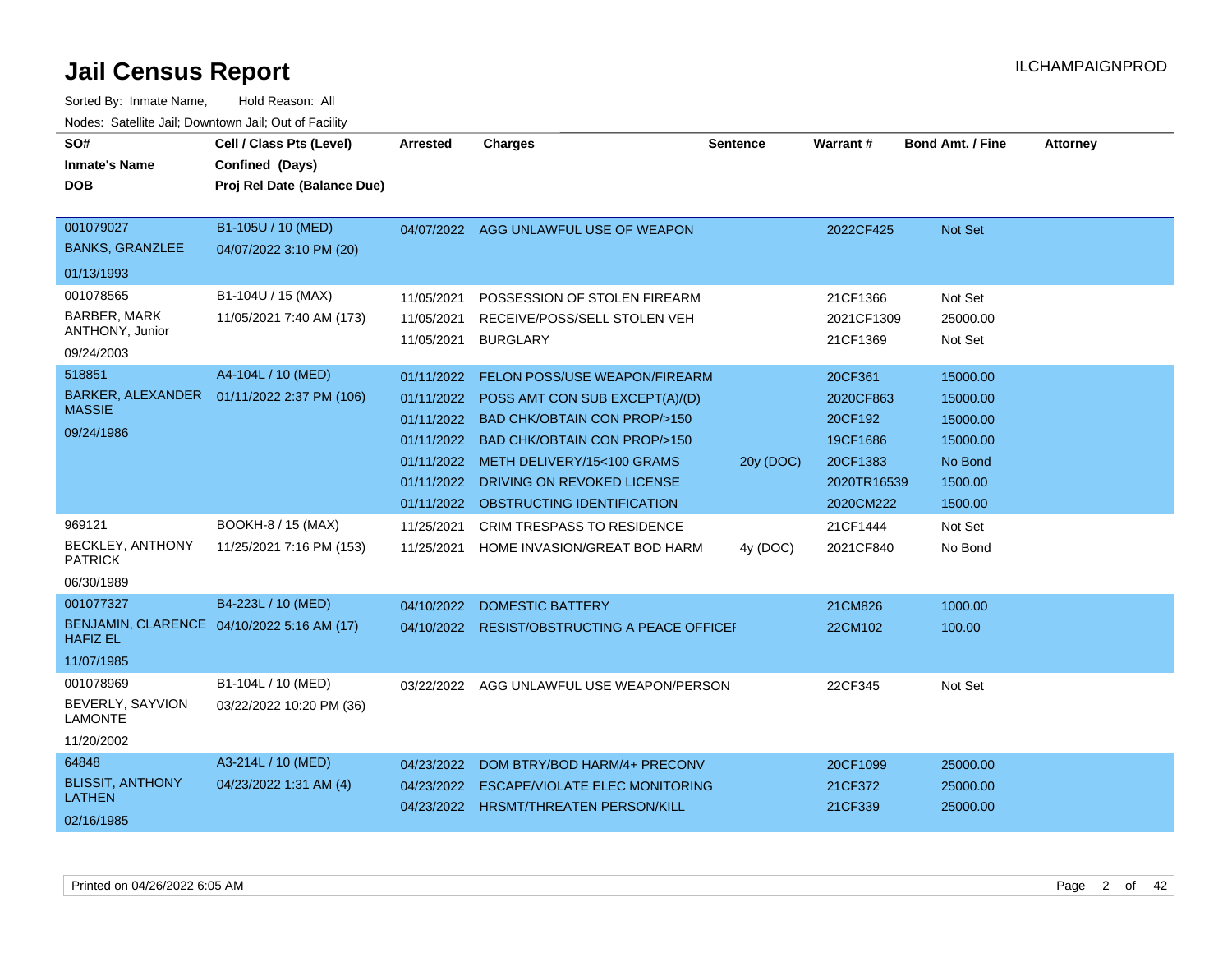| roaco. Catolino cali, Domntonn cali, Out of Facility |                                             |            |                                           |                 |            |                         |                 |
|------------------------------------------------------|---------------------------------------------|------------|-------------------------------------------|-----------------|------------|-------------------------|-----------------|
| SO#                                                  | Cell / Class Pts (Level)                    | Arrested   | <b>Charges</b>                            | <b>Sentence</b> | Warrant#   | <b>Bond Amt. / Fine</b> | <b>Attorney</b> |
| <b>Inmate's Name</b>                                 | Confined (Days)                             |            |                                           |                 |            |                         |                 |
| <b>DOB</b>                                           | Proj Rel Date (Balance Due)                 |            |                                           |                 |            |                         |                 |
|                                                      |                                             |            |                                           |                 |            |                         |                 |
| 923208                                               | B3-W7-26L / 10 (MED)                        |            | 01/22/2022 CRIM TRES TO RES/PERS PRESENT  |                 | 22CF92     | Not Set                 |                 |
| <b>BREADY, ANDREW</b><br><b>NICHOLAS</b>             | 01/22/2022 7:43 PM (95)                     |            |                                           |                 |            |                         |                 |
| 06/08/1988                                           |                                             |            |                                           |                 |            |                         |                 |
| 25694                                                | BOOKH-7                                     | 04/25/2022 | <b>BURGLARY</b>                           |                 | 2022CFAWOW | Not Set                 |                 |
| <b>BROADWAY, ELLIS</b>                               | 04/25/2022 3:23 PM (2)                      | 04/25/2022 | <b>BURGLARY</b>                           |                 | 2022CFAWOW | Not Set                 |                 |
| Junior                                               |                                             |            | 04/25/2022 RETAIL THEFT                   |                 | 2022CMAWOW | Not Set                 |                 |
| 10/02/1960                                           |                                             |            |                                           |                 |            |                         |                 |
| 001079000                                            | A4-206U / 15 (MAX)                          |            | 04/01/2022 MURDER/STRONG PROB KILL/INJURE |                 | 22CF102    | 2000000.00              |                 |
| <b>BROCK, TONY LAMAR</b>                             | 04/01/2022 9:02 AM (26)                     |            |                                           |                 |            |                         |                 |
| 04/01/2004                                           |                                             |            |                                           |                 |            |                         |                 |
| 61675                                                | B1-202L / 10 (MED)                          |            | 02/10/2022 AGG DISCHARGE FIREARM/OCC BLDG |                 | 20CF374    | 100000.00               |                 |
| <b>BROWN, ANTONIO</b><br><b>BURNETT</b>              | 02/10/2022 3:28 PM (76)                     |            |                                           |                 |            |                         |                 |
| 03/04/1983                                           |                                             |            |                                           |                 |            |                         |                 |
| 51247                                                | B1-202U / 10 (MED)                          | 04/15/2021 | FELON POSS/USE WEAPON/FIREARM             |                 | 21CF411    | Not Set                 |                 |
| <b>BROWN, DANTE</b><br><b>MAURICE</b>                | 04/15/2021 6:24 PM (377)                    |            |                                           |                 |            |                         |                 |
| 04/19/1979                                           |                                             |            |                                           |                 |            |                         |                 |
| 1015739                                              | <b>BOOKH-2 / 5 (MIN)</b>                    |            | 04/14/2022 CRIMINAL TRESPASS BUILDING     |                 | 22CM114    | 100.00                  |                 |
|                                                      | BROWN, JERI CHANCY 04/14/2022 10:11 PM (13) |            | 04/19/2022 AGGRAVATED BATTERY             |                 | 2021CF1260 | Not Set                 |                 |
| 03/07/1989                                           |                                             |            |                                           |                 |            |                         |                 |
| 1028357                                              | A4-203U / 15 (MAX)                          | 03/23/2022 | DOMESTIC BATTERY/OTHER PRIOR              |                 | 22CF348    | Not Set                 |                 |
| <b>BROWN, MARCUS</b><br><b>RICKELL</b>               | 03/23/2022 7:13 PM (35)                     |            | 03/23/2022 FELON POSS/USE WEAPON/FIREARM  |                 | 22CF349    | No Bond                 |                 |
| 01/06/1995                                           |                                             |            |                                           |                 |            |                         |                 |
| 990921                                               | B4-121L / 15 (MAX)                          | 01/20/2022 | MFG/DEL 1<15 GR COCAINE/ANLG              |                 | 19CF369    | 25000.00                |                 |
| <b>BROWN, QUINTIN</b><br><b>MARSHAUN</b>             | 01/20/2022 7:19 PM (97)                     |            | 01/20/2022 ARMED HABITUAL CRIMINAL        |                 | 21CF935    | 750000.00               |                 |
| 09/26/1991                                           |                                             |            |                                           |                 |            |                         |                 |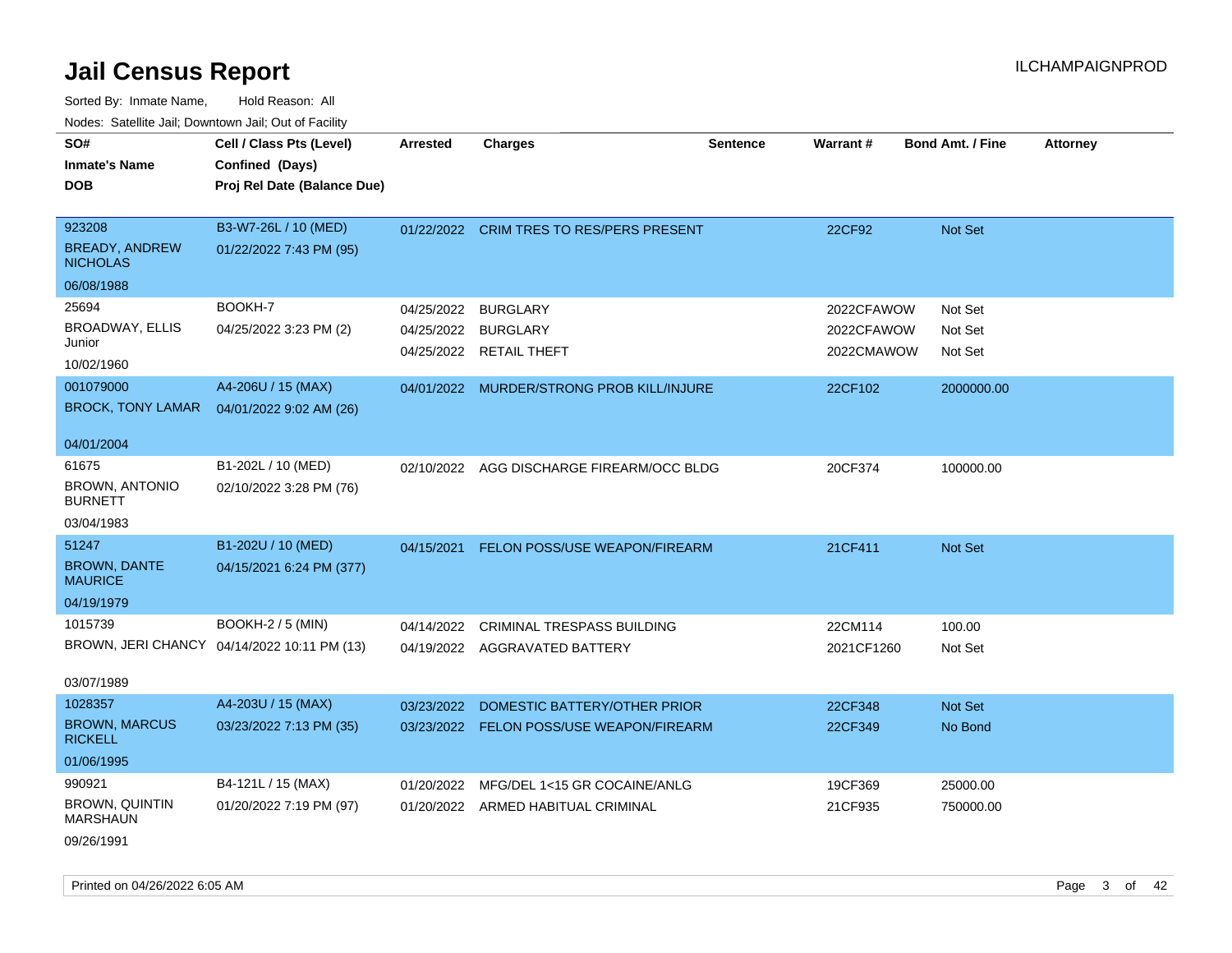| SO#                                            | Cell / Class Pts (Level)    | <b>Arrested</b>   | Charges                                   | <b>Sentence</b> | Warrant#   | <b>Bond Amt. / Fine</b><br><b>Attorney</b> |  |
|------------------------------------------------|-----------------------------|-------------------|-------------------------------------------|-----------------|------------|--------------------------------------------|--|
| <b>Inmate's Name</b>                           | Confined (Days)             |                   |                                           |                 |            |                                            |  |
| <b>DOB</b>                                     | Proj Rel Date (Balance Due) |                   |                                           |                 |            |                                            |  |
|                                                |                             |                   |                                           |                 |            |                                            |  |
| 29957                                          | B4-222L / 15 (MAX)          | 11/13/2021        | <b>FELON POSS/USE WEAPON/FIREARM</b>      |                 | 21CF1390   | Not Set                                    |  |
| <b>BROWN, RODNEY</b><br>LOUIS                  | 11/13/2021 8:57 PM (165)    |                   | 11/13/2021 AGG CRIM SX AB/>5 YR OLDER VIC |                 | 2019CF0718 | 250000.00                                  |  |
| 01/07/1968                                     |                             |                   |                                           |                 |            |                                            |  |
| 981645                                         | B4-225L / 15 (MAX)          | 01/27/2022 MURDER |                                           |                 | 22CF114    | 1000000.00                                 |  |
| <b>BRUMFIELD,</b><br>JONATHAN EZEKEIL          | 01/27/2022 8:15 PM (90)     |                   |                                           |                 |            |                                            |  |
| 08/03/1989                                     |                             |                   |                                           |                 |            |                                            |  |
| 1047579                                        | A1-124L / 10 (MED)          |                   | 02/24/2022 ARMED ROBBERY/NO FIREARM       |                 | 22CF232    | Not Set                                    |  |
| <b>BUTLER, TAMYRA</b><br><b>COSHAWN</b>        | 02/24/2022 5:40 AM (62)     |                   |                                           |                 |            |                                            |  |
| 07/06/1988                                     |                             |                   |                                           |                 |            |                                            |  |
| 39474                                          | B1-101U / 10 (ADS)          | 07/06/2021        | MFG/DEL 15<100 GR HEROIN/ANLG             |                 | 21CF792    | Not Set                                    |  |
| CAMPBELL, AARON<br><b>JACOB</b>                | 07/06/2021 11:56 PM (295)   |                   |                                           |                 |            |                                            |  |
| 07/18/1974                                     |                             |                   |                                           |                 |            |                                            |  |
| 533450                                         | BOOKF-2                     | 04/25/2022        | <b>BURGLARY</b>                           |                 | 2022CFAWOW | Not Set                                    |  |
| CAMPBELL.                                      | 04/25/2022 7:24 PM (2)      |                   | 04/25/2022 CRIM DAMAGE TO PROPERTY <\$500 |                 | 2022CFAWOW | <b>Not Set</b>                             |  |
| ELIZABETH TAEHEE                               |                             |                   | 04/25/2022 POSSESS DRUG PARAPHERNALIA     |                 | 2022CFAWOW | Not Set                                    |  |
| 11/11/1979                                     |                             |                   |                                           |                 |            |                                            |  |
| 001078953                                      | A4-203L / 10 (MED)          | 03/15/2022        | POSSESSION OF STOLEN FIREARM              |                 | 2022CF319  | Not Set                                    |  |
| CAMPBELL.<br>MOHAMMED BURNELL                  | 03/15/2022 10:50 PM (43)    |                   |                                           |                 |            |                                            |  |
| 09/25/1991                                     |                             |                   |                                           |                 |            |                                            |  |
| 1045467                                        | A4-104U / 15 (MAX)          | 04/01/2022        | MFG/DEL CANNABIS/30-500 GRAMS             |                 | 20CF87     | 100000.00 / 34.00                          |  |
| CARPENTER-MOORE,<br><b>JOSEPH CARL, Junior</b> | 04/02/2022 5:22 PM (25)     |                   | 04/01/2022 MFG/DEL CANNABIS/30-500 GRAMS  |                 | 19CF1770   | 100000.00 / 34.00                          |  |
| 04/18/1992                                     |                             |                   |                                           |                 |            |                                            |  |
| 1060436                                        | B1-106U / 10 (MED)          | 01/06/2022        | AGGRAVATED UNLAWFUL RESTRAINT             |                 | 22CF29     | Not Set                                    |  |
| CARTER, DERESHEO<br><b>DEWAYNE</b>             | 01/06/2022 8:43 PM (111)    |                   | 01/06/2022 FELON ESCAPE/PEACE OFFICER     |                 | 22CF28     | Not Set                                    |  |
| 09/10/1991                                     |                             |                   |                                           |                 |            |                                            |  |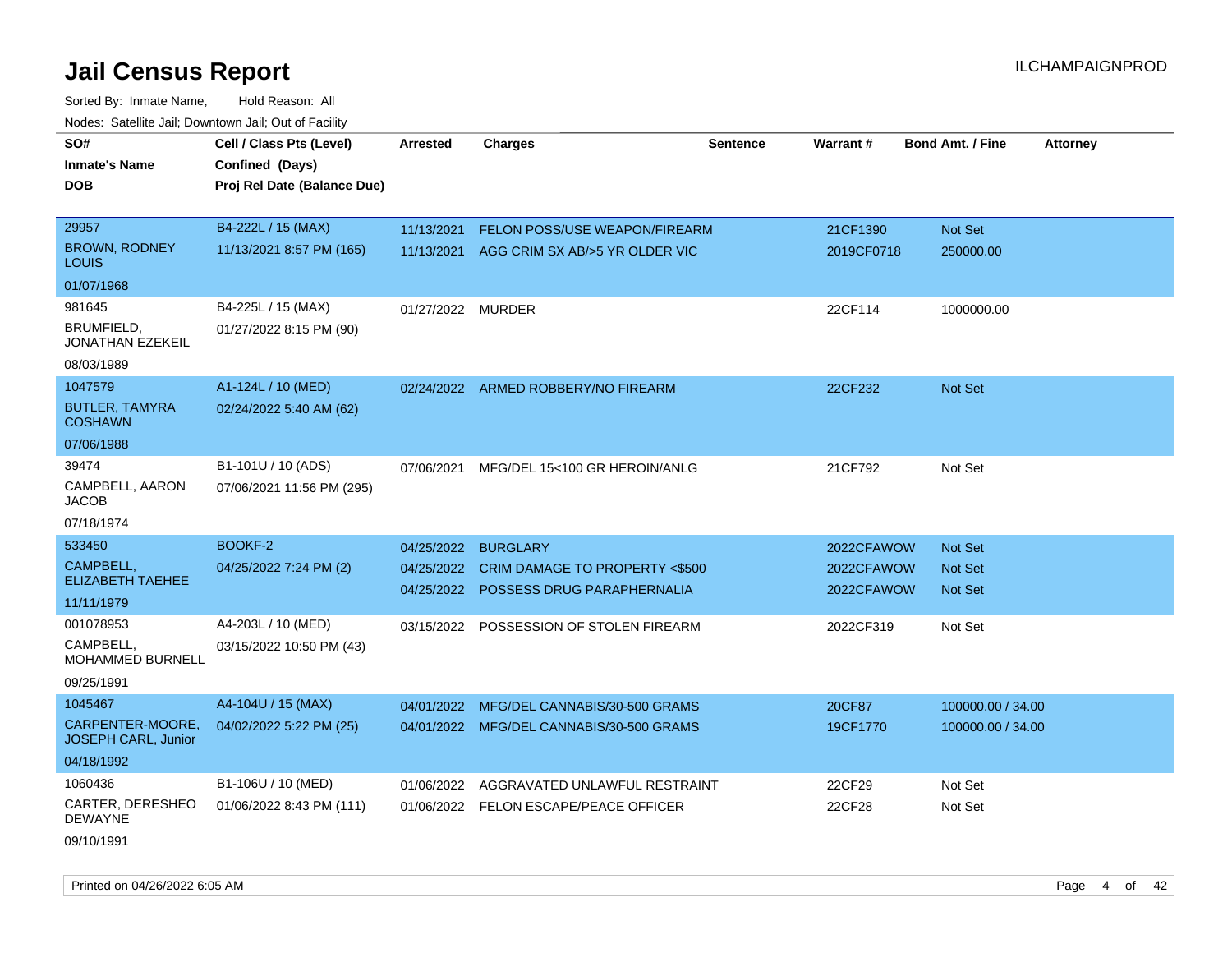| SO#<br><b>Inmate's Name</b><br><b>DOB</b>                             | Cell / Class Pts (Level)<br>Confined (Days)<br>Proj Rel Date (Balance Due) | <b>Arrested</b>                        | <b>Charges</b>                                                                                                                          | <b>Sentence</b> | <b>Warrant#</b>                                  | <b>Bond Amt. / Fine</b>                        | <b>Attorney</b> |
|-----------------------------------------------------------------------|----------------------------------------------------------------------------|----------------------------------------|-----------------------------------------------------------------------------------------------------------------------------------------|-----------------|--------------------------------------------------|------------------------------------------------|-----------------|
| 1064838<br>CARTER, JAMAL<br><b>ANTONIO</b><br>09/25/1997<br>001077353 | A4-205L / 15 (MAX)<br>04/13/2022 6:34 PM (14)                              | 04/13/2022<br>04/13/2022<br>04/18/2022 | 04/13/2022 VIOLATE OP/OTHER PRIOR<br>DRIVING DURING SUSPENSION<br><b>FELON POSS/USE WEAPON/FIREARM</b><br>CRIMINAL TRESPASS TO PROPERTY |                 | 2022CM68<br>2022MT403<br>2022CF464<br>2020CF1015 | 5000.00<br>200.00<br><b>Not Set</b><br>Not Set |                 |
| CARTER, JAMES<br><b>IVORY</b><br>08/12/2000                           | B1-106L / 15 (MAX)<br>02/13/2022 1:19 AM (73)                              | 02/12/2022                             | 02/12/2022 ALCOHOL SALES - MINOR 19-20<br>FELON POSS/USE WEAPON/FIREARM                                                                 |                 | 2020OV127<br>22CF173                             | 1000.00<br>No Bond                             |                 |
| 957936<br>CAVETTE, JUSTIN<br><b>EUGENE</b><br>08/02/1988              | A4-103U / 15 (MAX)<br>03/10/2022 12:10 PM (48)                             |                                        | 03/10/2022 DELIVERY OF OR POSSESSION OF W/ INT                                                                                          |                 | 22CF295                                          | Not Set                                        |                 |
| 1029088<br>CHAPPLE, MALIK<br><b>BIANCO</b><br>10/25/1994              | B1-107L / 10 (MED)<br>12/22/2021 10:02 AM (126)                            | 12/21/2021                             | FELON POSS/USE FIREARM PRIOR                                                                                                            |                 | 21CF1338                                         | 250000.00                                      |                 |
| 1072407<br><b>CLARK, AMY KANANI</b><br>11/29/1988                     | A2-121L / 10 (MED)<br>04/17/2022 1:20 AM (10)                              | 04/17/2022                             | FORGERY/ISSUE/DELIVER DOCUMENT<br>04/17/2022 AGG BATTERY/PEACE OFFICER                                                                  |                 | 2021CF1159<br>22CF473                            | 24820.00<br>No Bond                            |                 |
| 001079108<br>CLARK, HOLLY LYNN<br>05/09/1993                          | BOOKF-2<br>04/26/2022 4:36 AM (1)                                          |                                        | 04/26/2022 FUGITIVE FROM JUSTICE                                                                                                        |                 | 2022CFAWOW                                       | Not Set                                        |                 |
| 001078234<br>CLARK, JIMMY WAYNE 04/26/2022 5:48 AM (1)<br>11/08/1970  | BOOKH-3                                                                    | 04/26/2022                             | <b>VIOLATE ORDER PROTECTION</b><br>04/26/2022 DOMESTIC BATTERY                                                                          |                 | 20CM0219<br>22CFAWOW                             | 10000.00<br>Not Set                            |                 |
| 001078812<br>COBB, SINTRAE<br><b>SANCHEZ</b><br>07/05/2002            | B1-207U / 15 (MAX)<br>02/01/2022 8:33 PM (85)                              |                                        | 02/01/2022 ARMED ROBBERY/ARMED W/FIREARM                                                                                                |                 | 22CF145                                          | Not Set                                        |                 |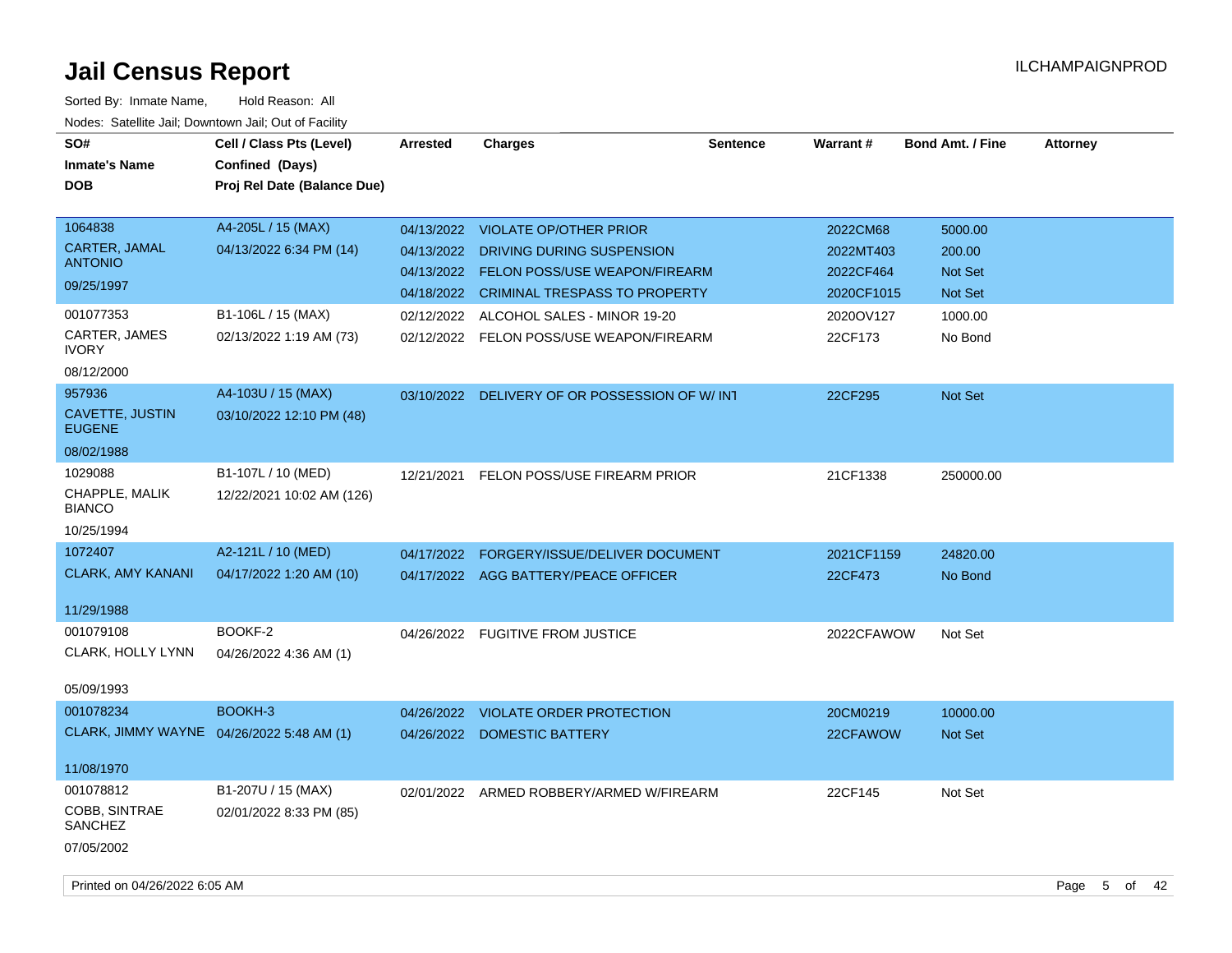Sorted By: Inmate Name, Hold Reason: All Nodes: Satellite Jail; Downtown Jail; Out of Facility

| SO#                                       | Cell / Class Pts (Level)                     | <b>Arrested</b> | <b>Charges</b>                        | <b>Sentence</b> | Warrant#   | <b>Bond Amt. / Fine</b> | <b>Attorney</b> |
|-------------------------------------------|----------------------------------------------|-----------------|---------------------------------------|-----------------|------------|-------------------------|-----------------|
| <b>Inmate's Name</b>                      | Confined (Days)                              |                 |                                       |                 |            |                         |                 |
| <b>DOB</b>                                | Proj Rel Date (Balance Due)                  |                 |                                       |                 |            |                         |                 |
|                                           |                                              |                 |                                       |                 |            |                         |                 |
| 001077485                                 | A1-227U / 15 (MAX)                           | 12/21/2021      | MURDER/INTENT TO KILL/INJURE          |                 | 2021CF1282 | 1000000.00              |                 |
| <b>COLBERT, ARIEANA</b><br><b>FELICIA</b> | 12/21/2021 2:08 PM (127)                     |                 |                                       |                 |            |                         |                 |
| 12/13/2000                                |                                              |                 |                                       |                 |            |                         |                 |
| 34805                                     | B4-227U / 15 (MAX)                           | 10/01/2021      | <b>DOMESTIC BATTERY</b>               |                 | 21CF1183   | Not Set                 |                 |
|                                           | CONERLY, KIN JOSEPH 10/01/2021 1:53 AM (208) | 10/01/2021      | ARMED HABITUAL CRIMINAL               |                 | 21CF1184   | Not Set                 |                 |
|                                           |                                              | 10/06/2021      | POSS STOLEN VEHICLE > \$25,000        |                 | 19CF1786   | Not Set                 |                 |
| 11/16/1971                                |                                              |                 |                                       |                 |            |                         |                 |
| 001077549                                 | B2-T3-10L / 10 (SPH)                         | 12/22/2020      | PRED CRIM SEX ASLT/VICTIM <13         |                 | 2020CF1469 | Not Set                 |                 |
| CRISTOBAL-MATEO,<br><b>CRISTOBAL</b>      | 12/22/2020 1:17 PM (491)                     |                 |                                       |                 |            |                         |                 |
| 12/02/1988                                |                                              |                 |                                       |                 |            |                         |                 |
| 1066482                                   | BOOKH-5 / 15 (MAX)                           | 04/24/2022      | AGG ROBBERY/INDICATE ARM W/FIR        |                 | 22CF500    | No Bond                 |                 |
| DANGERFIELD,<br>AMANTAE ESSTAVION         | 04/24/2022 12:22 PM (3)                      |                 |                                       |                 |            |                         |                 |
| 01/11/1998                                |                                              |                 |                                       |                 |            |                         |                 |
| 998245                                    | A3-216U / 5 (MIN)                            |                 | 04/14/2022 VIOLATE SEX OFFENDER REGIS | 3y (DOC)        | 21CF1317   | No Bond                 |                 |
| DAVIS, JEREMY<br><b>EDWARD</b>            | 04/14/2022 1:15 PM (13)                      |                 |                                       |                 |            |                         |                 |
| 12/20/1990                                |                                              |                 |                                       |                 |            |                         |                 |
| 1023587                                   | A4-102L / 15 (MAX)                           | 09/24/2021      | MFG/DEL CANNABIS/2.5-10 GRAMS         |                 | 21CF1155   | Not Set                 |                 |
| DAVIS, MARTIN<br><b>DENNIS</b>            | 09/24/2021 9:38 PM (215)                     | 09/24/2021      | ARMED HABITUAL CRIMINAL               |                 | 2021-CF681 | 500000.00               |                 |
| 12/02/1994                                |                                              |                 |                                       |                 |            |                         |                 |
| 56972                                     | B3-W8-32L / 10 (MED)                         | 08/30/2021      | POSS STOLEN VEHICLE > \$25,000        |                 | 21CF1044   | <b>Not Set</b>          |                 |
| DAY, DANIEL JOSEPH                        | 08/30/2021 3:07 PM (240)                     | 09/04/2021      | <b>BURGLARY</b>                       |                 | 21CF1054   | <b>Not Set</b>          |                 |
|                                           |                                              |                 |                                       |                 |            |                         |                 |
| 10/16/1982                                |                                              |                 |                                       |                 |            |                         |                 |
| 64070                                     | A4-107L / 10 (MED)                           | 02/18/2022      | <b>BURGLARY</b>                       |                 | 21CF1176   | 20000.00                |                 |
| DECKER, ANTHONY V                         | 02/18/2022 6:52 PM (68)                      |                 |                                       |                 |            |                         |                 |

11/27/1982

Printed on 04/26/2022 6:05 AM Page 6 of 42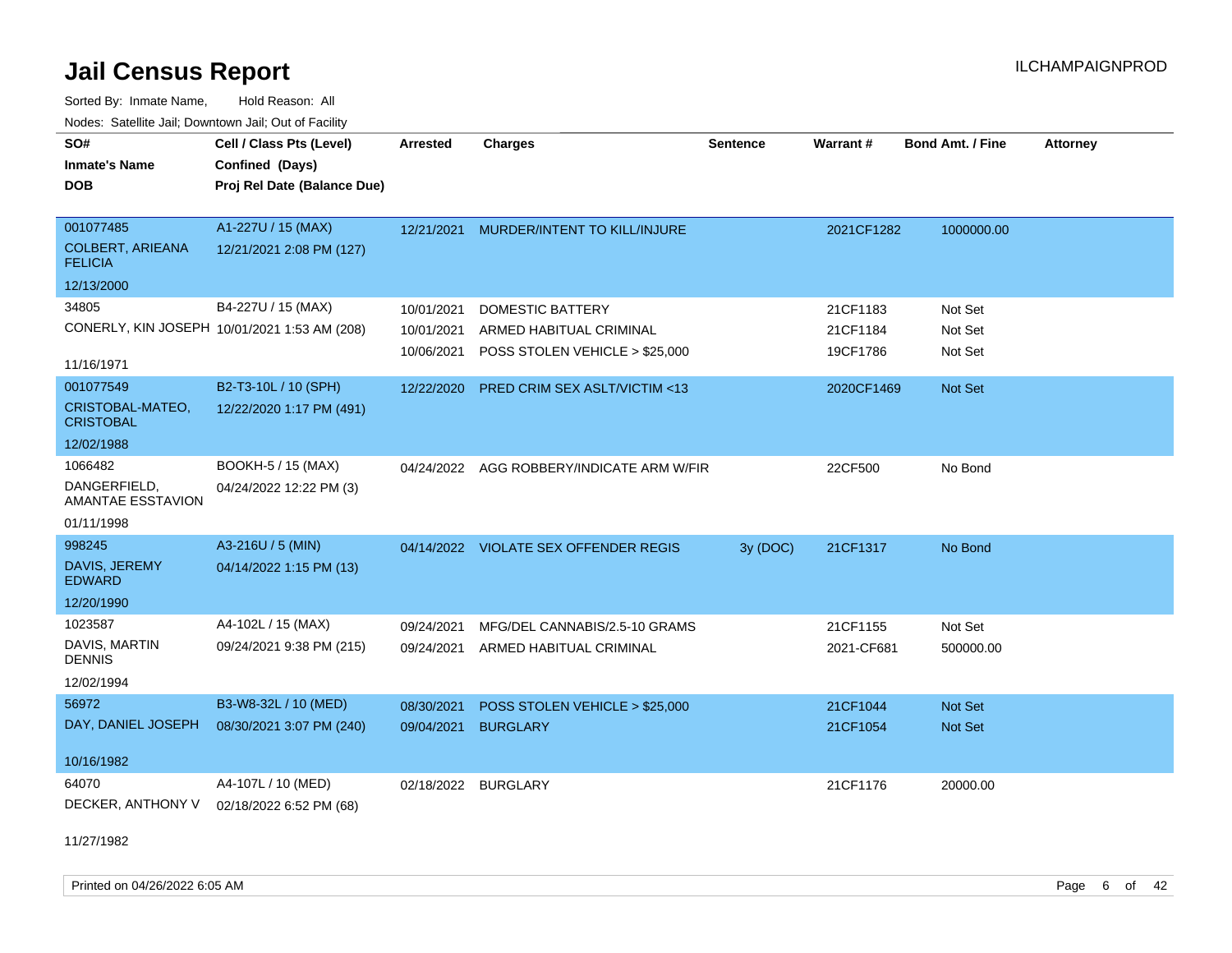| SO#<br><b>Inmate's Name</b><br><b>DOB</b> | Cell / Class Pts (Level)<br>Confined (Days)<br>Proj Rel Date (Balance Due) | Arrested             | <b>Charges</b>                                 | <b>Sentence</b> | <b>Warrant#</b> | <b>Bond Amt. / Fine</b> | <b>Attorney</b> |
|-------------------------------------------|----------------------------------------------------------------------------|----------------------|------------------------------------------------|-----------------|-----------------|-------------------------|-----------------|
| 62982                                     | B3-W3-10L / 5 (MIN)                                                        | 04/07/2022           | DRIVING ON REVOKED LICENSE                     | 60d (CJ)        |                 | No Bond                 |                 |
| <b>DEGARMO, ARTHUR</b><br><b>JOSEPH</b>   | 04/07/2022 12:36 PM (20)                                                   |                      | 04/07/2022 DRIVING ON REVOKED LICENSE          |                 |                 | No Bond                 |                 |
| 03/27/1978                                | 5/6/2022 (0.00)                                                            |                      |                                                |                 |                 |                         |                 |
| 001079106                                 | BOOKF-2                                                                    | 04/25/2022           | AGGRAVATED BATTERY                             |                 | 2022CFAWOW      | Not Set                 |                 |
| DENNIGER-BRADLEY,<br>TYAIRE L             | 04/25/2022 4:21 PM (2)                                                     | 04/25/2022           | POSS DRUG PARAPHERNALIA                        |                 | 2022CFAWOW      | Not Set                 |                 |
| 06/29/1990                                |                                                                            |                      | 04/25/2022 RESIST/OBSTRUCTING A PEACE OFFICE I |                 | 2022CFAWOW      | Not Set                 |                 |
| 001079047                                 | B1-206U / 10 (MED)                                                         |                      | 04/10/2022 HOME INVASION/CAUSE INJURY          |                 | 22CF432         | Not Set                 |                 |
| DILLARD, WILDON<br><b>JEROME</b>          | 04/11/2022 1:54 AM (16)                                                    |                      |                                                |                 |                 |                         |                 |
| 03/27/1971                                |                                                                            |                      |                                                |                 |                 |                         |                 |
| 36298                                     | A3-117L / 5 (SPH)                                                          | 03/11/2022 AGG DUI/3 |                                                |                 | 21CF380         | Not Set                 |                 |
| DUCEY, SCOTT<br><b>ROBERT</b>             | 03/11/2022 12:49 PM (47)                                                   |                      |                                                |                 |                 |                         |                 |
| 04/02/1969                                |                                                                            |                      |                                                |                 |                 |                         |                 |
| 1024895                                   | B1-103L / 10 (MED)                                                         | 12/15/2021           | MFG/DEL 100<400 GR COCA/ANLG                   |                 | 21CF1535        | Not Set                 |                 |
| <b>EDWARDS, GEORGE</b><br><b>CORTEZ</b>   | 12/15/2021 12:26 PM (133)                                                  | 12/15/2021           | <b>AGGRAVATED BATTERY</b>                      |                 | 21CF1536        | <b>Not Set</b>          |                 |
| 06/19/1994                                |                                                                            |                      |                                                |                 |                 |                         |                 |
| 1074720                                   | B2-DR / 15 (SPH)                                                           |                      | 01/19/2022 PRED CRIM SEX ASLT/VICTIM <13       |                 | 21CF1414        | 500000.00               |                 |
| ELVIR-REYES, JORGE<br><b>LEONARDO</b>     | 01/19/2022 1:43 PM (98)                                                    |                      |                                                |                 |                 |                         |                 |
| 06/03/1988                                |                                                                            |                      |                                                |                 |                 |                         |                 |
| 43977                                     | B2-T1-02L / 5 (SPH)                                                        | 12/20/2021           | AGG FLEEING POLICE/21 MPH OVER                 |                 | 21CF1566        | Not Set                 |                 |
| <b>EMKES, DOUGLAS</b><br><b>ALAN</b>      | 12/20/2021 9:59 AM (128)                                                   | 12/20/2021           | <b>PAROLE REVOCATION</b>                       |                 |                 | No Bond                 |                 |
| 06/08/1959                                |                                                                            |                      |                                                |                 |                 |                         |                 |
| 987328                                    | A2-123L / 10 (MED)                                                         | 12/11/2021           | AGG ASLT PEACE OFF/FIRE/ER WRK                 |                 | 21CF1515        | Not Set                 |                 |
| ERVIN, DEIDRA ANN<br><b>RUTH</b>          | 12/11/2021 8:48 PM (137)                                                   |                      |                                                |                 |                 |                         |                 |
| 04/15/1991                                |                                                                            |                      |                                                |                 |                 |                         |                 |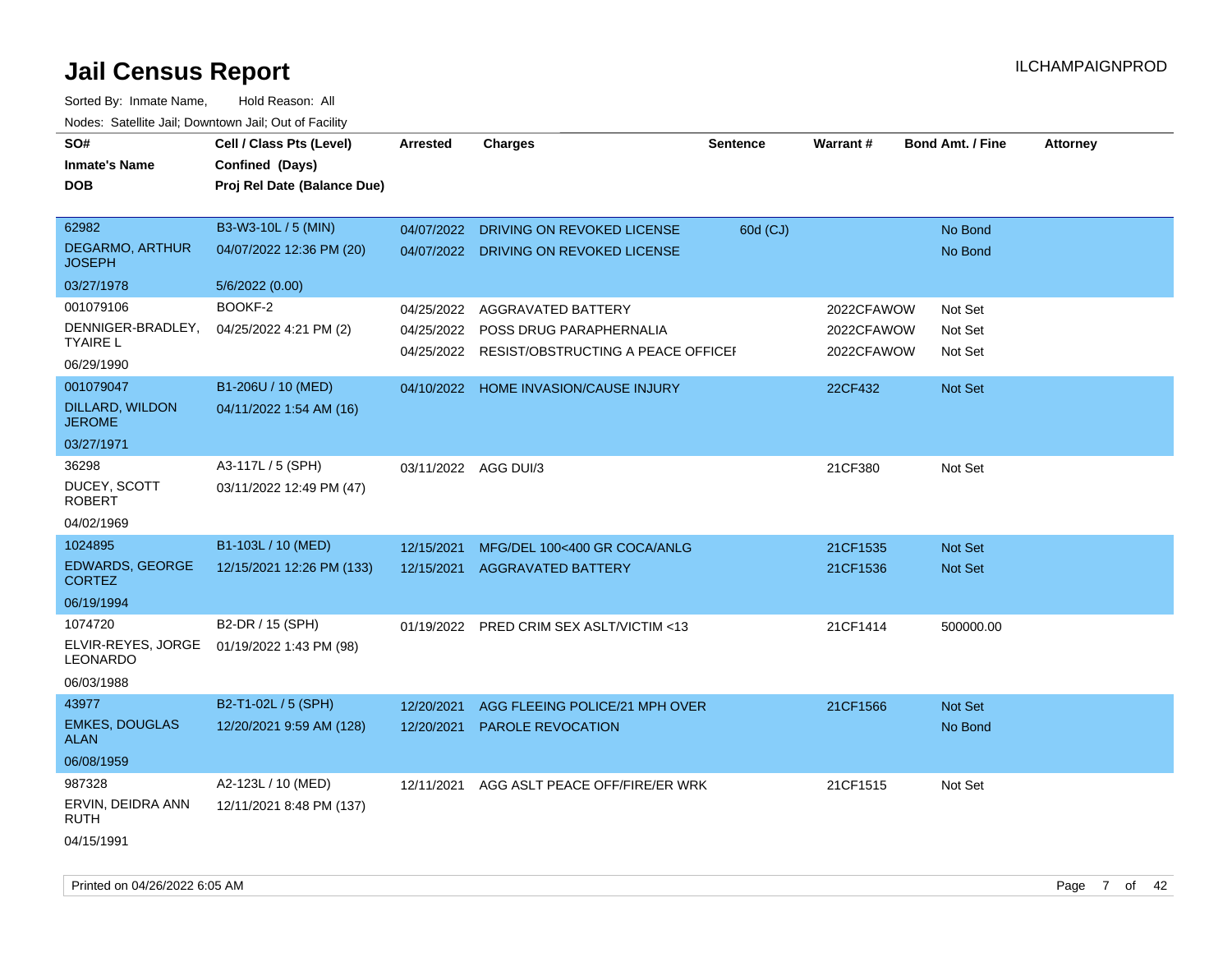| SO#<br><b>Inmate's Name</b>                                       | Cell / Class Pts (Level)<br>Confined (Days)                          | <b>Arrested</b>                        | <b>Charges</b>                                                                                                   | Sentence | Warrant#                             | <b>Bond Amt. / Fine</b>              | <b>Attorney</b> |
|-------------------------------------------------------------------|----------------------------------------------------------------------|----------------------------------------|------------------------------------------------------------------------------------------------------------------|----------|--------------------------------------|--------------------------------------|-----------------|
| DOB                                                               | Proj Rel Date (Balance Due)                                          |                                        |                                                                                                                  |          |                                      |                                      |                 |
| 001079105<br><b>EVERETT, JOHNSON</b><br><b>LEON</b><br>01/22/1965 | BOOKH-7<br>04/25/2022 3:08 PM (2)                                    | 04/25/2022                             | 04/25/2022 VEHICLE THEFT CONSPIRACY<br>CRIM DAMAGE TO PROPERTY <\$500<br>04/25/2022 INVALID TEMP DL/NO PROOF INS |          | 20CM375                              | <b>Not Set</b><br>3000.00<br>Not Set |                 |
| 1026175<br>FALCONER, AVERY<br>FOX<br>04/07/1989                   | B3-W4-14L / 10 (MED)<br>02/06/2022 4:49 AM (80)                      | 02/06/2022<br>02/06/2022<br>02/07/2022 | FELON FAIL/RETURN FRM FURLOUGH<br><b>CITY OV ARREST</b><br>MFG/DEL 1<15 GR COCAINE/ANLG                          | 6y (DOC) | 21CF1554<br>2021-OV-65<br>2019CF1617 | No Bond<br>1000.00<br>No Bond        |                 |
| 66468<br>FERRELL, BRIAN<br><b>JAMAL</b><br>11/15/1985             | A4-106L / 15 (MAX)<br>03/06/2022 9:04 PM (52)                        | 03/06/2022 MURDER                      |                                                                                                                  |          | 22CF273                              | 1000000.00                           |                 |
| 962759<br>12/28/1988                                              | B2-T4-15U / 15 (SPH)<br>FINLEY, KEVIN DANTE 07/16/2021 9:44 PM (285) | 07/16/2021<br>07/29/2021               | <b>METH DELIVERY&lt;5 GRAMS</b><br>AGG CRIM SEX ASSAULT/FELONY                                                   |          | 21CF833<br>21CF891                   | Not Set<br>No Bond                   |                 |
| 001078961<br><b>FISCHER, KYRE</b><br><b>ORLANDO</b><br>04/14/2002 | B1-201L / 10 (MED)<br>03/21/2022 1:21 PM (37)                        |                                        | 03/21/2022 AGG BATTERY/DISCHARGE FIREARM                                                                         |          | 22CF39                               | 750000.00                            |                 |
| 1039744<br>FONVILLE, TREVOY<br><b>JERMAINE</b><br>01/13/1996      | B4-225U / 15 (MAX)<br>12/06/2021 10:52 AM (142)                      | 12/06/2021                             | <b>MURDER</b>                                                                                                    |          | 20CF959                              | 1000000.00                           |                 |
| 001077819<br>FORTUNE, DOMINIC<br><b>AUGUSTUS</b><br>02/16/1999    | A3-113U / 15 (ADS)<br>04/06/2022 7:15 AM (21)                        | 04/06/2022                             | MURDER/INTENT TO KILL/INJURE                                                                                     |          | 22CF416                              | <b>Not Set</b>                       |                 |
| 001078863<br>FOSTER, JOHN<br>CARELL<br>03/13/1981                 | B4-122L / 15 (MAX)<br>02/19/2022 6:01 AM (67)                        | 02/19/2022                             | POSSESSION OF STOLEN FIREARM                                                                                     |          | 22CF203                              | Not Set                              |                 |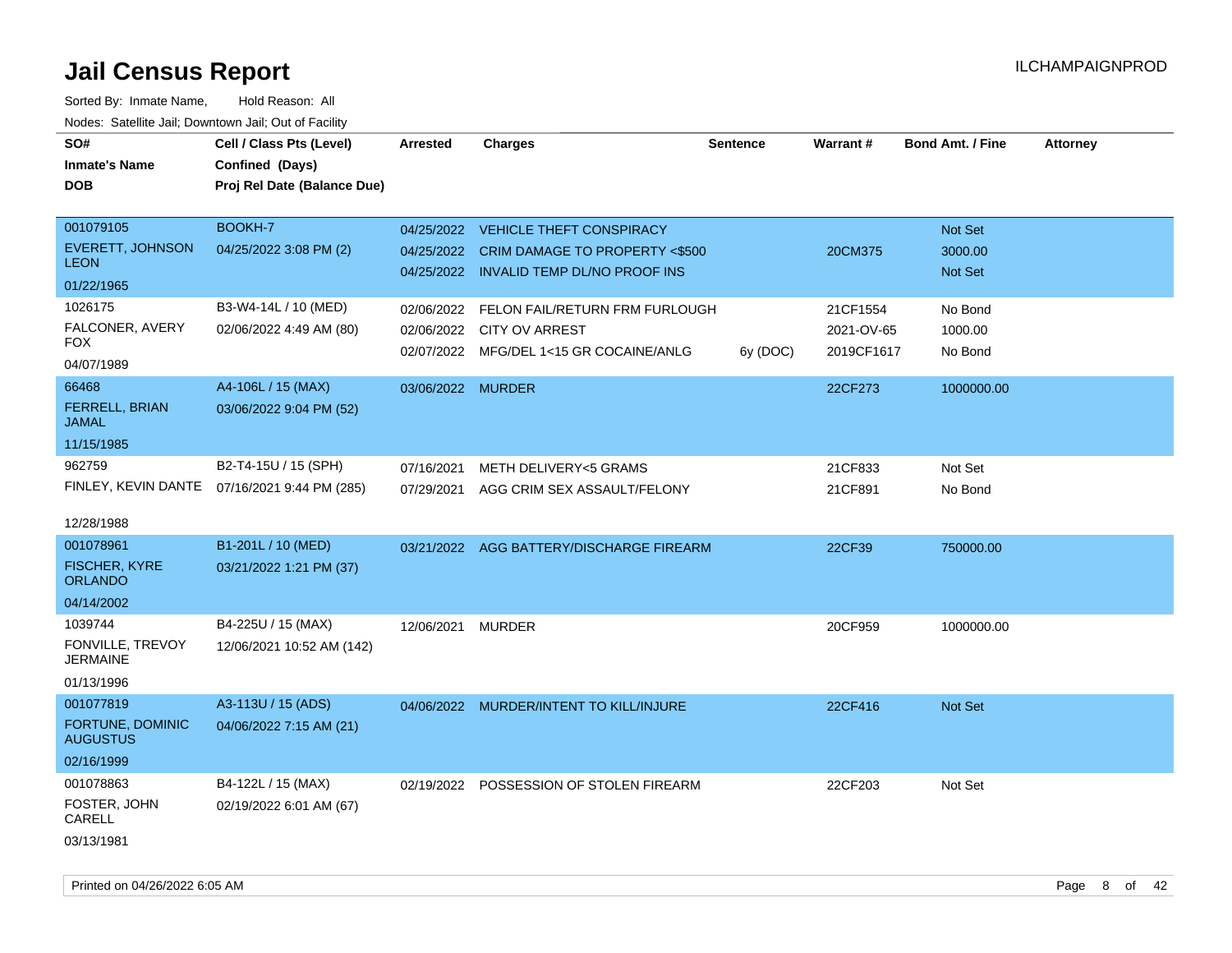Sorted By: Inmate Name, Hold Reason: All Nodes: Satellite Jail; Downtown Jail; Out of Facility

| Nodes. Satellite Jali, Downtown Jali, Out of Facility |                                             |                 |                                           |                 |                 |                         |                 |
|-------------------------------------------------------|---------------------------------------------|-----------------|-------------------------------------------|-----------------|-----------------|-------------------------|-----------------|
| SO#                                                   | Cell / Class Pts (Level)                    | <b>Arrested</b> | <b>Charges</b>                            | <b>Sentence</b> | <b>Warrant#</b> | <b>Bond Amt. / Fine</b> | <b>Attorney</b> |
| <b>Inmate's Name</b>                                  | Confined (Days)                             |                 |                                           |                 |                 |                         |                 |
| <b>DOB</b>                                            | Proj Rel Date (Balance Due)                 |                 |                                           |                 |                 |                         |                 |
|                                                       |                                             |                 |                                           |                 |                 |                         |                 |
| 518395                                                | B2-T3-12L / 15 (SPH)                        | 07/07/2020      | <b>CRIMINAL SEXUAL ASSAULT</b>            |                 | 2020-CF735      | 250000.00               |                 |
|                                                       | FRANDLE, MARK RYAN 07/07/2020 3:42 PM (659) |                 |                                           |                 |                 |                         |                 |
|                                                       |                                             |                 |                                           |                 |                 |                         |                 |
| 09/10/1985                                            |                                             |                 |                                           |                 |                 |                         |                 |
| 001079034                                             | B4-123L / 10 (MED)                          | 04/08/2022      | POSS FIR FOID EXPIRED/NOT ELIG            |                 | 22CF434         | No Bond                 |                 |
| FRANKLIN, MICHAEL<br>ANDRAE                           | 04/08/2022 1:53 PM (19)                     |                 |                                           |                 |                 |                         |                 |
| 12/18/1997                                            |                                             |                 |                                           |                 |                 |                         |                 |
| 001077934                                             | A1-125L / 10 (MED)                          | 08/22/2021      | AGG DUI/ACCIDENT/DEATH                    |                 | 21CF1024        | Not Set                 |                 |
| FREED, LOGAN<br><b>SUZANNE</b>                        | 08/22/2021 11:45 PM (248)                   | 08/22/2021      | <b>DOMESTIC BATTERY</b>                   |                 | 21 CM 172       | 10000.00                |                 |
| 08/18/1996                                            |                                             |                 |                                           |                 |                 |                         |                 |
| 001078290                                             | A1-224L / 10 (ADS)                          | 08/19/2021      | MACHINE GUN/AUTO WEAPON/VEH               |                 | 21CF1012        | Not Set                 |                 |
| FREEMAN, ANGEL<br><b>JANILA KAY</b>                   | 08/19/2021 1:26 AM (251)                    |                 |                                           |                 |                 |                         |                 |
| 12/25/1995                                            |                                             |                 |                                           |                 |                 |                         |                 |
| 591514                                                | B2-T3-11U / 10 (SPH)                        |                 | 02/25/2022 AGG CRIM SEX ABUSE/VIC 13-17   |                 | 22CF230         | 100000.00               |                 |
|                                                       | GAMBLE, SCOTT PAUL 02/25/2022 6:08 PM (61)  |                 |                                           |                 |                 |                         |                 |
|                                                       |                                             |                 |                                           |                 |                 |                         |                 |
| 09/06/1968                                            |                                             |                 |                                           |                 |                 |                         |                 |
| 1075614                                               | A4-105L / 15 (MAX)                          | 03/19/2022      | AGGRAVATED DOMESTIC BATTERY               |                 | 22CF333         | Not Set                 |                 |
| GANT, TEVIN<br><b>ODELROW</b>                         | 03/19/2022 5:29 PM (39)                     |                 | 03/19/2022 PAROLE REVOCATION              |                 | CM2201590       | No Bond                 |                 |
| 03/03/1991                                            |                                             |                 |                                           |                 |                 |                         |                 |
| 001078543                                             | A3-214U / 5 (MIN)                           |                 | 04/23/2022 AGG FLEEING POLICE/21 MPH OVER |                 | 22CF496         | No Bond                 |                 |
| <b>GASTON, DARNAZ</b><br><b>DARNYELL</b>              | 04/23/2022 2:03 AM (4)                      |                 |                                           |                 |                 |                         |                 |
| 10/29/1999                                            |                                             |                 |                                           |                 |                 |                         |                 |
| 001078154                                             | B4-226U / 10 (MED)                          | 01/09/2022      | DRVG UNDER INFLU OF ALCOHOL               |                 | 2021 DT 182     | 5000.00                 |                 |
| <b>GENTRY, DAMON</b><br><b>LIONEL</b>                 | 01/09/2022 4:41 PM (108)                    |                 | 01/09/2022 AGG DOMESTIC BATTERY/STRANGLE  |                 | 2021 CF 1396    | 50000.00                |                 |
| 12/25/1971                                            |                                             |                 |                                           |                 |                 |                         |                 |

Printed on 04/26/2022 6:05 AM Page 9 of 42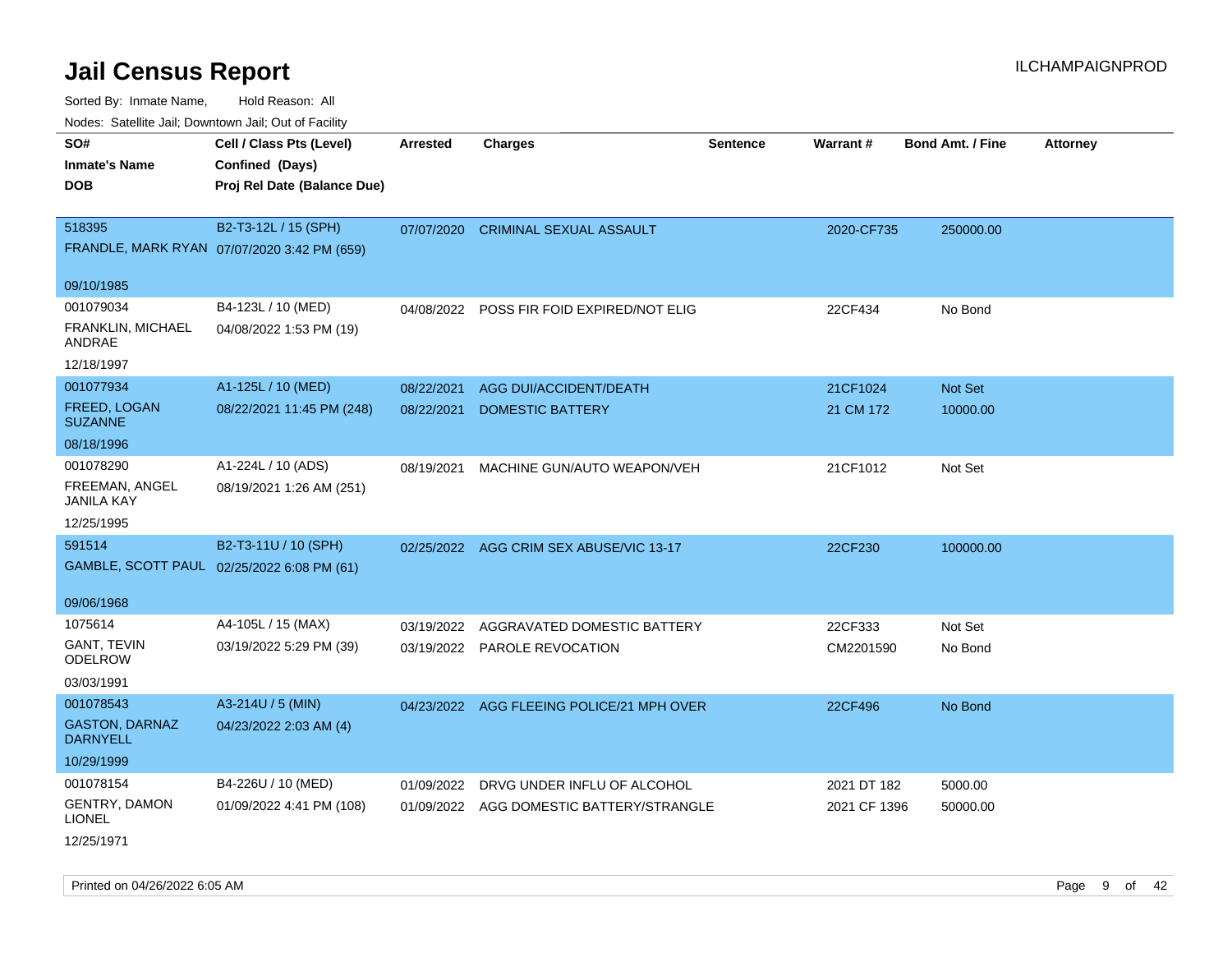| SO#<br><b>Inmate's Name</b><br><b>DOB</b>                          | Cell / Class Pts (Level)<br>Confined (Days)<br>Proj Rel Date (Balance Due) | <b>Arrested</b>                        | <b>Charges</b>                                                                                  | <b>Sentence</b> | Warrant#                         | <b>Bond Amt. / Fine</b>               | <b>Attorney</b> |
|--------------------------------------------------------------------|----------------------------------------------------------------------------|----------------------------------------|-------------------------------------------------------------------------------------------------|-----------------|----------------------------------|---------------------------------------|-----------------|
| 544985<br><b>GIBSON, AMELIA A</b><br>05/23/1988                    | BOOKF-2<br>04/25/2022 6:31 PM (2)                                          |                                        | 04/25/2022 DOMESTIC BATTERY                                                                     |                 | 2022CMAWOW                       | Not Set                               |                 |
| 001078633<br>GONZALEZ-GUILLEN,<br>EDWARD<br>08/25/2002             | B2-T4-13U / 25 (SPH)<br>12/01/2021 12:08 PM (147)                          | 12/01/2021                             | <b>PRED CRIM SEX ASLT/VICTIM &lt;13</b>                                                         |                 | 21CF1416                         | 250000.00                             |                 |
| 1031794<br><b>GOODWIN, ANTHONY</b><br><b>DWAYNE</b><br>07/03/1986  | A3-215U / 15 (ADS)<br>04/19/2022 3:51 PM (8)                               | 04/19/2022<br>04/19/2022<br>04/19/2022 | <b>DOMESTIC BATTERY</b><br>RESIST/OBSTRUCTING A PEACE OFFICEF<br>BATTERY/MAKES PHYSICAL CONTACT |                 | 21CF662<br>20CM553<br>21CM175    | 25000.00<br>1000.00<br>1000.00        |                 |
| 001078607<br><b>GRAY, WILLIAM</b><br>DA'VON<br>04/18/1984          | B4-221L / 15 (MAX)<br>11/22/2021 2:57 PM (156)                             | 11/22/2021<br>11/22/2021               | FELON POSS/USE FIREARM/PAROLE<br>ATTEMPT (FIRST DEGREE MURDER)                                  |                 | 21CF1437<br>21CF1435             | Not Set<br>Not Set                    |                 |
| 56342<br><b>GRIFFIN, NATHAN</b><br><b>EUGENE</b><br>02/24/1969     | B1-207L / 10 (MED)<br>10/21/2021 4:20 PM (188)                             | 10/21/2021<br>10/21/2021<br>10/21/2021 | THEFT CONTROL INTENT <\$500<br>DRIVING ON REVOKED LICENSE<br><b>ARMED HABITUAL CRIMINAL</b>     |                 | 17CF1451<br>20TR1979<br>21CF1279 | 10000.00<br>3000.00<br><b>Not Set</b> |                 |
| 1027931<br>HARDY, DAMEIAN<br><b>JABOUR</b><br>08/01/1979           | BOOKH-3<br>04/26/2022 3:07 AM (1)                                          |                                        | 04/26/2022 POSS STOLEN VEHICLE > \$25,000                                                       |                 | 20CF594                          | 20000.00                              |                 |
| 001079080<br><b>HARRIS, MILEEK</b><br><b>JAEQUAN</b><br>08/04/2000 | A3-212L / 15 (MAX)<br>04/19/2022 12:10 AM (8)                              |                                        | 04/18/2022 FELON POSS/USE WEAPON/FIREARM                                                        |                 | 22CF477                          | No Bond                               |                 |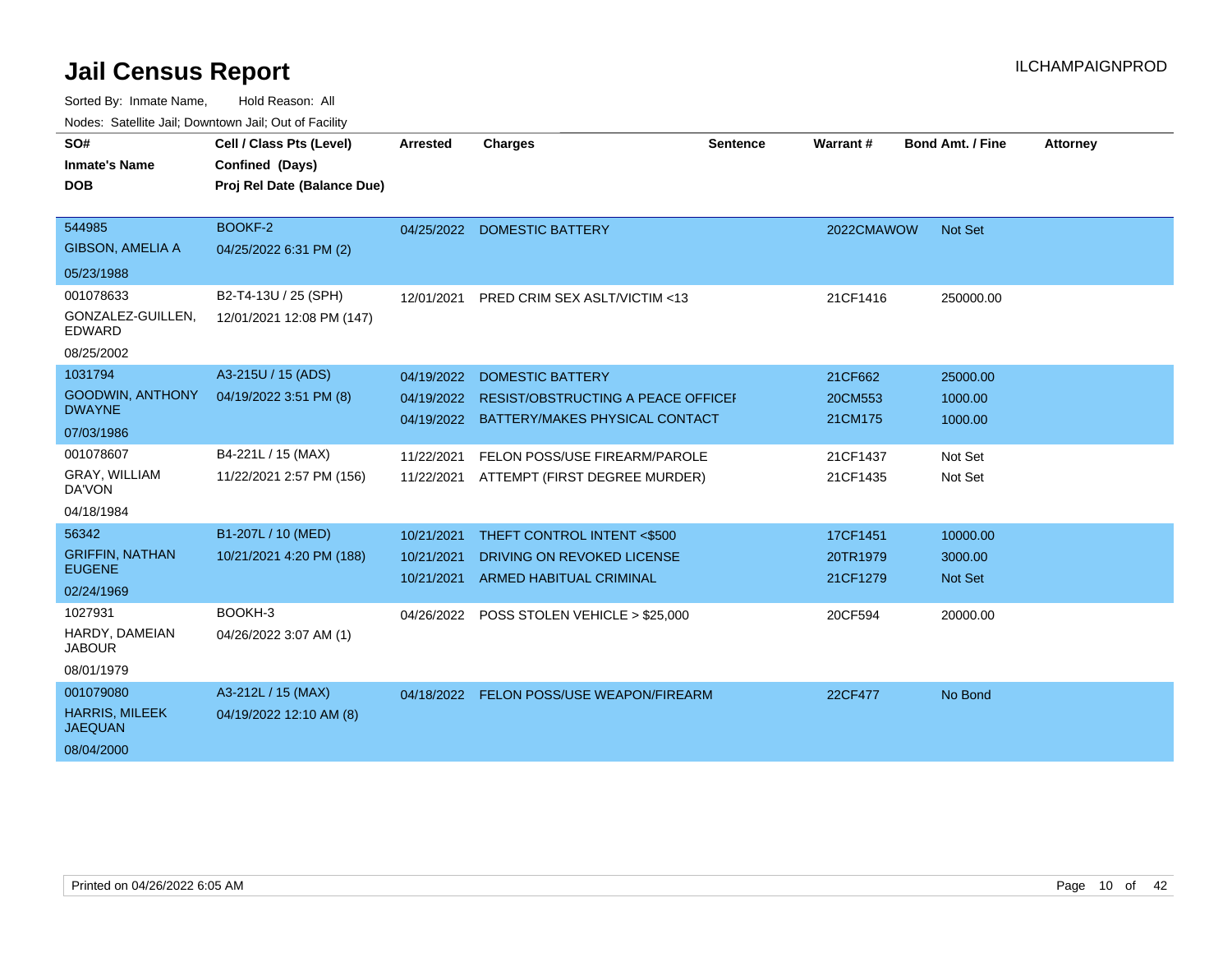| SO#<br><b>Inmate's Name</b>        | Cell / Class Pts (Level)<br>Confined (Days) | <b>Arrested</b> | <b>Charges</b>                            | <b>Sentence</b> | Warrant#    | <b>Bond Amt. / Fine</b> | <b>Attorney</b> |
|------------------------------------|---------------------------------------------|-----------------|-------------------------------------------|-----------------|-------------|-------------------------|-----------------|
| <b>DOB</b>                         | Proj Rel Date (Balance Due)                 |                 |                                           |                 |             |                         |                 |
| 975293                             | B2-T4-14L / 15 (SPH)                        | 07/21/2021      | VIO ORDER/PRIOR VIO OF ORDER              |                 | 21CF914     | No Bond                 |                 |
| HILL, JACOB MILES                  | 07/21/2021 8:43 PM (280)                    | 07/21/2021      | <b>STALKING</b>                           |                 | 2021CF863   | <b>Not Set</b>          |                 |
|                                    |                                             | 07/25/2021      | PAROLE REVOCATION                         |                 | CH2104646   | <b>Not Set</b>          |                 |
| 02/06/1988                         |                                             | 08/18/2021      | <b>HARASS WITNESS/FAMILY MBR/REP</b>      |                 | 21CF992     | <b>Not Set</b>          |                 |
|                                    |                                             | 09/09/2021      | AGG STALKING/BODILY HARM                  |                 | 21CF1073    | <b>Not Set</b>          |                 |
| 980939                             | B3-W7-28L / 10 (MED)                        |                 | 03/25/2022 RECEIVE/POSS/SELL STOLEN VEH   |                 | 22CF357     | Not Set                 |                 |
| <b>HILL, XAVIER</b><br>LENSHAUN    | 03/25/2022 11:15 AM (33)                    |                 |                                           |                 |             |                         |                 |
| 06/18/1988                         |                                             |                 |                                           |                 |             |                         |                 |
| 975483                             | B2-T3-09U / 15 (SPH)                        |                 | 04/14/2022 PRED CRIM SEX ASLT/VICTIM <13  | 13y (DOC)       | 20CF1330    | No Bond                 |                 |
| HUDDLE, ANDREW<br><b>DAVID</b>     | 04/14/2022 12:15 PM (13)                    |                 |                                           |                 |             |                         |                 |
| 12/08/1985                         |                                             |                 |                                           |                 |             |                         |                 |
| 51028                              | B3-W5-20L / 10 (MED)                        | 02/23/2022      | AGG FLEEING/2+ CON DEVICES                |                 | 19CF1839    | 50000.00                |                 |
| HUFFMAN, MICHAEL<br><b>LEONARD</b> | 02/23/2022 3:14 AM (63)                     |                 | 02/23/2022 POSS STOLEN VEHICLE            |                 | 20-CF-377   | No Bond                 |                 |
| 07/24/1980                         |                                             |                 |                                           |                 |             |                         |                 |
| 953555                             | A4-201U / 15 (ADS)                          | 04/19/2022 WRIT |                                           | 3y (DOC)        | 2021-CF-272 | <b>Not Set</b>          |                 |
| HUNT, TAVARIS EARL                 | 04/19/2022 10:32 AM (8)                     |                 |                                           |                 |             |                         |                 |
| 12/29/1987                         |                                             |                 |                                           |                 |             |                         |                 |
| 1061186                            | A1-224U / 15 (MAX)                          |                 | 03/16/2022 MURDER/STRONG PROB KILL/INJURE |                 | 22CF329     | No Bond                 |                 |
| INGRAM, CHERELL<br><b>LETRISE</b>  | 03/16/2022 10:17 PM (42)                    |                 |                                           |                 |             |                         |                 |
| 10/01/1986                         |                                             |                 |                                           |                 |             |                         |                 |
| 38993                              | A4-101L / 15 (MAX)                          | 02/13/2021      | ATTEMPT (FIRST DEGREE MURDER)             |                 | 21CF181     | <b>Not Set</b>          |                 |
| JACKSON, LAMONT<br><b>JEREMIE</b>  | 02/13/2021 7:45 AM (438)                    |                 |                                           |                 |             |                         |                 |
| 07/31/1973                         |                                             |                 |                                           |                 |             |                         |                 |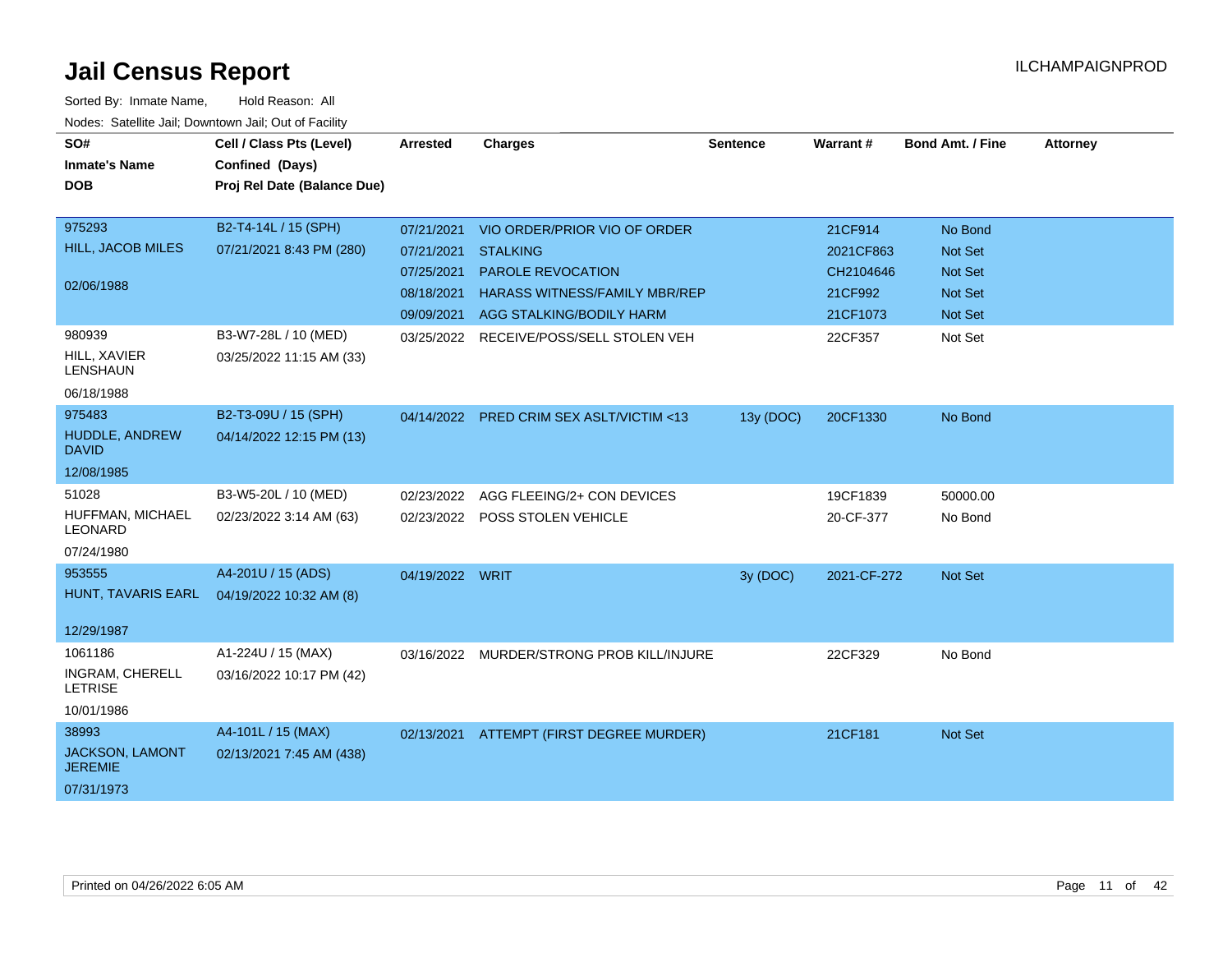Sorted By: Inmate Name, Hold Reason: All

Nodes: Satellite Jail; Downtown Jail; Out of Facility

| SO#                                        | Cell / Class Pts (Level)    | <b>Arrested</b>          | <b>Charges</b>                            | <b>Sentence</b> | Warrant#              | <b>Bond Amt. / Fine</b> | <b>Attorney</b> |
|--------------------------------------------|-----------------------------|--------------------------|-------------------------------------------|-----------------|-----------------------|-------------------------|-----------------|
| <b>Inmate's Name</b>                       | Confined (Days)             |                          |                                           |                 |                       |                         |                 |
| <b>DOB</b>                                 | Proj Rel Date (Balance Due) |                          |                                           |                 |                       |                         |                 |
|                                            |                             |                          |                                           |                 |                       |                         |                 |
| 001078703                                  | A1-225U / 15 (ADS)          | 12/20/2021               | MURDER/INTENT TO KILL/INJURE              |                 | 21CF1574              | Not Set                 |                 |
| <b>JOHNS, SHANIQUH</b><br><b>THERESA</b>   | 12/22/2021 6:41 AM (126)    |                          |                                           |                 |                       |                         |                 |
| 04/03/1992                                 |                             |                          |                                           |                 |                       |                         |                 |
| 001079107                                  | BOOKH-7                     |                          | 04/25/2022 DOMESTIC BATTERY               |                 | 2022CMAWOW            | Not Set                 |                 |
| JOHNSON, DORRELL<br><b>DAMIEN</b>          | 04/25/2022 5:55 PM (2)      |                          |                                           |                 |                       |                         |                 |
| 01/18/1988                                 |                             |                          |                                           |                 |                       |                         |                 |
| 001079089                                  | A3-116L / 15 (ADS)          |                          | 04/22/2022 PRED CRIM SEX ASLT/VIC <13/FIR |                 | 21CF858               | 250000.00               |                 |
| JONES, DAVARUIS LEE 04/22/2022 6:34 AM (5) |                             |                          |                                           |                 |                       |                         |                 |
|                                            |                             |                          |                                           |                 |                       |                         |                 |
| 04/21/2001                                 |                             |                          |                                           |                 |                       |                         |                 |
| 1042582                                    | B1-107U / 15 (MAX)          |                          | 03/10/2022 VIOLATE ORDER PROTECTION       |                 | 22CM61                | Not Set                 |                 |
| JONES, DEONTA<br><b>DANTRAL</b>            | 03/10/2022 4:50 AM (48)     |                          |                                           |                 |                       |                         |                 |
| 02/01/1993                                 |                             |                          |                                           |                 |                       |                         |                 |
| 001078645                                  | B3-W1-02L / 10 (MED)        | 12/02/2021               | <b>AGG DISCHARGE FIREARM</b>              |                 | 21CF1478              | No Bond                 |                 |
| <b>JONES, KELVIN</b><br><b>KHYRIC</b>      | 12/02/2021 6:56 PM (146)    |                          |                                           |                 |                       |                         |                 |
| 02/27/2001                                 |                             |                          |                                           |                 |                       |                         |                 |
| 956822                                     | A4-101U / 15 (MAX)          | 11/25/2021               | AGGRAVATED DOMESTIC BATTERY               |                 | 21CF1442              | Not Set                 |                 |
| JONES, MARIO<br><b>NATHANIEL</b>           | 11/25/2021 10:37 AM (153)   | 11/25/2021<br>11/25/2021 | PAROLE REVOCATION<br>UNLAWFUL RESTRAINT   |                 | CH2106361<br>21CF1443 | No Bond<br>Not Set      |                 |
| 10/27/1987                                 |                             |                          |                                           |                 |                       |                         |                 |
| 59668                                      | B2-T1-04L / 10 (SPH)        | 02/11/2022               | FAIL TO RPT CHNG ADDRESS/EMPL             |                 | 20 CF 1241            | 75000.00                |                 |
| <b>JONES, MARTELL</b><br><b>DEANGELO</b>   | 02/11/2022 3:19 PM (75)     |                          | 02/11/2022 AGGRAVATED ARSON/BODILY HARM   |                 | 22 CF 169             | 75000.00                |                 |
| 07/11/1983                                 |                             |                          |                                           |                 |                       |                         |                 |
| 1008468                                    | B4-125L / 10 (MED)          | 12/01/2021               | FELON POSS/USE WEAPON/FIREARM             |                 | 21CF1472              | Not Set                 |                 |
| JONES, MARTEZ<br><b>LAMONTE</b>            | 12/01/2021 1:28 PM (147)    | 12/02/2021               | PROBATION VIOLATION                       |                 | 20CF1151              | Not Set                 |                 |

06/22/1993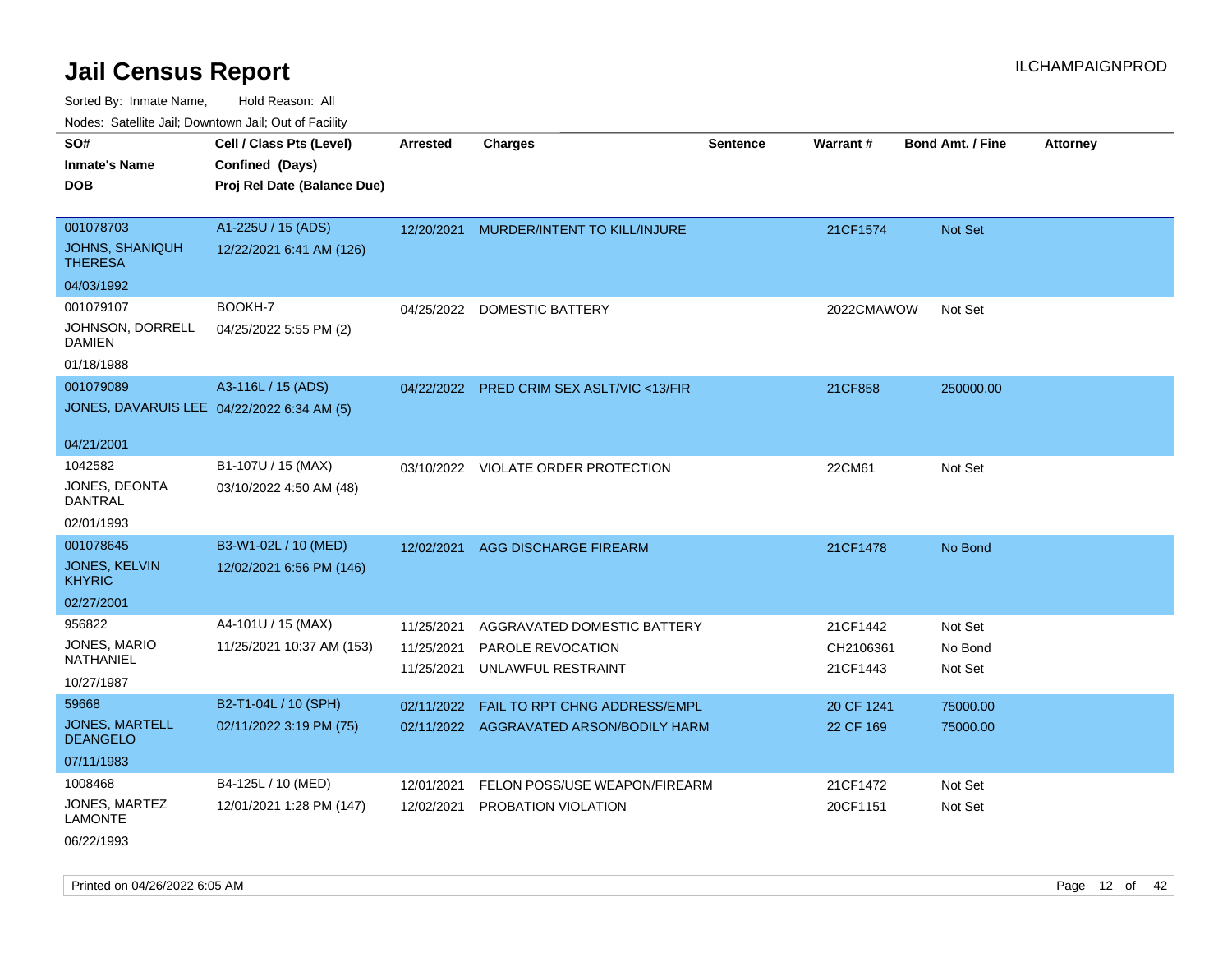Sorted By: Inmate Name, Hold Reason: All Nodes: Satellite Jail; Downtown Jail; Out of Facility

| Hougo. Catolino can, Bowmown can, Cat or Fagint |                                                                            |            |                                       |                 |           |                         |                 |
|-------------------------------------------------|----------------------------------------------------------------------------|------------|---------------------------------------|-----------------|-----------|-------------------------|-----------------|
| SO#<br><b>Inmate's Name</b><br><b>DOB</b>       | Cell / Class Pts (Level)<br>Confined (Days)<br>Proj Rel Date (Balance Due) | Arrested   | <b>Charges</b>                        | <b>Sentence</b> | Warrant#  | <b>Bond Amt. / Fine</b> | <b>Attorney</b> |
| 54821                                           | A3-215L / 10 (ADS)                                                         | 04/20/2022 | DRIVING RVK/SUSP DUI/SSS 4-9          |                 | 20CF1477  | 25000.00                |                 |
| <b>JONES, PHILLIP</b><br>WAYNE                  | 04/20/2022 12:35 PM (7)                                                    | 04/20/2022 | POSSESSION OF METH/5<15 GRAMS         |                 | 2021CF30  | 25000.00                |                 |
| 09/11/1979                                      |                                                                            |            |                                       |                 |           |                         |                 |
| 994904                                          | A3-114L / 10 (ADS)                                                         |            | 04/21/2022 RESIDENTIAL ARSON          |                 | 22CF486   | No Bond                 |                 |
| <b>KEIGHER, BRADLY</b><br>ALAN                  | 04/21/2022 2:51 PM (6)                                                     |            |                                       |                 |           |                         |                 |
| 10/03/1988                                      |                                                                            |            |                                       |                 |           |                         |                 |
| 44798                                           | A3-213L / 10 (ADS)                                                         |            | 04/19/2022 AGG BATTERY/GOVERNMENT EMP |                 | 22CF481   | <b>Not Set</b>          |                 |
| <b>KILLAM, STEVEN</b><br>WAYNE                  | 04/19/2022 5:26 PM (8)                                                     |            |                                       |                 |           |                         |                 |
| 03/30/1977                                      |                                                                            |            |                                       |                 |           |                         |                 |
| 1068786                                         | B3-W2-06L / 10 (MED)                                                       |            | 03/04/2022 WARRANT OUT OF COUNTY      |                 | 20TR4604  | 3000.00                 |                 |
| LACY, MALIK SHAKUR                              | 03/04/2022 7:25 PM (54)                                                    |            |                                       |                 |           |                         |                 |
| 12/01/1996                                      |                                                                            |            |                                       |                 |           |                         |                 |
| 1041648                                         | A4-103L / 15 (MAX)                                                         | 01/11/2022 | <b>ARMED HABITUAL CRIMINAL</b>        | 6y (DOC)        | 22CF41    | Not Set                 |                 |
| LANE, DEMETRIUS<br>LAQUAN                       | 01/11/2022 5:27 AM (106)                                                   |            | 01/11/2022 PAROLE REVOCATION          |                 | CH2200221 | <b>Not Set</b>          |                 |
| 07/04/1996                                      |                                                                            |            |                                       |                 |           |                         |                 |
| 1070011                                         | B4-124U / 10 (MED)                                                         | 08/03/2021 | AGG DISCH FIREARM/1ST AID PERS        | 10y (DOC)       | 21CF929   | Not Set                 |                 |
| LAWS, WILLIAM<br>ZARAK, Third                   | 08/03/2021 3:53 PM (267)                                                   |            |                                       |                 |           |                         |                 |
| 07/06/1999                                      |                                                                            |            |                                       |                 |           |                         |                 |
| 548089                                          | B1-204U / 15 (MAX)                                                         | 12/04/2020 | ATTEMPT (FIRST DEGREE MURDER)         | 20y (DOC)       | 20CF1378  | <b>Not Set</b>          |                 |
| LEWIS, LAWRENCE<br>PAUL, Third                  | 12/04/2020 4:42 AM (509)                                                   |            |                                       |                 |           |                         |                 |
| 02/08/1993                                      |                                                                            |            |                                       |                 |           |                         |                 |
| 53045                                           | A3-114U / 10 (ADS)                                                         | 04/21/2022 | DOMESTIC BTRY/CONTACT/VIO O/P         |                 | 20CF610   | Not Set                 |                 |
| <b>MARKHAM, HENRY</b><br>EARL                   | 04/21/2022 10:56 PM (6)                                                    |            | 04/21/2022 AGGRAVATED BATTERY/NURSE   |                 | 22CF487   | Not Set                 |                 |
| 02/10/1981                                      | 6/19/2022 (0.00)                                                           |            |                                       |                 |           |                         |                 |

Printed on 04/26/2022 6:05 AM **Page 13** of 42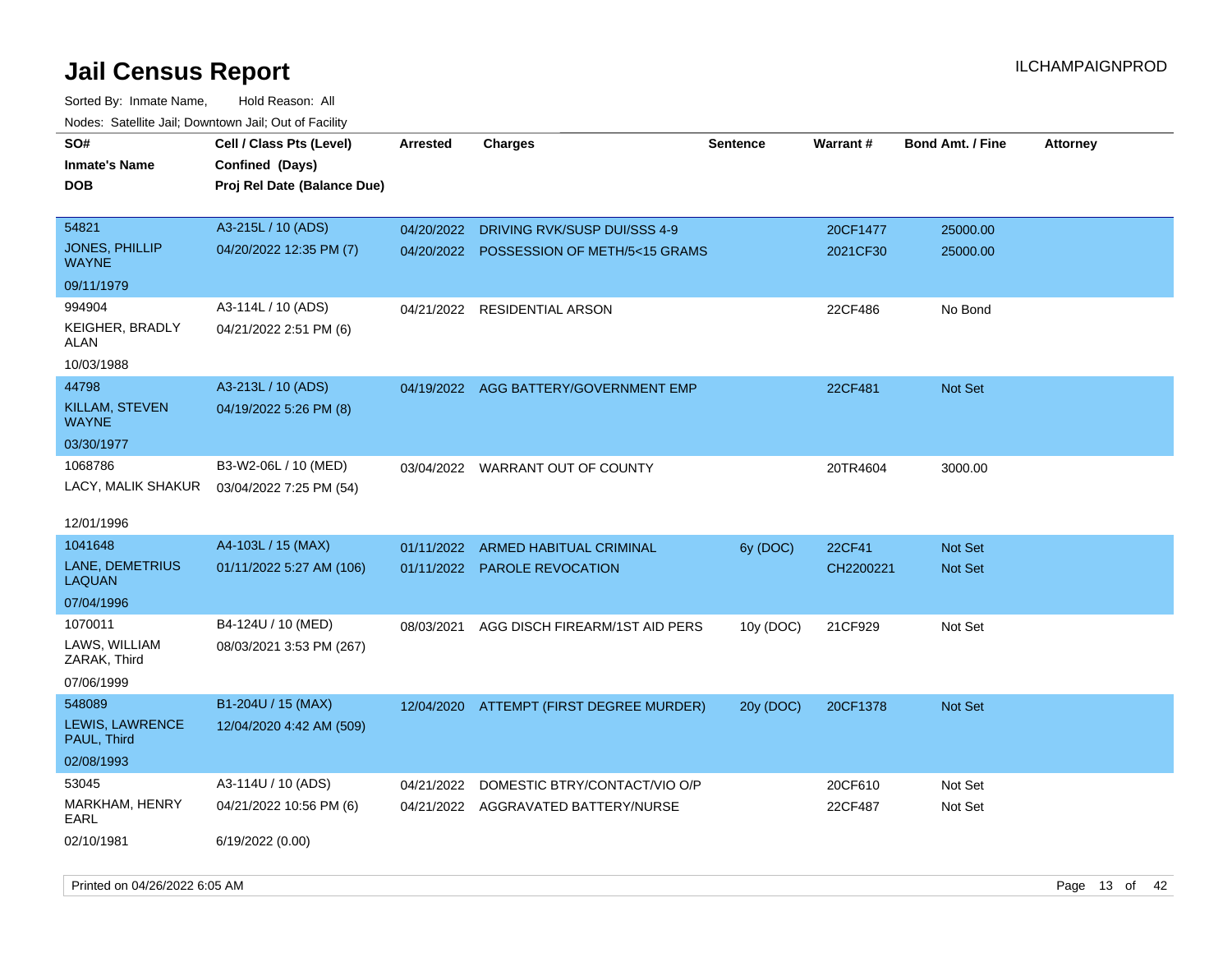Sorted By: Inmate Name, Hold Reason: All

|  |  |  | Nodes: Satellite Jail; Downtown Jail; Out of Facility |  |
|--|--|--|-------------------------------------------------------|--|
|--|--|--|-------------------------------------------------------|--|

| SO#<br><b>Inmate's Name</b><br><b>DOB</b>                      | Cell / Class Pts (Level)<br>Confined (Days)<br>Proj Rel Date (Balance Due) | Arrested                               | <b>Charges</b>                                                                  | <b>Sentence</b> | Warrant#                          | <b>Bond Amt. / Fine</b>       | <b>Attorney</b> |
|----------------------------------------------------------------|----------------------------------------------------------------------------|----------------------------------------|---------------------------------------------------------------------------------|-----------------|-----------------------------------|-------------------------------|-----------------|
| 1038892<br>MCCAULEY, TIMOTHY<br><b>WILLIAM</b>                 | B2-T1-03U / 10 (SPH)<br>02/16/2022 8:49 PM (70)                            |                                        | 02/16/2022 PRED CRIM SEX ASLT/BODILY HARM                                       |                 | 22CF199                           | No Bond                       |                 |
| 03/05/1989                                                     |                                                                            |                                        |                                                                                 |                 |                                   |                               |                 |
| 48792<br><b>MCCLAIN, HURCHEL</b><br>JOSEPH                     | B4-126L / 10 (MED)<br>11/20/2021 4:11 AM (158)                             | 11/19/2021                             | AGG BATTERY/DISCHARGE FIREARM                                                   |                 | 21CF1425                          | Not Set                       |                 |
| 05/01/1979                                                     |                                                                            |                                        |                                                                                 |                 |                                   |                               |                 |
| 001077938<br>MCGAHA,<br><b>CHRISTOPHER D</b>                   | <b>BOOKH-6 / 15 (ADS)</b><br>05/10/2021 7:02 PM (352)                      | 05/10/2021<br>05/11/2021<br>05/27/2021 | AGG KIDNAPING DISCH FIR/HARM<br><b>MURDER</b><br>ESCAPE FROM DEPT OF CORRECTION |                 | 21CF532<br>2021-CF-215<br>21CF600 | Not Set<br>No Bond<br>Not Set |                 |
| 07/27/1991                                                     |                                                                            |                                        |                                                                                 |                 |                                   |                               |                 |
| 66710<br>MEEKS, CASSARIOUS<br><b>MONTE</b>                     | A4-207U / 15 (ADS)<br>01/20/2022 11:40 AM (97)                             |                                        | 01/19/2022 ARMED VIOLENCE/CATEGORY I                                            |                 | 22CF88                            | Not Set                       |                 |
| 06/22/1984                                                     |                                                                            |                                        |                                                                                 |                 |                                   |                               |                 |
| 1043071<br><b>MERRELL-</b><br>SUTHERLAND, ALICIA<br>11/26/1972 | A2-120L / 10 (MED)<br>11/08/2021 2:22 AM (170)                             | 11/08/2021                             | CRIM DMG/GOVT PROP/<\$500                                                       |                 | 21CF1378                          | Not Set                       |                 |
| 968679                                                         | B1-203U / 15 (MAX)                                                         |                                        | 04/10/2022 ARMED VIOLENCE/CATEGORY I                                            |                 | 21CF911                           | 750000.00                     |                 |
| MILES, ANTHONY<br><b>MARCUS JERALE</b>                         | 04/10/2022 9:29 PM (17)                                                    |                                        |                                                                                 |                 |                                   |                               |                 |
| 10/21/1985                                                     |                                                                            |                                        |                                                                                 |                 |                                   |                               |                 |
| 41584                                                          | B4-227L / 15 (MAX)<br>MILLER, JOSE LOVELL 12/02/2021 1:04 AM (146)         | 12/01/2021                             | <b>ARMED HABITUAL CRIMINAL</b>                                                  |                 | 21CF1467                          | Not Set                       |                 |
| 10/07/1975                                                     |                                                                            |                                        |                                                                                 |                 |                                   |                               |                 |
| 1052889<br>MOORE, JEREMIAH<br><b>THOMAS</b><br>07/21/1996      | B3-W8-30L / 10 (MED)<br>03/31/2022 2:39 AM (27)                            |                                        | 03/31/2022 AGGRAVATED DOMESTIC BATTERY                                          |                 | 22CF375                           | No Bond                       |                 |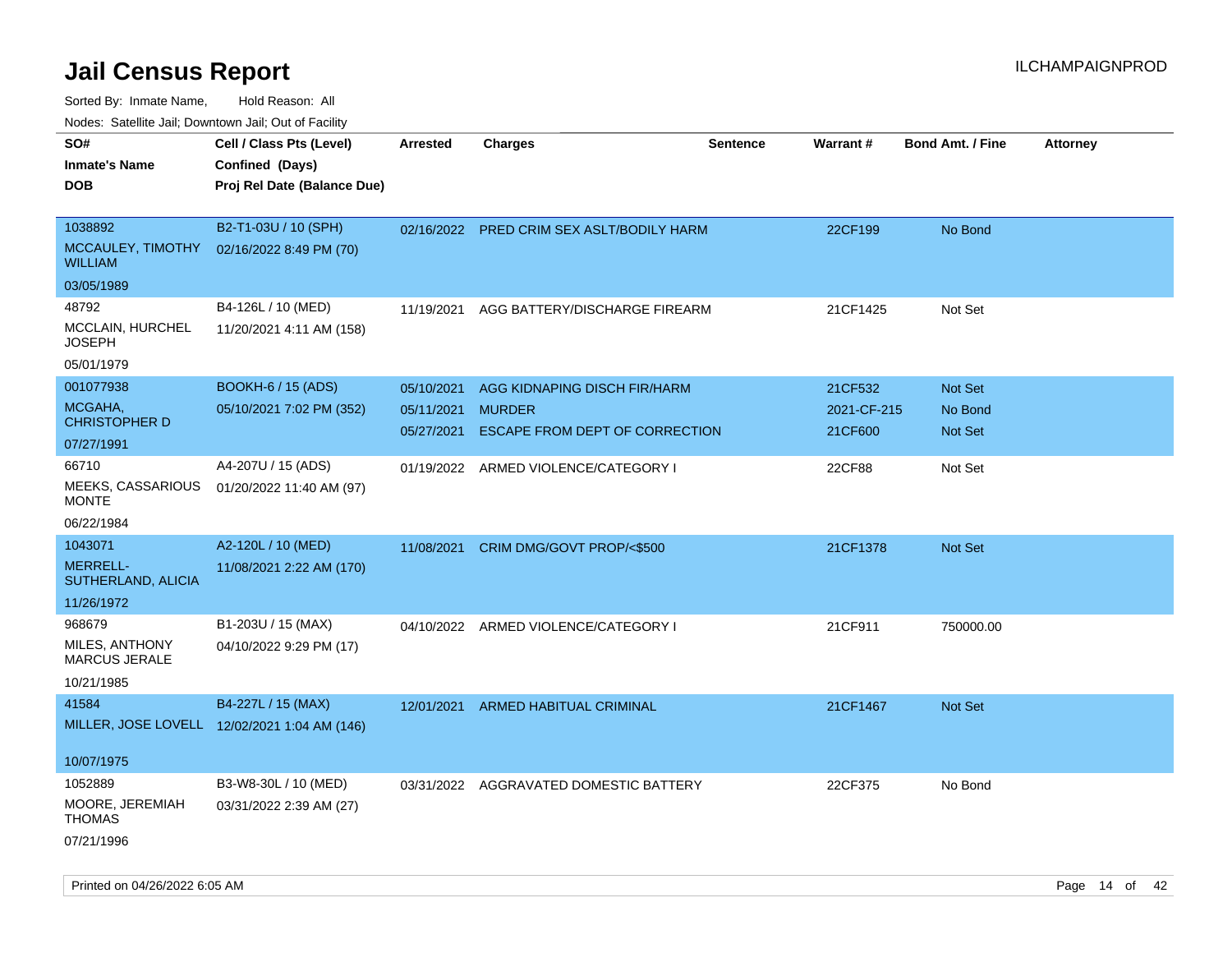| 10000. Catolino can, Dominomii can, Oat or Faoint |                                                                            |                 |                                          |                 |            |                         |                 |
|---------------------------------------------------|----------------------------------------------------------------------------|-----------------|------------------------------------------|-----------------|------------|-------------------------|-----------------|
| SO#<br>Inmate's Name<br><b>DOB</b>                | Cell / Class Pts (Level)<br>Confined (Days)<br>Proj Rel Date (Balance Due) | <b>Arrested</b> | Charges                                  | <b>Sentence</b> | Warrant#   | <b>Bond Amt. / Fine</b> | <b>Attorney</b> |
| 539294                                            | B1-205L / 10 (MED)                                                         | 01/11/2022      | AGG DUI/NO VALID DL                      |                 | 22CF49     | <b>Not Set</b>          |                 |
| MOSLEY, JAMES<br>CALVIN                           | 01/11/2022 9:43 PM (106)                                                   | 01/11/2022      | <b>PAROLE REVOCATION</b>                 |                 | CH2200227  | No Bond                 |                 |
| 12/11/1985                                        |                                                                            |                 |                                          |                 |            |                         |                 |
| 001078814                                         | <b>BOOKH-3 / 5 (MIN)</b>                                                   |                 | 04/23/2022 VIO BAIL BOND/CLASS 4 OFFENSE |                 | 22CM128    | Not Set                 |                 |
| MYLES, JENTAVIOUS<br>KENTRAIL                     | 04/23/2022 11:28 PM (4)                                                    |                 |                                          |                 |            |                         |                 |
| 10/12/2001                                        |                                                                            |                 |                                          |                 |            |                         |                 |
| 1012617                                           | A4-207L / 10 (MED)                                                         | 04/01/2022      | FELON POSS/USE WEAPON/FIREARM            | $2y$ (CJ)       | 21CF889    | No Bond                 |                 |
| NEAL, ANDRE<br>LORENZO                            | 04/01/2022 11:56 AM (26)                                                   |                 |                                          |                 |            |                         |                 |
| 10/11/1993                                        |                                                                            |                 |                                          |                 |            |                         |                 |
| 001078517                                         | B1-102L / 15 (MAX)                                                         | 10/19/2021      | ATTEMPT (FIRST DEGREE MURDER)            |                 | 21CF1267   | Not Set                 |                 |
| NELSON, RORY<br>DEMOND                            | 10/19/2021 3:55 AM (190)                                                   |                 |                                          |                 |            |                         |                 |
| 08/14/1984                                        |                                                                            |                 |                                          |                 |            |                         |                 |
| 001078854                                         | B2-T2-05U / 15 (MAX)                                                       | 02/15/2022      | AGG BATTERY/DISCHARGE FIREARM            |                 | 2019JD22   | No Bond                 |                 |
| PATNAUDE, MARTY<br>ww                             | 02/15/2022 5:12 PM (71)                                                    |                 | 02/15/2022 ARMED VIOLENCE/CATEGORY I     |                 | 22CF190    | <b>Not Set</b>          |                 |
| 08/26/2003                                        |                                                                            |                 |                                          |                 |            |                         |                 |
| 61251                                             | BOOKF-1 / 15 (ADS)                                                         | 12/27/2021      | PRED CRIM SEX ASLT/VICTIM <13            |                 | 21CF651    | No Bond                 |                 |
| PETMECKY, JOHN<br>ROBERT                          | 12/27/2021 1:52 PM (121)                                                   |                 |                                          |                 |            |                         |                 |
| 03/09/1983                                        |                                                                            |                 |                                          |                 |            |                         |                 |
| 1030954                                           | B3-W4-16L / 10 (MED)                                                       | 01/14/2022      | ARMED VIOLENCE/CATEGORY I                |                 | 22CF76     | Not Set                 |                 |
| PETTIGREW,<br><b>MALCOME JAMIESON</b>             | 01/15/2022 4:35 AM (102)                                                   |                 | 01/14/2022 MFG/DEL CANNABIS/10-30 GRAMS  |                 | 2020CF9    | 15000.00                |                 |
| 02/20/1995                                        |                                                                            |                 |                                          |                 |            |                         |                 |
| 1059394                                           | B3-W1-04L / 5 (MIN)                                                        |                 | 02/16/2022 AGG DUI/NO VALID DL           |                 | 2020CF1396 | No Bond                 |                 |
| PHILLIPS, ISAAC<br>TERRELL                        | 02/16/2022 9:00 AM (70)                                                    |                 |                                          |                 |            |                         |                 |
| 12/27/1996                                        | 5/15/2022 (0.00)                                                           |                 |                                          |                 |            |                         |                 |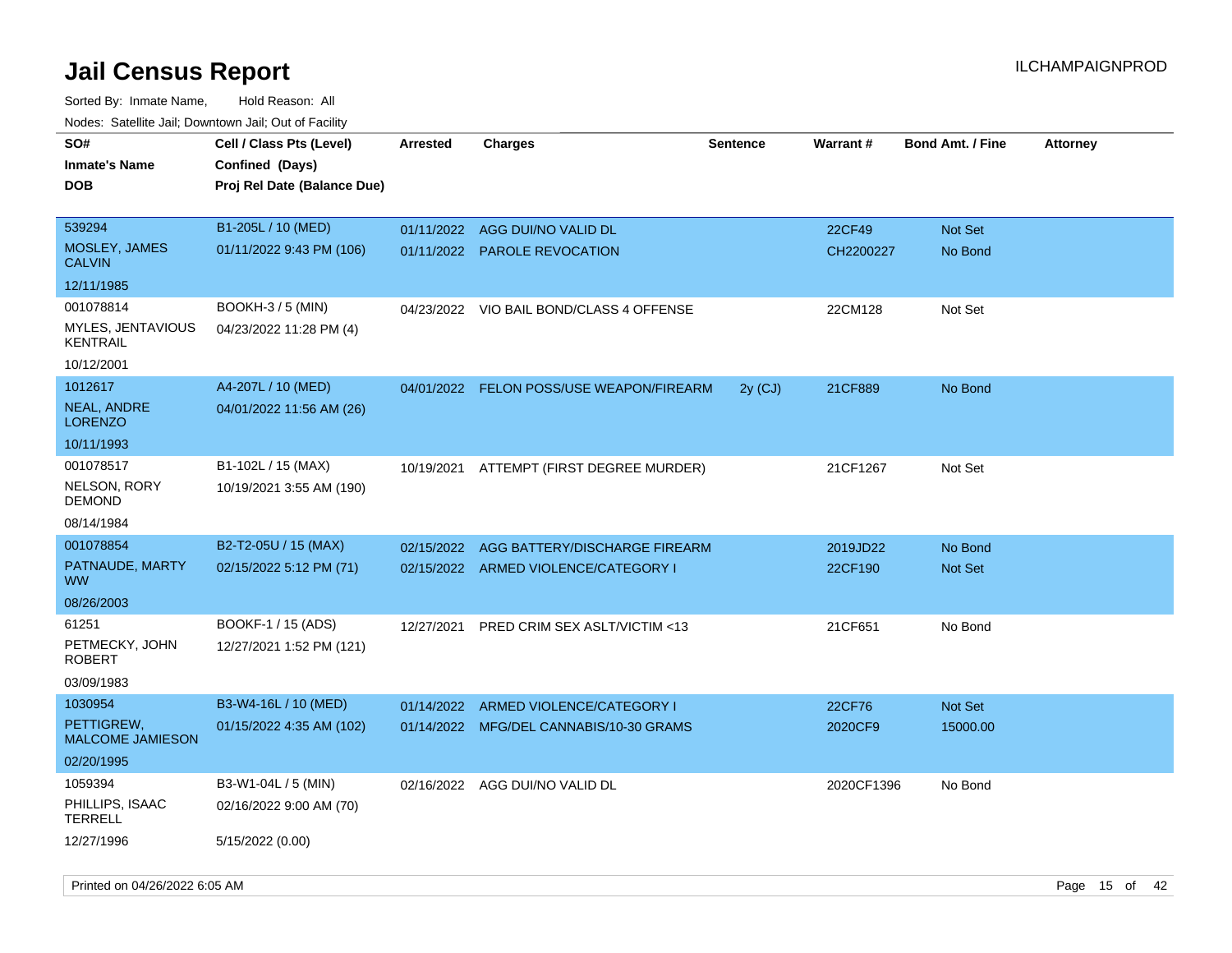| SO#<br>Inmate's Name<br>DOB                   | Cell / Class Pts (Level)<br>Confined (Days)<br>Proj Rel Date (Balance Due) | <b>Arrested</b>          | <b>Charges</b>                                           | <b>Sentence</b> | Warrant#                 | <b>Bond Amt. / Fine</b> | <b>Attorney</b> |
|-----------------------------------------------|----------------------------------------------------------------------------|--------------------------|----------------------------------------------------------|-----------------|--------------------------|-------------------------|-----------------|
|                                               |                                                                            |                          |                                                          |                 |                          |                         |                 |
| 1069766<br>PHILLIPS, REBEKAH<br>LOUISE        | A2-220U / 5 (ADS)<br>04/05/2022 2:44 PM (22)                               | 04/05/2022<br>04/05/2022 | DUI ANY AMOUNT OF DRUG<br>POSS HYPO/SYRINGE/NEEDLES/2ND+ |                 | 17-DT-00267-1<br>20CF460 | No Bond<br>940.00       |                 |
| 09/06/1985                                    |                                                                            |                          |                                                          |                 |                          |                         |                 |
| 1022441                                       | B2-T1-01U / 10 (SPH)                                                       | 10/27/2021               | AGG BATTERY/PEACE OFFICER                                |                 | 2021 CF 12               | No Bond                 |                 |
| PICKENS, DONTRELL<br>DEMAR                    | 10/27/2021 1:39 PM (182)                                                   | 10/27/2021               | AGG BATTERY/PEACE OFFICER                                |                 | 2020 CF 1488             | No Bond                 |                 |
| 12/10/1993                                    |                                                                            |                          |                                                          |                 |                          |                         |                 |
| 1069524                                       | B3-W5-18L / 10 (MED)                                                       | 08/08/2021               | MFG/DEL CANNABIS/30-500 GRAMS                            | 5y(DOC)         | 21CF953                  | Not Set                 |                 |
| RAY-DAVIS, KAMARI<br><b>DAYVON</b>            | 08/09/2021 2:44 AM (261)                                                   |                          |                                                          |                 |                          |                         |                 |
| 03/30/2000                                    |                                                                            |                          |                                                          |                 |                          |                         |                 |
| 001078482                                     | B1-204L / 10 (MED)                                                         |                          | 03/14/2022 AGG DISCHARGE FIREARM/VEH/SCH                 |                 | 22CF299                  | 250000.00               |                 |
| <b>REED, MONTRES</b><br><b>ANTRON</b>         | 03/14/2022 12:06 PM (44)                                                   |                          |                                                          |                 |                          |                         |                 |
| 02/26/2004                                    |                                                                            |                          |                                                          |                 |                          |                         |                 |
| 45473                                         | A3-111U / 15 (MAX)                                                         |                          | 04/14/2022 CHILD SEX OFFEN/EMP DAY CARE                  | 5y (DOC)        | 21CF1275                 | No Bond                 |                 |
| REXROAD, CALVIN<br><b>ALLEN</b>               | 04/14/2022 5:04 PM (13)                                                    |                          |                                                          |                 |                          |                         |                 |
| 10/04/1970                                    |                                                                            |                          |                                                          |                 |                          |                         |                 |
| 982660                                        | A4-202U / 10 (MED)                                                         | 03/22/2022 BURGLARY      |                                                          |                 | 22CF339                  | No Bond                 |                 |
| REYNOLDS, DAVID<br>ALLEN                      | 03/22/2022 4:11 AM (36)                                                    |                          |                                                          |                 |                          |                         |                 |
| 03/27/2002                                    |                                                                            |                          |                                                          |                 |                          |                         |                 |
| 001079048                                     | A2-222U / 15 (MAX)                                                         | 04/10/2022               | <b>MURDER</b>                                            |                 | 21CF649                  | 1000000.00              |                 |
| <b>ROBINSON, AMARI</b>                        | 04/10/2022 9:44 AM (17)                                                    | 04/10/2022               | <b>AGGRAVATED BATTERY</b>                                |                 | 2022-JD-014              | <b>Not Set</b>          |                 |
| <b>MICHELLE TAMIRA</b>                        |                                                                            | 04/10/2022               | <b>CRIMINAL DAMAGE</b>                                   |                 | 2022-JD-014              | <b>Not Set</b>          |                 |
| 04/10/2004                                    |                                                                            | 04/10/2022               | AGG UNLAWFUL USE WEAPON/PERSON                           |                 | 21-JD-079                | Not Set                 |                 |
| 979485<br>RODRIGUEZ, JOSHUA<br><b>ANTHONY</b> | B2-T4-16L / 15 (SPH)<br>03/12/2021 1:57 PM (411)                           | 03/12/2021               | PRED CRIM SEX ASLT/VICTIM <13                            |                 | 21CF282                  | Not Set                 |                 |
| 04/06/1990                                    |                                                                            |                          |                                                          |                 |                          |                         |                 |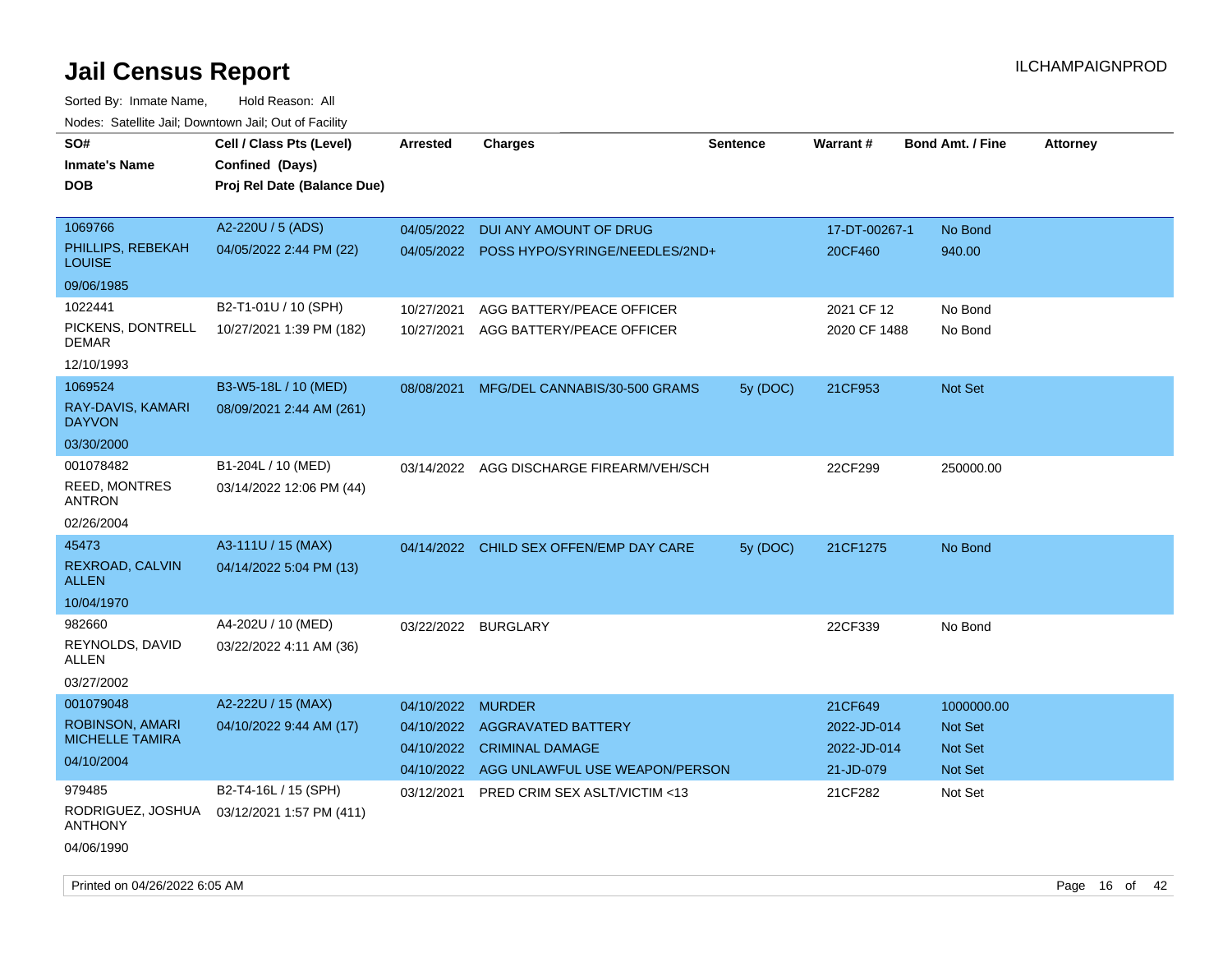Sorted By: Inmate Name, Hold Reason: All Nodes: Satellite Jail; Downtown Jail; Out of Facility

| SO#                                     | Cell / Class Pts (Level)                   | <b>Arrested</b> | <b>Charges</b>                            | <b>Sentence</b> | Warrant#   | <b>Bond Amt. / Fine</b> | <b>Attorney</b> |
|-----------------------------------------|--------------------------------------------|-----------------|-------------------------------------------|-----------------|------------|-------------------------|-----------------|
| <b>Inmate's Name</b>                    | Confined (Days)                            |                 |                                           |                 |            |                         |                 |
| <b>DOB</b>                              | Proj Rel Date (Balance Due)                |                 |                                           |                 |            |                         |                 |
|                                         |                                            |                 |                                           |                 |            |                         |                 |
| 61330                                   | B4-224L / 15 (MAX)                         | 12/01/2021      | ARMED HABITUAL CRIMINAL                   |                 | 21CF1473   | Not Set                 |                 |
| RUFFIN, JONATHON<br><b>CECIL</b>        | 12/01/2021 5:34 AM (147)                   | 12/01/2021      | <b>PAROLE REVOCATION</b>                  |                 | CH2107545  | No Bond                 |                 |
| 05/10/1984                              |                                            |                 |                                           |                 |            |                         |                 |
| 001077681                               | B3-W5-17U / 10 (MED)                       | 04/08/2022      | CRIM DMG/GOVT PROP/<\$500                 |                 | 22CM101    | Not Set                 |                 |
| SALES, ANDREW                           | 04/08/2022 6:03 PM (19)                    |                 | 04/11/2022 ELEC HRSMT/OBSCENE/FORC FEL    |                 | 21CF406    | Not Set                 |                 |
| <b>KEVIN</b>                            |                                            |                 | 04/11/2022 AGGRAVATED DOMESTIC BATTERY    |                 | 21CF247    | Not Set                 |                 |
| 02/25/1979                              |                                            |                 |                                           |                 |            |                         |                 |
| 001079056                               | B1-205U / 15 (MAX)                         |                 | 04/12/2022 AGG UNLAWFUL USE OF WEAPON/VEH |                 | 22CF450    | Not Set                 |                 |
| SANDERS, JAZONTAE<br>XR.                | 04/12/2022 8:34 PM (15)                    |                 |                                           |                 |            |                         |                 |
| 03/13/2002                              |                                            |                 |                                           |                 |            |                         |                 |
| 1071161                                 | B4-124L / 15 (MAX)                         | 08/18/2021      | DELIVERY OF OR POSSESSION OF W/INT        |                 | 21CF1008   | No Bond                 |                 |
| SANDERS, MARKELL<br>LAMAR               | 08/18/2021 6:18 PM (252)                   |                 |                                           |                 |            |                         |                 |
| 02/02/2000                              |                                            |                 |                                           |                 |            |                         |                 |
| 1075386                                 | B4-221U / 15 (MAX)                         |                 | 04/13/2022 AGG UNLAWFUL USE OF WEAPON/VEH |                 | 2022CF463  | No Bond                 |                 |
| <b>SANDERS, MARQUIS</b><br><b>JOVON</b> | 04/13/2022 7:18 PM (14)                    |                 |                                           |                 |            |                         |                 |
| 01/19/2002                              |                                            |                 |                                           |                 |            |                         |                 |
| 1062194                                 | A3-211U / 15 (MAX)                         | 02/27/2020      | MURDER/OTHER FORCIBLE FELONY              |                 | 20CF-247   | 1000000.00              |                 |
| SIMMONS, MICHAEL<br>JAMAL               | 02/27/2020 1:11 PM (790)                   | 09/23/2020      | AGG BATTERY/DISCHARGE FIREARM             |                 | 20CF1061   | Not Set                 |                 |
| 11/03/1997                              |                                            |                 |                                           |                 |            |                         |                 |
| 001078441                               | BOOKF-3 / 15 (ADS)                         | 10/01/2021      | <b>ARMED HABITUAL CRIMINAL</b>            |                 | 21CF1182   | Not Set                 |                 |
| SINGLETON, CORRIE<br><b>DERRELL</b>     | 10/01/2021 12:36 PM (208)                  |                 | 12/20/2021 SPEEDING 26-34 MPH OVER LIMIT  |                 | 2021TR2701 | 1000.00                 |                 |
| 05/07/1983                              |                                            |                 |                                           |                 |            |                         |                 |
| 537723                                  | B4-121U / 10 (MED)                         |                 | 04/18/2022 FELON POSS/USE WEAPON/FIREARM  | 4y (DOC)        |            | No Bond                 |                 |
|                                         | SMITH, COREY ADRIAN 04/18/2022 9:45 AM (9) |                 |                                           |                 |            |                         |                 |

09/01/1987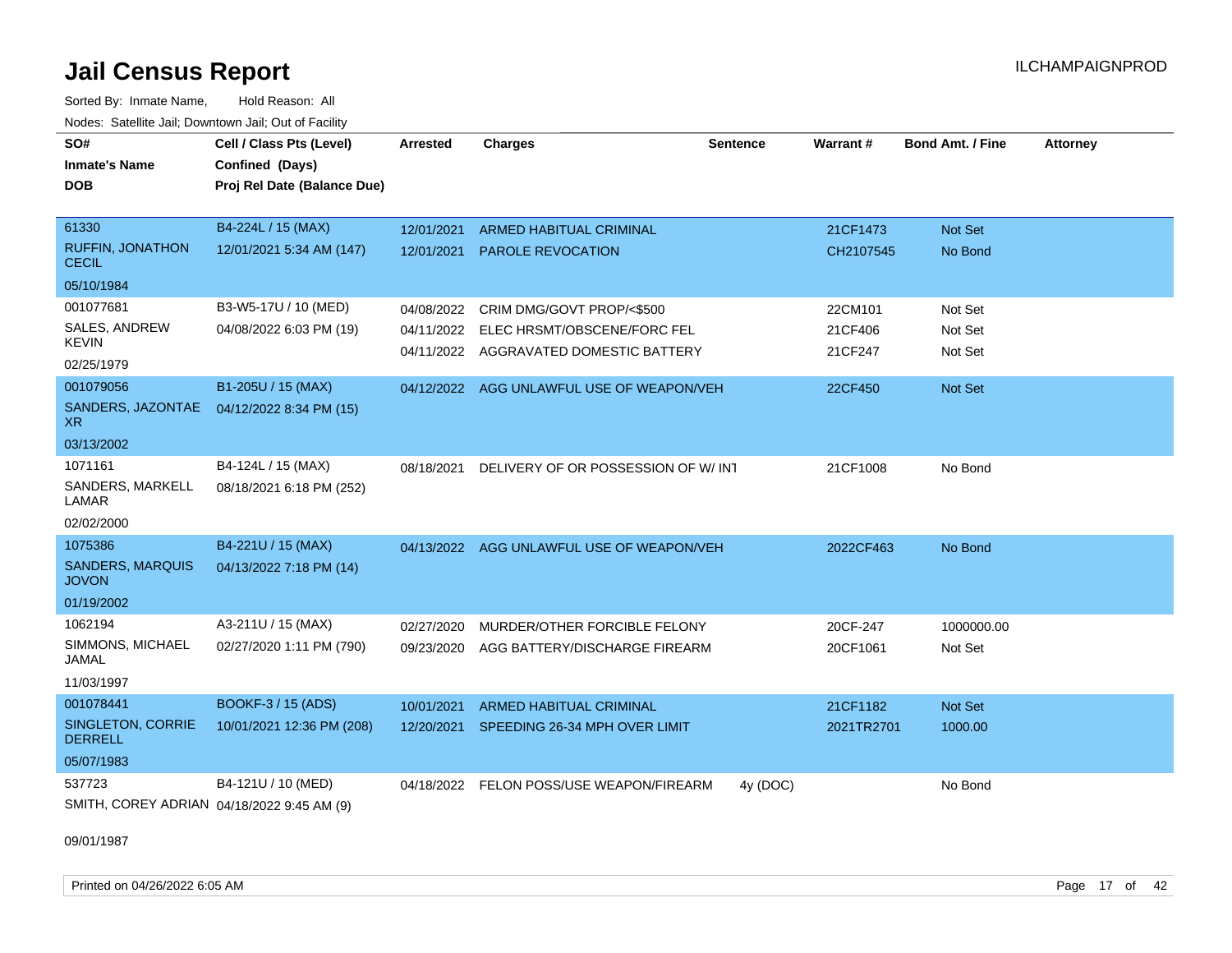| roaco. Calcinio dan, Domnomi dan, Cal or Fability |                                              |                 |                                      |                 |            |                         |                 |
|---------------------------------------------------|----------------------------------------------|-----------------|--------------------------------------|-----------------|------------|-------------------------|-----------------|
| SO#                                               | Cell / Class Pts (Level)                     | <b>Arrested</b> | <b>Charges</b>                       | <b>Sentence</b> | Warrant#   | <b>Bond Amt. / Fine</b> | <b>Attorney</b> |
| <b>Inmate's Name</b>                              | Confined (Days)                              |                 |                                      |                 |            |                         |                 |
| <b>DOB</b>                                        | Proj Rel Date (Balance Due)                  |                 |                                      |                 |            |                         |                 |
|                                                   |                                              |                 |                                      |                 |            |                         |                 |
| 001077770                                         | A1-124U / 5 (MIN)                            |                 | 01/06/2022 RESIDENTIAL BURGLARY      |                 | 21CF319    | Not Set                 |                 |
|                                                   | STOFFLE, KELLY ANNE 01/06/2022 3:14 PM (111) |                 |                                      |                 |            |                         |                 |
|                                                   |                                              |                 |                                      |                 |            |                         |                 |
| 04/12/1989                                        |                                              |                 |                                      |                 |            |                         |                 |
| 38305                                             | B2-T2-06L / 10 (SPH)                         | 03/18/2020      | <b>CRIMINAL SEXUAL ABUSE</b>         |                 | 20CF-343   | 500000.00               |                 |
| STOVER, JOSH<br><b>ANDREW</b>                     | 03/18/2020 10:24 AM (770)                    |                 |                                      |                 |            |                         |                 |
| 08/18/1973                                        |                                              |                 |                                      |                 |            |                         |                 |
| 001078742                                         | A1-226L / 5 (MIN)                            | 04/01/2022      | <b>BURGLARY</b>                      |                 | 22CF33     | 10000.00                |                 |
| <b>TAYLOR, ERIKA LYNN</b>                         | 04/01/2022 10:15 AM (26)                     |                 |                                      |                 |            |                         |                 |
|                                                   |                                              |                 |                                      |                 |            |                         |                 |
| 04/09/1996                                        |                                              |                 |                                      |                 |            |                         |                 |
| 32058                                             | B4-123U / 15 (MAX)                           | 06/14/2021      | <b>AGG DISCH FIREARM</b>             |                 | 21CF690    | Not Set                 |                 |
| THOMPSON, STEVEN<br><b>ONEAL</b>                  | 06/14/2021 6:44 AM (317)                     |                 |                                      |                 |            |                         |                 |
| 03/14/1969                                        |                                              |                 |                                      |                 |            |                         |                 |
| 001078921                                         | A3-217L / 15 (MAX)                           |                 | 04/17/2022 DOMESTIC BATTERY          |                 | 2022 DV 59 | <b>Not Set</b>          |                 |
| TOLBERT, ANTWAN<br><b>LEVELLE</b>                 | 04/17/2022 3:43 AM (10)                      |                 |                                      |                 |            |                         |                 |
| 03/02/1980                                        |                                              |                 |                                      |                 |            |                         |                 |
| 001079064                                         | B4-127U / 10 (MED)                           |                 | 04/15/2022 AGG UUW/VEHICLE/NO FOID   |                 | 2022CFAWOW | Not Set                 |                 |
| <b>TOLBERT, ERIC</b><br><b>LAMONT</b>             | 04/15/2022 6:29 PM (12)                      |                 |                                      |                 |            |                         |                 |
| 05/27/1997                                        |                                              |                 |                                      |                 |            |                         |                 |
| 001078792                                         | B4-122U / 15 (MAX)                           | 01/24/2022      | <b>FUGITIVE FROM JUSTICE</b>         |                 | 22CF99     | <b>Not Set</b>          |                 |
| <b>TRAMBLE, TOM</b>                               | 01/24/2022 10:24 AM (93)                     | 01/24/2022      | <b>FUGITIVE FROM JUSTICE</b>         |                 | 22CF100    | Not Set                 |                 |
| <b>MARCUS</b>                                     |                                              |                 | 01/24/2022 ARMED VIOLENCE/CATEGORY I |                 | 22CF101    | <b>Not Set</b>          |                 |
| 02/28/1985                                        |                                              |                 |                                      |                 |            |                         |                 |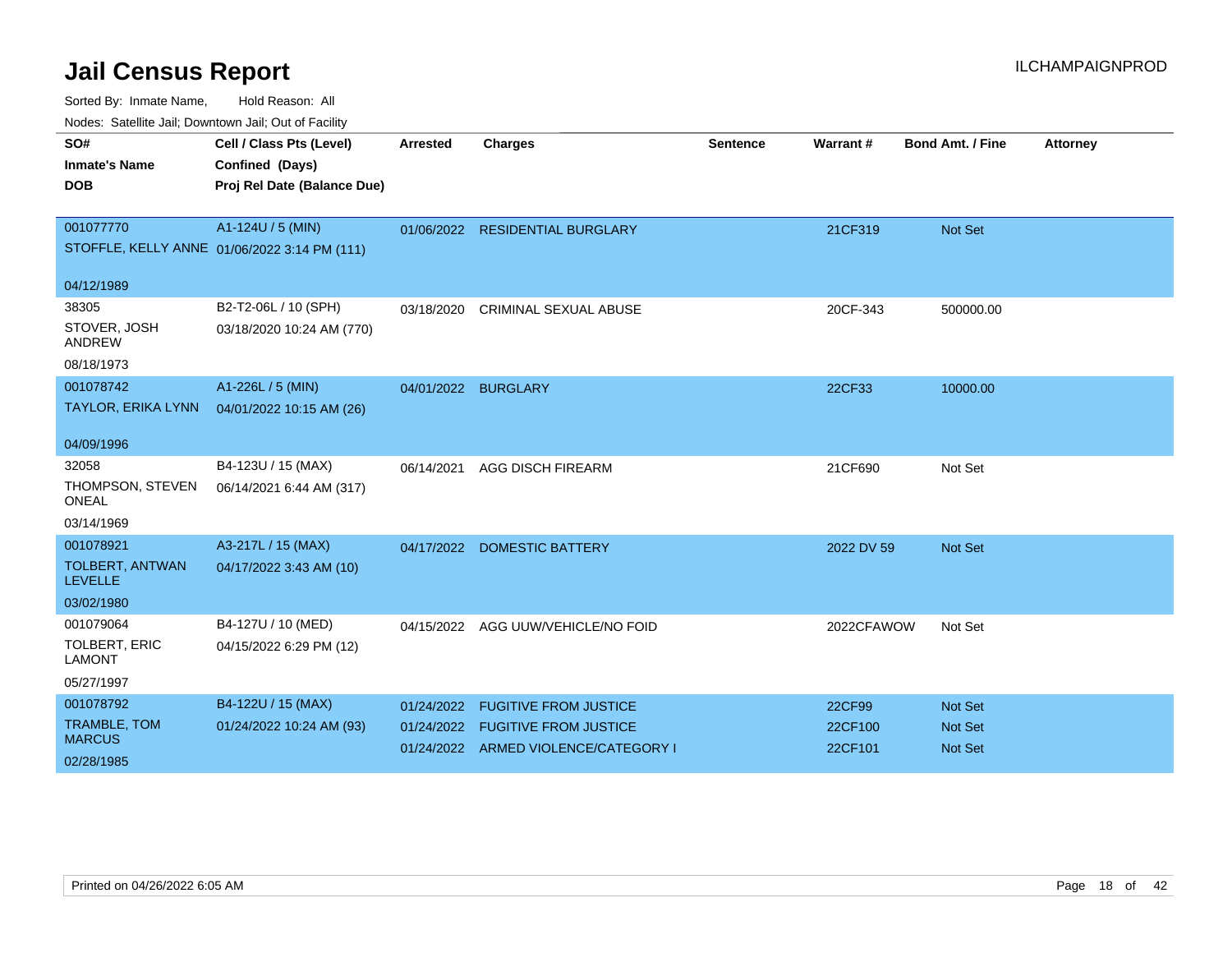| SO#<br><b>Inmate's Name</b><br><b>DOB</b>                              | Cell / Class Pts (Level)<br>Confined (Days)<br>Proj Rel Date (Balance Due) | <b>Arrested</b>                               | <b>Charges</b>                                                                                                                       | <b>Sentence</b> | <b>Warrant#</b>                                           | <b>Bond Amt. / Fine</b>                                   | <b>Attorney</b> |
|------------------------------------------------------------------------|----------------------------------------------------------------------------|-----------------------------------------------|--------------------------------------------------------------------------------------------------------------------------------------|-----------------|-----------------------------------------------------------|-----------------------------------------------------------|-----------------|
| 1076325<br><b>TURNER, PRINTISS</b><br>VASHAWN-DEMAN,<br>11/10/2001     | B1-201U / 15 (MAX)<br>03/25/2022 3:15 PM (33)                              | 03/25/2022 MURDER<br>03/25/2022<br>03/25/2022 | 03/25/2022 AGG UUW/LOADED/NO FCCA/FOID<br><b>DOMESTIC BATTERY</b><br>AGG UUW/LOADED/NO FCCA/FOID<br>03/28/2022 FUGITIVE FROM JUSTICE |                 | 2020CF742<br>2021CF1071<br>20CM468<br>21CF1520<br>22CF360 | 25000.00<br>1500000.00<br>1000.00<br>50000.00<br>50000.00 |                 |
| 50548<br><b>VINEYARD, SHORNOR</b><br>JAMAL<br>12/14/1979               | B3-W3-12L / 10 (MED)<br>03/29/2022 8:51 AM (29)<br>5/19/2022 (0.00)        |                                               | 03/29/2022 AGG UNLAWFUL USE OF WEAPON/VEH                                                                                            |                 | 21CF1067                                                  | No Bond                                                   |                 |
| 001077992<br><b>WADE, DONTE</b><br><b>LAMONT</b><br>09/05/1986         | B4-127L / 15 (MAX)<br>03/31/2022 1:25 PM (27)                              |                                               | 03/31/2022 ARMED ROBBERY/NO FIREARM                                                                                                  |                 | 21CF590                                                   | 100000.00                                                 |                 |
| 001079004<br><b>WALLS, MICHAEL</b><br><b>DIANSIO</b><br>06/21/1991     | A4-107U / 15 (MED)<br>04/02/2022 4:16 AM (25)                              | 04/02/2022                                    | FELON POSS/USE WEAPON/FIREARM                                                                                                        |                 | 22CF391                                                   | No Bond                                                   |                 |
| 1076520<br>WARNER-UDUEBOR,<br><b>JAESEN CHI</b><br>04/11/2001          | A3-217U / 15 (ADS)<br>04/20/2022 2:56 PM (7)                               |                                               | 04/20/2022 ARMED VIOLENCE/CATEGORY I                                                                                                 |                 | 22CF485                                                   | <b>Not Set</b>                                            |                 |
| 1070737<br><b>WASHINGTON.</b><br><b>JASTINA VIRGINIA</b><br>04/11/2000 | A1-126L / 15 (MAX)<br>10/14/2021 12:02 PM (195)                            | 10/14/2021                                    | AGG KIDNAPG/<13/INTEL DISABL                                                                                                         | (DHS)           | 2020CF418                                                 | 250000.00                                                 |                 |
| 1067610<br><b>WASHINGTON,</b><br><b>MARCEDELL PIERRE</b><br>09/13/1996 | A4-202L / 15 (MAX)<br>04/12/2022 5:06 PM (15)                              |                                               | 04/12/2022 HOME INVASION/DANGEROUS WEAPON 9y (DOC)                                                                                   |                 | 21CF591                                                   | <b>Not Set</b>                                            |                 |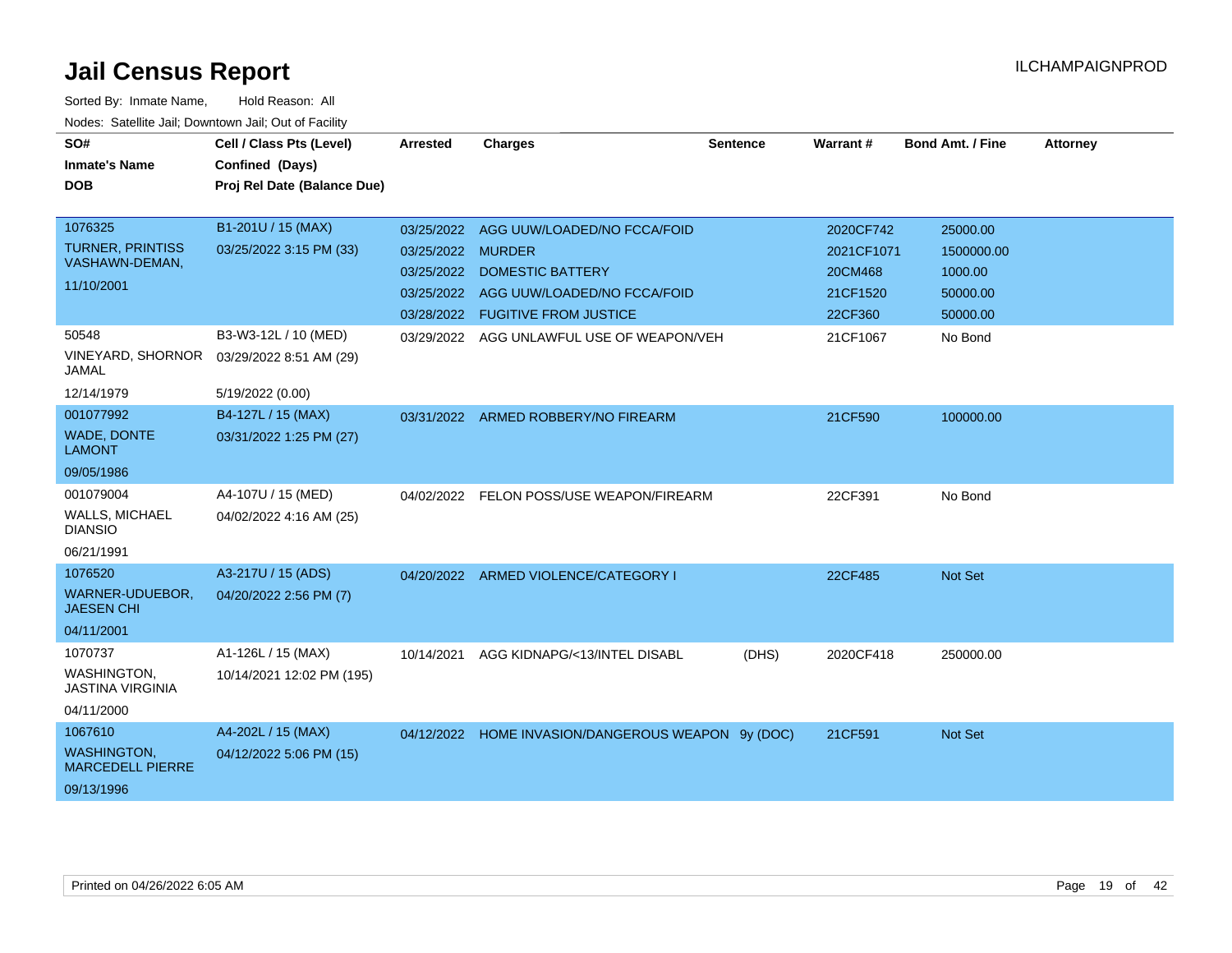Sorted By: Inmate Name, Hold Reason: All

|                                           | Nodes: Satellite Jail; Downtown Jail; Out of Facility |                 |                                           |                 |                 |                         |                 |
|-------------------------------------------|-------------------------------------------------------|-----------------|-------------------------------------------|-----------------|-----------------|-------------------------|-----------------|
| SO#                                       | Cell / Class Pts (Level)                              | <b>Arrested</b> | <b>Charges</b>                            | <b>Sentence</b> | <b>Warrant#</b> | <b>Bond Amt. / Fine</b> | <b>Attorney</b> |
| <b>Inmate's Name</b>                      | Confined (Days)                                       |                 |                                           |                 |                 |                         |                 |
| <b>DOB</b>                                | Proj Rel Date (Balance Due)                           |                 |                                           |                 |                 |                         |                 |
|                                           |                                                       |                 |                                           |                 |                 |                         |                 |
| 977140                                    | B1-203L / 10 (MED)                                    | 10/24/2021      | <b>ARMED HABITUAL CRIMINAL</b>            |                 | 21CF1289        | Not Set                 |                 |
| <b>WEBSTER, DERRIAL</b><br><b>DEVON</b>   | 10/24/2021 2:46 AM (185)                              |                 |                                           |                 |                 |                         |                 |
| 01/14/1990                                |                                                       |                 |                                           |                 |                 |                         |                 |
| 001078328                                 | B1-105L / 15 (MAX)                                    |                 | 08/30/2021 FELON POSS/USE WEAPON/FIREARM  |                 | 21CF1045        | Not Set                 |                 |
| WHITE, JUSTIN<br><b>STEVEN</b>            | 08/30/2021 10:48 AM (240)                             |                 |                                           |                 |                 |                         |                 |
| 10/25/1995                                |                                                       |                 |                                           |                 |                 |                         |                 |
| 963324                                    | <b>BOOKH-4 / 10 (MED)</b>                             |                 | 04/24/2022 AGG BTRY/PREGNANT/HANDICAPPED  |                 | 16CF1327        | 150000.00               |                 |
| <b>WILLIAMS, HERMAN</b>                   | 04/24/2022 6:46 PM (3)                                |                 | 04/24/2022 CIVIL FTA WARRANT              |                 | 07F10           | 110000.00               |                 |
| <b>RASHAAD</b>                            |                                                       | 04/24/2022      | POSS AMT CON SUB EXCEPT(A)/(D)            |                 | 19CF273         | 150000.00               |                 |
| 12/01/1988                                |                                                       |                 |                                           |                 |                 |                         |                 |
| 638552                                    | B2-T2-08L / 5 (SPH)                                   | 10/07/2021      | CHILD PORNOGRAPHY/PHOTOGRAPH              |                 | 2021CF1207      | No Bond                 |                 |
| WILLIAMS, MICHAEL<br><b>JAMES</b>         | 10/07/2021 12:20 PM (202)                             |                 |                                           |                 |                 |                         |                 |
| 03/29/1964                                |                                                       |                 |                                           |                 |                 |                         |                 |
| 1066370                                   | B1-101L / 15 (MAX)                                    | 07/28/2021      | ARMED VIOLENCE/CATEGORY III               |                 | 2021 CF 882     | Not Set                 |                 |
| <b>WILLIAMS, REONTE</b><br><b>REMIR</b>   | 07/28/2021 5:40 AM (273)                              |                 |                                           |                 |                 |                         |                 |
| 05/14/1999                                |                                                       |                 |                                           |                 |                 |                         |                 |
| 001079013                                 | A3-112U / 10 (ADS)                                    |                 | 04/03/2022 DOMESTIC BATTERY               |                 | 22DV50          | Not Set                 |                 |
| WILLIAMS, TRAVIS<br><b>CENTRELL</b>       | 04/03/2022 7:49 AM (24)                               |                 |                                           |                 |                 |                         |                 |
| 07/23/1984                                |                                                       |                 |                                           |                 |                 |                         |                 |
| 1051953                                   | A2-221L / 10 (MED)                                    | 02/02/2022      | DOMESTIC BATTERY/OTHER PRIOR              |                 | 22CF144         | <b>Not Set</b>          |                 |
| <b>WINSTON, ALYSSIA</b><br><b>LETEECE</b> | 02/02/2022 4:29 AM (84)                               |                 | 03/28/2022 AGG ROBBERY/INDICATE ARM W/FIR |                 | 22CF353         | Not Set                 |                 |
| 03/17/1996                                |                                                       |                 |                                           |                 |                 |                         |                 |
| 001077731                                 | B1-206L / 15 (MAX)                                    |                 | 04/12/2022 ATTEMPT (FIRST DEGREE MURDER)  |                 | 22CF428         | 1500000.00              |                 |
| YOUNG, AARON<br><b>BLAKE</b>              | 04/12/2022 12:53 PM (15)                              |                 |                                           |                 |                 |                         |                 |
| 03/04/2000                                |                                                       |                 |                                           |                 |                 |                         |                 |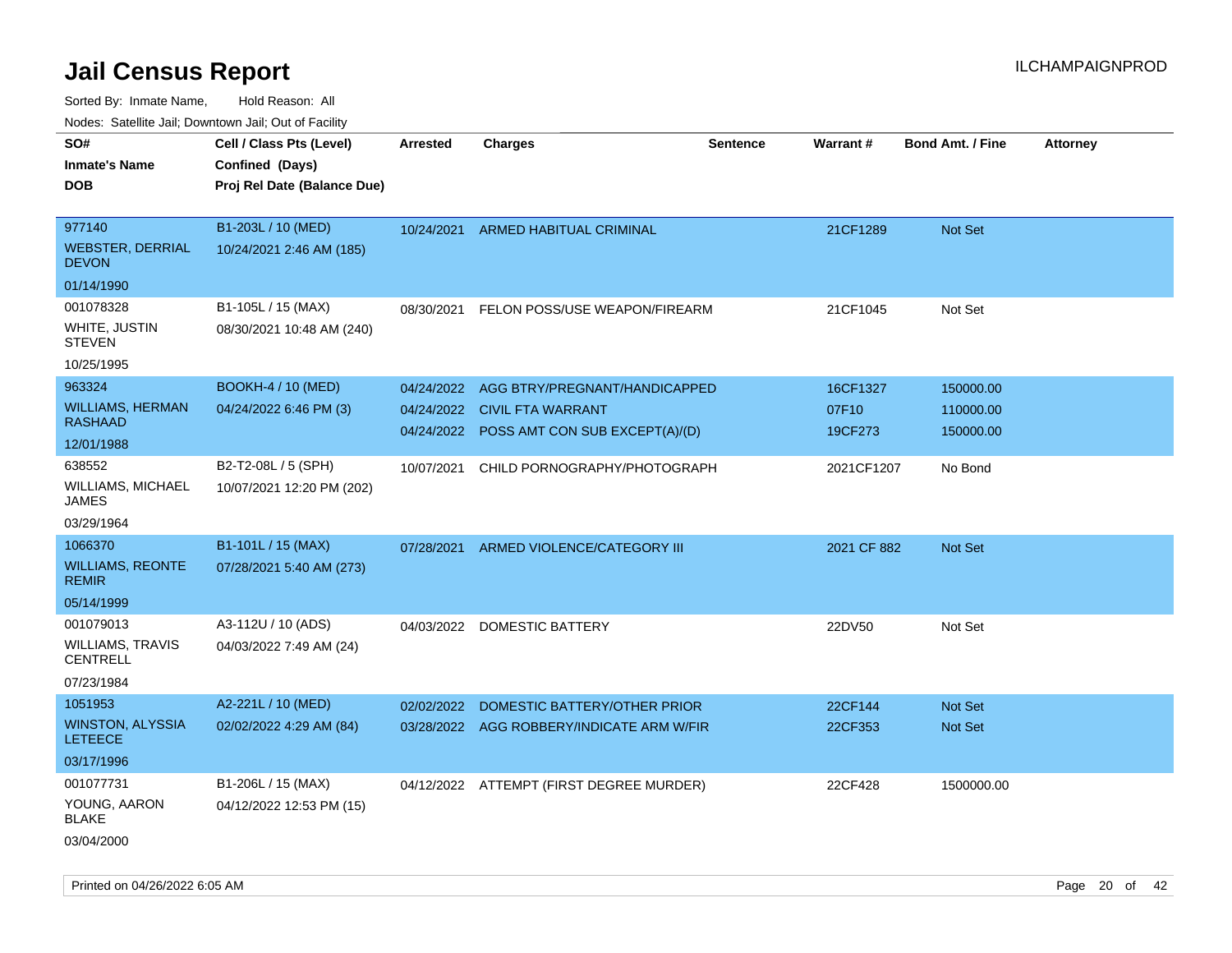Sorted By: Inmate Name, Hold Reason: All Nodes: Satellite Jail; Downtown Jail; Out of Facility

**Total Satellite Jail: 154 Males: 132 Females: 22 Unknown: 0**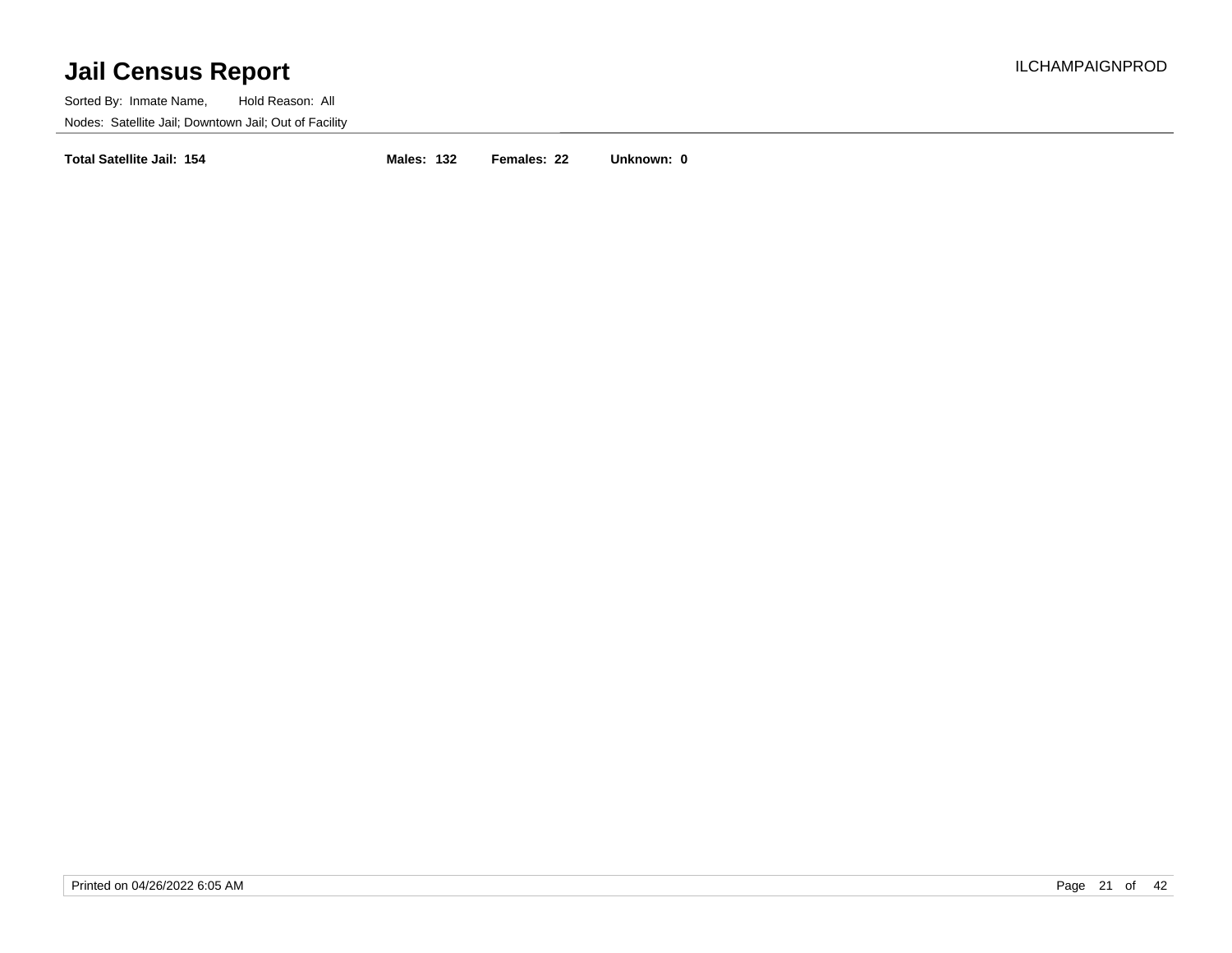| <b>Downtown Jail</b>                             |                                           |                 |                                       |                 |                 |                         |                 |
|--------------------------------------------------|-------------------------------------------|-----------------|---------------------------------------|-----------------|-----------------|-------------------------|-----------------|
| SO#                                              | Cell / Class Pts (Level)                  | <b>Arrested</b> | <b>Charges</b>                        | <b>Sentence</b> | <b>Warrant#</b> | <b>Bond Amt. / Fine</b> | <b>Attorney</b> |
| <b>Inmate's Name</b>                             | Confined (Days)                           |                 |                                       |                 |                 |                         |                 |
| <b>DOB</b>                                       | Proj Rel Date (Balance Due)               |                 |                                       |                 |                 |                         |                 |
|                                                  |                                           |                 |                                       |                 |                 |                         |                 |
| 983810                                           | F5U / 15 (MAX)                            | 12/14/2021      | <b>ARMED HABITUAL CRIMINAL</b>        |                 | 21CF1526        | Not Set                 |                 |
| AKINS, KEVIN IVAN                                | 12/14/2021 5:34 PM (134)                  |                 |                                       |                 |                 |                         |                 |
| 09/23/1990                                       |                                           |                 |                                       |                 |                 |                         |                 |
| 952871                                           | G3U / 5 (MIN)                             |                 | 03/13/2022 METH DELIVERY/5<15 GRAMS   |                 | 22CF300         | No Bond                 |                 |
| <b>DAVID</b>                                     | AUTEBERRY, JOSHUA 03/13/2022 7:24 PM (45) |                 |                                       |                 |                 |                         |                 |
| 12/28/1984                                       |                                           |                 |                                       |                 |                 |                         |                 |
| 001078218                                        | D1 / 5 (ADS)                              | 03/23/2022      | <b>CRIMINAL TRESPASS TO LAND</b>      |                 | 21CM340         | 1000.00                 |                 |
| <b>BAKER, REED ALLEN</b>                         | 03/23/2022 6:55 PM (35)                   | 03/23/2022      | <b>DISORDERLY CONDUCT</b>             |                 | 20OV0267        | 1000.00                 |                 |
|                                                  |                                           | 03/24/2022      | <b>RETAIL THEFT</b>                   |                 | 20CM658         | 5000.00                 |                 |
| 07/28/1981                                       |                                           |                 |                                       |                 |                 |                         |                 |
| 001077899                                        | G7U / 5 (MIN)                             | 03/20/2022      | <b>BURGLARY</b>                       |                 | 21CF593         | 20000.00                |                 |
| BARKSDALE, RAY<br><b>SHAWN</b>                   | 03/20/2022 2:40 PM (38)                   | 03/20/2022      | POSSESSION OF METH/5<15 GRAMS         |                 | 21CF655         | 20000.00                |                 |
| 10/31/1990                                       |                                           | 03/20/2022      | POSS STOLEN VEHICLE                   |                 | 21CF505         | 20000.00                |                 |
| 517915                                           |                                           |                 |                                       |                 |                 |                         |                 |
| <b>BOXLEY, CHARLES</b>                           | C2L / 5 (MIN)                             | 08/03/2021      | <b>BURGLARY</b>                       |                 | 21CF289         | 20000.00                |                 |
| <b>OMAR</b>                                      | 08/03/2021 2:18 PM (267)                  | 08/03/2021      | <b>BURGLARY</b>                       |                 | 21CF679         | 20000.00                |                 |
| 01/10/1985                                       |                                           | 08/03/2021      | FORGERY/ISSUE/DELIVER DOCUMENT        |                 |                 | No Bond                 |                 |
| 47897                                            | E1U / 15 (ADS)                            | 01/19/2022      | <b>PAROLE REVOCATION</b>              |                 | VA2201139       | No Bond                 |                 |
| BRANAMAN,                                        | 01/19/2022 9:21 PM (98)                   | 01/19/2022      | <b>VIOLATE ORDER PROTECTION</b>       |                 | 22CF85          | Not Set                 |                 |
| <b>CLIFFORD EARL</b>                             |                                           | 01/19/2022      | DRVG REVOKED/2+/PERS INJ/DEATH        |                 | 22CF84          | Not Set                 |                 |
| 03/09/1975                                       |                                           |                 | 02/08/2022 DRIVE REVOKED/RECK HOMIC/3 |                 | 21CF1280        | Not Set                 |                 |
|                                                  |                                           | 02/08/2022      | DRIVING ON REVOKED LICENSE            |                 | 21TR8305        | Not Set                 |                 |
| 1027929                                          | F6L / 15 (MAX)                            | 12/18/2021      | HOME INVASION/CAUSE INJURY            |                 | 21CF1560        | No Bond                 |                 |
| <b>BROUGHTON, MARK</b><br><b>ANTHONY, Junior</b> | 12/18/2021 2:55 AM (130)                  |                 |                                       |                 |                 |                         |                 |
| 02/15/1990                                       |                                           |                 |                                       |                 |                 |                         |                 |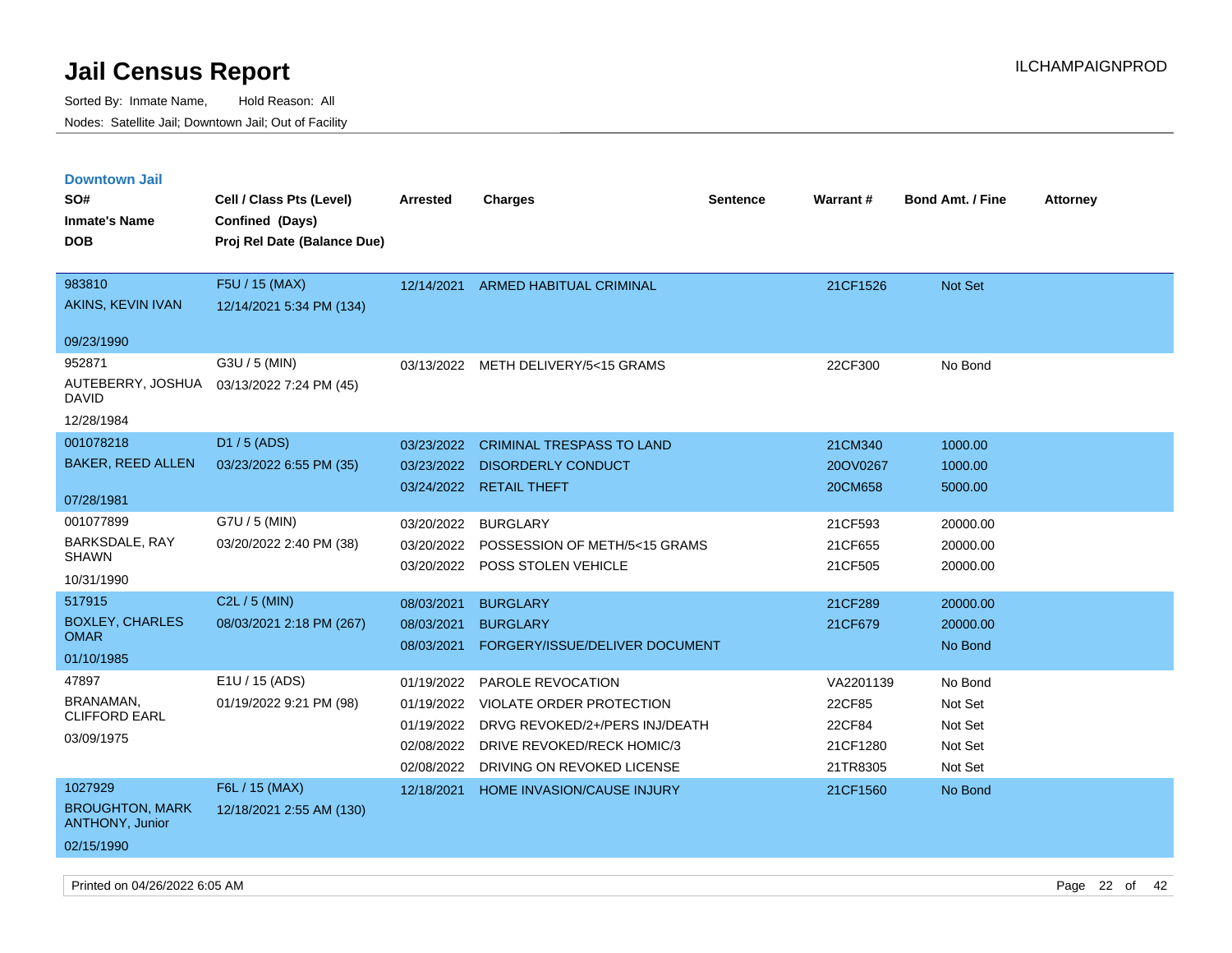| roaco. Catolino dall, Downtown dall, Out of Fability |                                              |                 |                                           |                 |                 |                         |                 |
|------------------------------------------------------|----------------------------------------------|-----------------|-------------------------------------------|-----------------|-----------------|-------------------------|-----------------|
| SO#                                                  | Cell / Class Pts (Level)                     | <b>Arrested</b> | <b>Charges</b>                            | <b>Sentence</b> | <b>Warrant#</b> | <b>Bond Amt. / Fine</b> | <b>Attorney</b> |
| <b>Inmate's Name</b>                                 | Confined (Days)                              |                 |                                           |                 |                 |                         |                 |
| <b>DOB</b>                                           | Proj Rel Date (Balance Due)                  |                 |                                           |                 |                 |                         |                 |
|                                                      |                                              |                 |                                           |                 |                 |                         |                 |
| 1067476                                              | F7U / 10 (MED)                               | 11/13/2021      | AGG DOMESTIC BATTERY/STRANGLE             |                 | 20CF575         | 5000.00                 |                 |
| <b>BROWN, JAMES</b><br><b>BRONELL</b>                | 11/13/2021 2:35 AM (165)                     | 11/13/2021      | <b>RESIDENTIAL BURGLARY</b>               |                 | 21CF385         | 25000.00                |                 |
| 01/08/1996                                           |                                              |                 |                                           |                 |                 |                         |                 |
| 995432                                               | I2 / 10 (ADS)                                | 12/20/2021      | FAIL TO RPT WKLY/NO FIXED ADDR            |                 | 21CF1559        | Not Set                 |                 |
| BROWN, JAVON<br><b>SHANTEZ</b>                       | 12/20/2021 2:06 AM (128)                     |                 |                                           |                 |                 |                         |                 |
| 10/14/1991                                           |                                              |                 |                                           |                 |                 |                         |                 |
| 001078900                                            | J7L / 15 (ADS)                               |                 | 03/02/2022 MURDER/INTENT TO KILL/INJURE   |                 | 22CF252         | Not Set                 |                 |
| <b>BYRD, ANDREW</b><br><b>DARNELL</b>                | 03/02/2022 11:59 PM (56)                     |                 |                                           |                 |                 |                         |                 |
| 12/30/2003                                           |                                              |                 |                                           |                 |                 |                         |                 |
| 001077954                                            | F9L / 10 (MED)                               | 12/21/2021      | RESIDENTIAL BURGLARY                      |                 | 21CF1570        | Not Set                 |                 |
|                                                      | CALKINS, STEVEN RAY 12/21/2021 6:35 AM (127) |                 |                                           |                 |                 |                         |                 |
|                                                      |                                              |                 |                                           |                 |                 |                         |                 |
| 01/01/1992                                           |                                              |                 |                                           |                 |                 |                         |                 |
| 001078092                                            | H2U / 10 (ADS)                               | 12/27/2021      | AGG BATTERY/PUBLIC PLACE                  |                 | 2021CF1042      | 5000.00                 |                 |
| WILLIAM                                              | CHOUNARD, STANLEY 12/27/2021 10:47 PM (121)  |                 |                                           |                 |                 |                         |                 |
| 06/25/1986                                           |                                              |                 |                                           |                 |                 |                         |                 |
| 56241                                                | E6L / 5 (MIN)                                | 01/13/2022      | VIOLATE ORDER/PRIOR DOM BTRY              |                 | 22CF59          | Not Set                 |                 |
| CLARK, DAMON<br><b>GILLMORE</b>                      | 01/13/2022 4:36 AM (104)                     |                 | 04/04/2022 CIVIL FTA WARRANT              |                 | 2007D200        | 100000.00               |                 |
| 12/21/1976                                           |                                              |                 |                                           |                 |                 |                         |                 |
| 001078838                                            | D <sub>2</sub> / 15 (ADS)                    |                 | 02/12/2022 PRED CRIM SEX ASLT/BODILY HARM |                 | 21CF30          | 150000.00               |                 |
| <b>CLAYTON, KAREEM</b><br>JAMAL                      | 02/12/2022 8:55 AM (74)                      |                 |                                           |                 |                 |                         |                 |
| 02/03/1974                                           |                                              |                 |                                           |                 |                 |                         |                 |
| 1075361                                              | $15/5$ (ADS)                                 | 04/16/2021      | <b>BURGLARY</b>                           |                 | 21CF414         | Not Set                 |                 |
| <b>COWART, TORREY</b><br>BENJAMEN, Junior            | 04/16/2021 9:17 PM (376)                     |                 |                                           |                 |                 |                         |                 |
| 11/22/1987                                           |                                              |                 |                                           |                 |                 |                         |                 |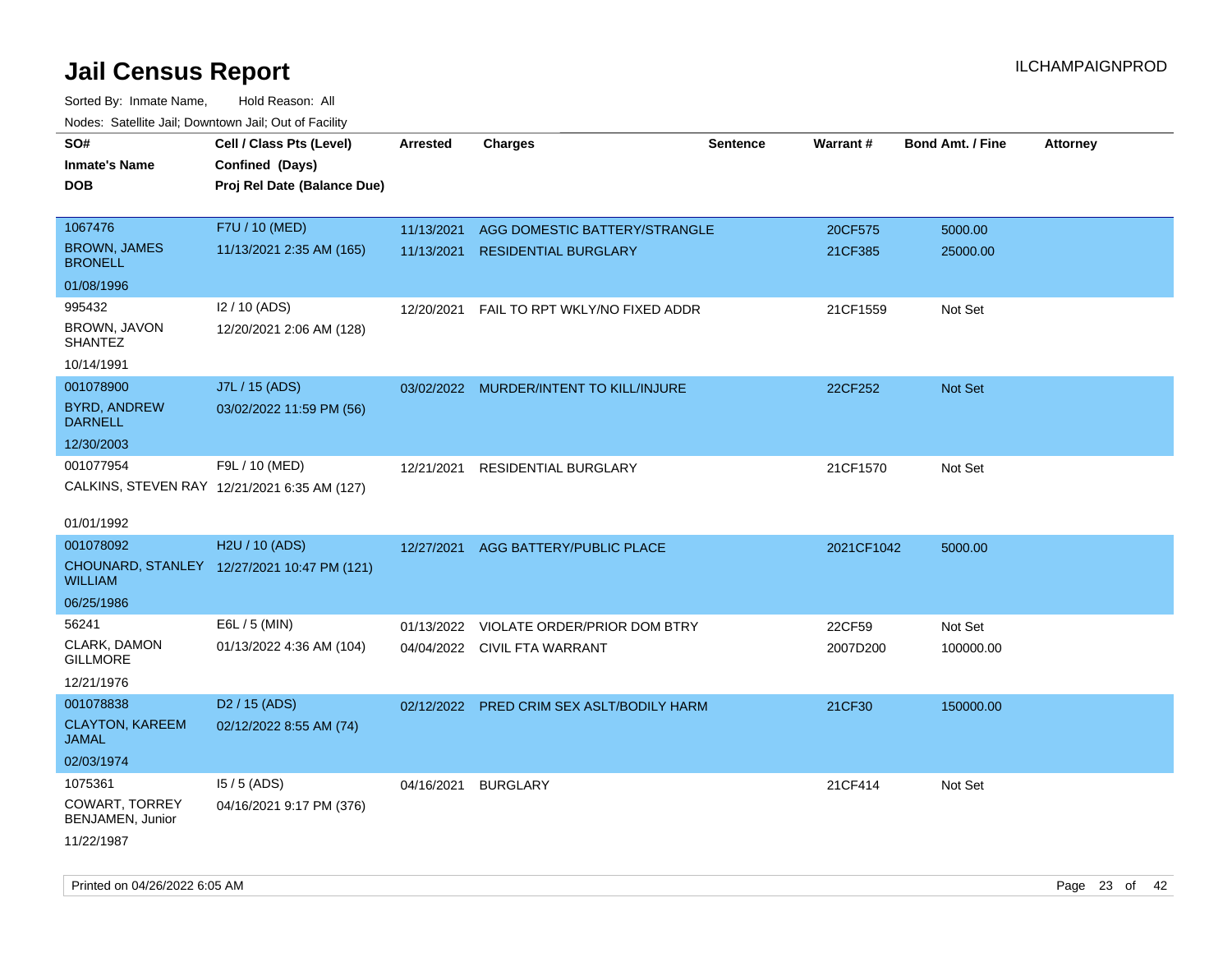Sorted By: Inmate Name, Hold Reason: All Nodes: Satellite Jail; Downtown Jail; Out of Facility

| rouce. Calcinic Jan, Downtown Jan, Out or Facility |                             |                   |                                          |                 |            |                         |                 |
|----------------------------------------------------|-----------------------------|-------------------|------------------------------------------|-----------------|------------|-------------------------|-----------------|
| SO#                                                | Cell / Class Pts (Level)    | <b>Arrested</b>   | <b>Charges</b>                           | <b>Sentence</b> | Warrant#   | <b>Bond Amt. / Fine</b> | <b>Attorney</b> |
| <b>Inmate's Name</b>                               | Confined (Days)             |                   |                                          |                 |            |                         |                 |
| <b>DOB</b>                                         | Proj Rel Date (Balance Due) |                   |                                          |                 |            |                         |                 |
|                                                    |                             |                   |                                          |                 |            |                         |                 |
| 1072673                                            | G7L / 5 (MIN)               |                   | 04/14/2022 VIOLATE ORDER PROTECTION      |                 | 2022CM112  | No Bond                 |                 |
| <b>COWART, WILL</b><br><b>SIMEON</b>               | 04/14/2022 1:19 PM (13)     |                   |                                          |                 |            |                         |                 |
| 02/18/1999                                         |                             |                   |                                          |                 |            |                         |                 |
| 1074319                                            | C7L / 15 (SPH)              | 10/12/2021        | AGGRAVATED CRUELTY TO ANIMALS            |                 | 21CF1238   | Not Set                 |                 |
| CRAIG, DAVUCCI<br><b>DAVION</b>                    | 10/12/2021 11:36 AM (197)   | 10/14/2021 MURDER |                                          |                 | 21CF1239   | Not Set                 |                 |
| 08/02/2001                                         |                             |                   |                                          |                 |            |                         |                 |
| 001077214                                          | F8L / 15 (MAX)              | 12/20/2021 MURDER |                                          |                 | 21CF1572   | Not Set                 |                 |
| DAVIS-MURDOCK,<br><b>ERION VASSHAD</b>             | 12/21/2021 10:13 AM (127)   |                   |                                          |                 |            |                         |                 |
| 06/22/1998                                         |                             |                   |                                          |                 |            |                         |                 |
| 001078223                                          | G6L / 5 (MIN)               | 11/09/2021        | AGG DUI/NO VALID DL                      |                 | 21CF1382   | Not Set                 |                 |
| DIEGO-MATEO,<br><b>JOAQUIN</b>                     | 11/09/2021 10:52 PM (169)   |                   |                                          |                 |            |                         |                 |
| 01/23/2002                                         |                             |                   |                                          |                 |            |                         |                 |
| 571307                                             | J3L / 15 (ADS)              | 09/14/2020        | <b>CRIM SEXUAL ABUSE/CONSENT</b>         |                 | 2020CF1026 | <b>Not Set</b>          |                 |
| <b>DOMINGO-</b><br>CASTANEDA,                      | 09/14/2020 11:19 PM (590)   | 09/14/2020        | PRED CRIM SEX ASLT/VICTIM <13            |                 | 2020CF1025 | Not Set                 |                 |
| 09/29/1989                                         |                             |                   |                                          |                 |            |                         |                 |
| 527379                                             | D6 / 15 (ADS)               | 10/25/2021        | ARMED HABITUAL CRIMINAL                  |                 | 21CF1297   | Not Set                 |                 |
| DRAKE, MARCELL<br><b>DEON</b>                      | 10/25/2021 5:05 PM (184)    |                   | 10/27/2021 AGG DOMESTIC BATTERY/STRANGLE |                 | 21CF1245   | Not Set                 |                 |
| 04/20/1987                                         |                             |                   |                                          |                 |            |                         |                 |
| 959292                                             | K1 / 15 (ADS)               | 04/01/2021        | ATTEMPT (FIRST DEGREE MURDER)            |                 | 2020CF565  | 2000000.00              |                 |
| <b>DUNCAN, COREYON</b><br><b>ANTHONY</b>           | 04/01/2021 8:46 PM (391)    | 12/17/2021 MURDER |                                          |                 | 21CF1542   | Not Set                 |                 |
| 01/17/1989                                         |                             |                   |                                          |                 |            |                         |                 |
| 1053207                                            | K3 / 15 (SPH)               |                   | 06/06/2019 MURDER/INTENT TO KILL/INJURE  |                 | 2019-CF849 | 2000000.00              |                 |
| FAUST, JAQUAVEON<br>LAVELL                         | 06/06/2019 2:24 PM (1,056)  |                   |                                          |                 |            |                         |                 |
| 07/25/1996                                         |                             |                   |                                          |                 |            |                         |                 |

Printed on 04/26/2022 6:05 AM Page 24 of 42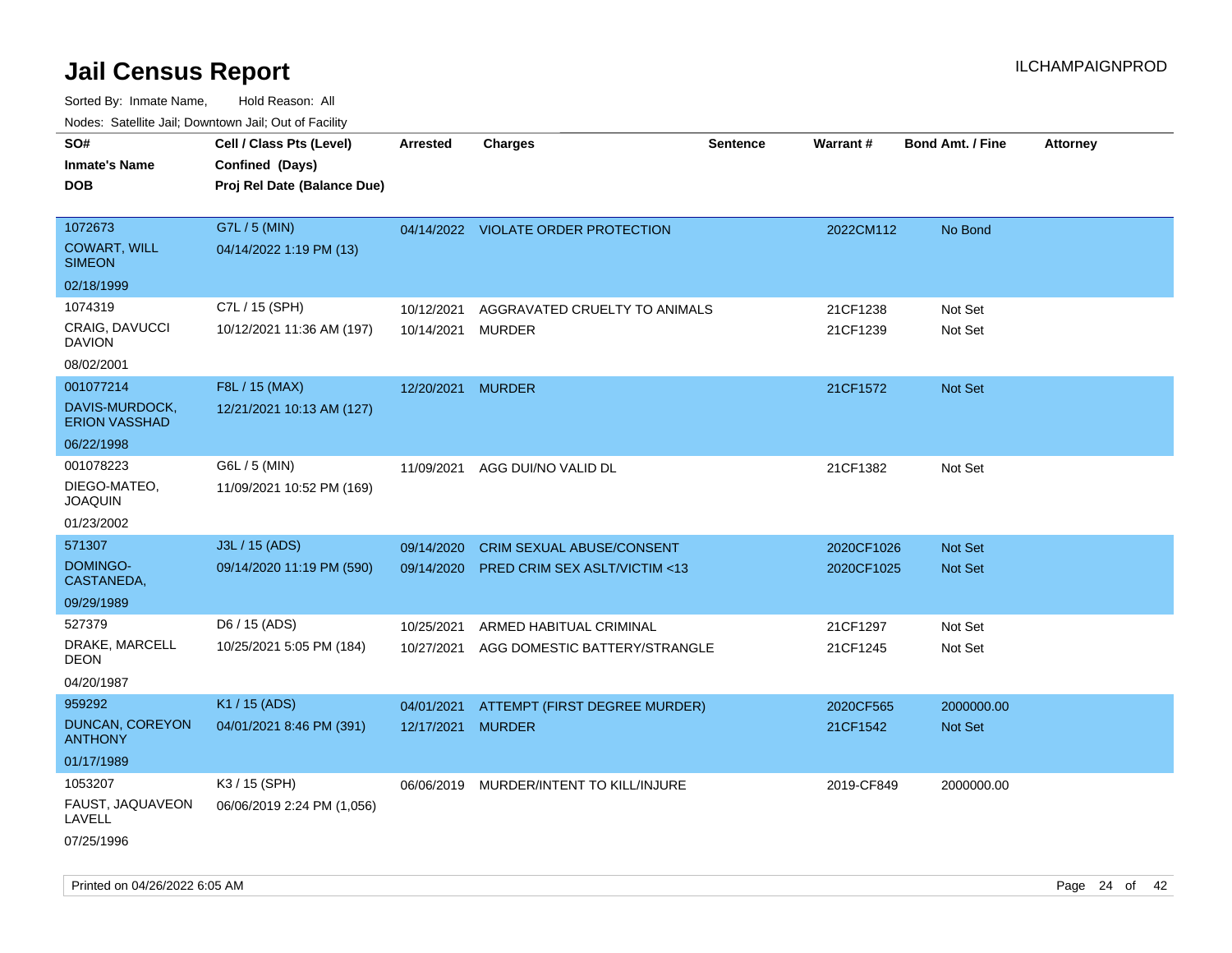| SO#                                    | Cell / Class Pts (Level)    | <b>Arrested</b> | <b>Charges</b>                            | <b>Sentence</b> | Warrant#    | <b>Bond Amt. / Fine</b> | <b>Attorney</b> |
|----------------------------------------|-----------------------------|-----------------|-------------------------------------------|-----------------|-------------|-------------------------|-----------------|
| <b>Inmate's Name</b>                   | Confined (Days)             |                 |                                           |                 |             |                         |                 |
| <b>DOB</b>                             | Proj Rel Date (Balance Due) |                 |                                           |                 |             |                         |                 |
|                                        |                             |                 |                                           |                 |             |                         |                 |
| 527081                                 | F9U / 10 (MED)              |                 | 09/06/2021 ARSON/REAL/PERSONAL PROP>\$150 |                 | 2021 CF 797 | 25000.00                |                 |
| <b>FERGUSON,</b><br><b>CHRISTOPHER</b> | 09/06/2021 1:18 PM (233)    |                 |                                           |                 |             |                         |                 |
| 12/21/1981                             |                             |                 |                                           |                 |             |                         |                 |
| 524764                                 | G3L / 5 (MIN)               | 09/18/2021      | METH DELIVERY/15<100 GRAMS                |                 | 21CF627     | 50000.00                |                 |
| FISCUS, ROBERT<br>LOWELL               | 09/18/2021 10:50 AM (221)   |                 |                                           |                 |             |                         |                 |
| 02/17/1986                             |                             |                 |                                           |                 |             |                         |                 |
| 1068917                                | H6U / 5 (ADS)               |                 | 08/11/2021 VIO ORDER/PRIOR VIO OF ORDER   |                 | 21CF965     | Not Set                 |                 |
| <b>GARCIA, JUAN</b><br><b>CARLOS</b>   | 08/11/2021 9:24 PM (259)    |                 |                                           |                 |             |                         |                 |
| 10/21/1997                             |                             |                 |                                           |                 |             |                         |                 |
| 32913                                  | $11 / 15$ (ADS)             | 12/03/2021      | PRED CRIM SEX ASLT/VICTIM <13             |                 | 21CF1481    | Not Set                 |                 |
| GROB, WARREN A,<br>Junior              | 12/03/2021 4:24 PM (145)    |                 |                                           |                 |             |                         |                 |
| 12/07/1950                             |                             |                 |                                           |                 |             |                         |                 |
| 001078871                              | G2L / 5 (MIN)               | 02/22/2022      | <b>ESCAPE/VIOLATE ELEC MONITORING</b>     |                 | 22CF316     | 150000.00               |                 |
| <b>HARRIS, MARTELL</b>                 | 02/22/2022 3:44 PM (64)     |                 | 02/22/2022 RESIDENTIAL BURGLARY           |                 | 2020JD14    | No Bond                 |                 |
| <b>TE'SHAWN</b>                        |                             |                 | 02/22/2022 INDIRECT CRIMINAL CONTEMPT     |                 | 2020CC9     | 20000.00                |                 |
| 07/02/2003                             |                             |                 |                                           |                 |             |                         |                 |
| 001078868                              | C6L / 5 (ADS)               |                 | 02/24/2022 STALKING/CAUSE FEAR FOR SAFETY |                 | 22CF227     | 150000.00               |                 |
| HARRIS-MINER,<br><b>NICHOLAS</b>       | 02/24/2022 3:56 PM (62)     |                 |                                           |                 |             |                         |                 |
| 07/08/1998                             |                             |                 |                                           |                 |             |                         |                 |
| 1073611                                | G4L / 5 (MIN)               | 02/09/2021      | DELIVERY OF OR POSSESSION OF W/ INT       |                 | 21CF160     | Not Set                 |                 |
| HAYES, CAMERON<br><b>TAYLOR MALEEK</b> | 02/09/2021 3:10 PM (442)    |                 | 02/09/2021 MFG 15>100 GR ECSTASY/ANALOG   |                 | 21CF121     | 500000.00               |                 |
| 08/10/1998                             |                             |                 |                                           |                 |             |                         |                 |
| 987949                                 | B1 / 10 (SPH)               | 03/29/2022      | <b>FELON POSS/FIREARM</b>                 |                 | 22CF365     | Not Set                 |                 |
| HOLT, TERRELL<br>VALENTINO             | 03/29/2022 12:53 AM (29)    |                 | 03/29/2022 FUGITIVE FROM JUSTICE          |                 | 22CF364     | Not Set                 |                 |
| 02/17/1991                             |                             |                 |                                           |                 |             |                         |                 |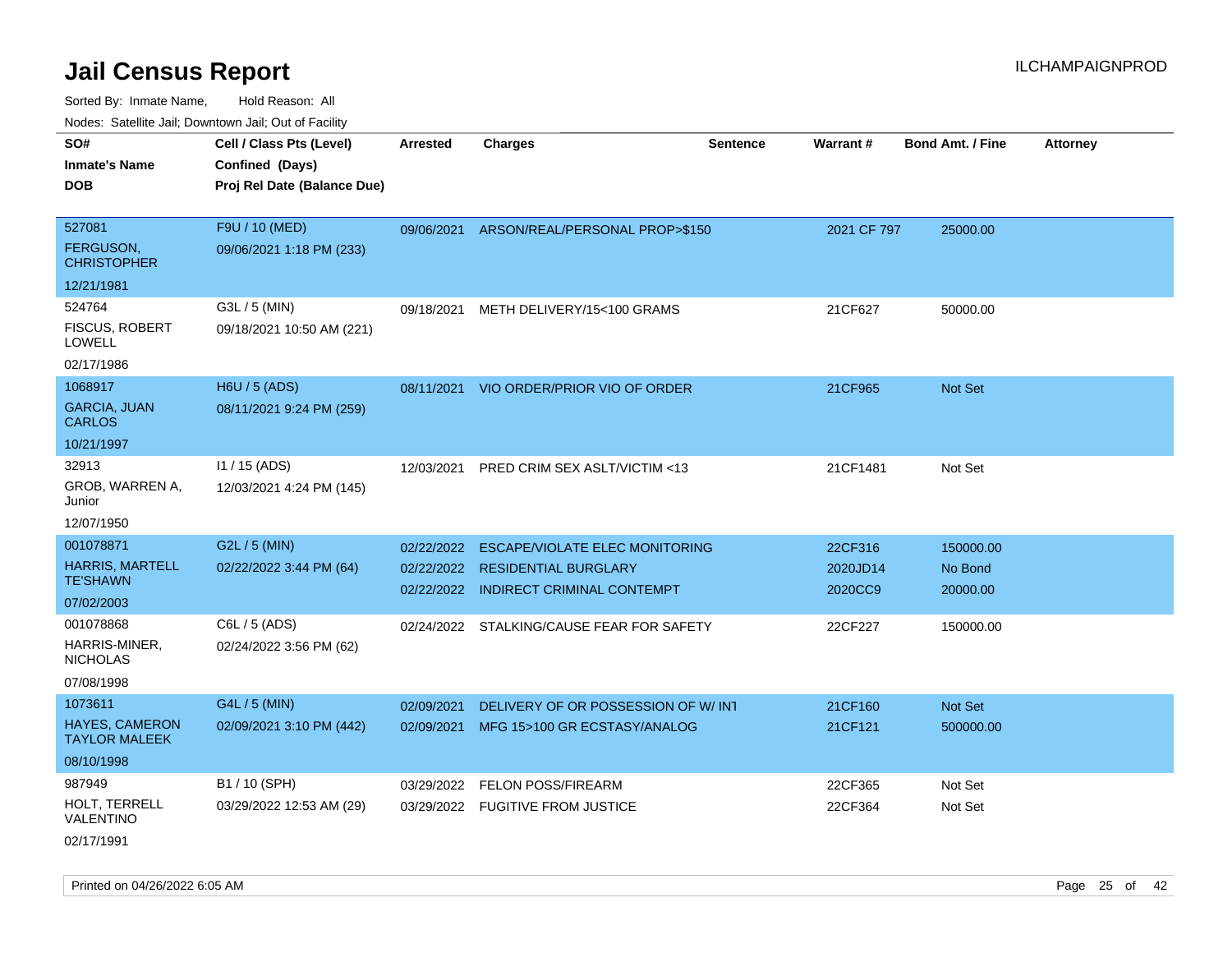| ivoues. Salellite Jali, Downtown Jali, Out of Facility |                             |                  |                                        |                 |           |                         |                 |
|--------------------------------------------------------|-----------------------------|------------------|----------------------------------------|-----------------|-----------|-------------------------|-----------------|
| SO#                                                    | Cell / Class Pts (Level)    | <b>Arrested</b>  | <b>Charges</b>                         | <b>Sentence</b> | Warrant#  | <b>Bond Amt. / Fine</b> | <b>Attorney</b> |
| <b>Inmate's Name</b>                                   | Confined (Days)             |                  |                                        |                 |           |                         |                 |
| <b>DOB</b>                                             | Proj Rel Date (Balance Due) |                  |                                        |                 |           |                         |                 |
|                                                        |                             |                  |                                        |                 |           |                         |                 |
| 501278                                                 | H4U / 5 (ADS)               |                  | 04/18/2022 INDIRECT CIVIL CONTEMPT     |                 |           | 987.00                  |                 |
| HURSEY, DANIEL<br><b>SCOTT</b>                         | 04/18/2022 9:26 AM (9)      |                  |                                        |                 |           |                         |                 |
| 08/30/1987                                             | 5/17/2022 (0.00)            |                  |                                        |                 |           |                         |                 |
| 518711                                                 | G5L / 5 (MIN)               | 01/30/2022 THEFT |                                        |                 | 22CF133   | Not Set                 |                 |
| INGERSON, LUCUS<br>JAMES                               | 01/30/2022 4:57 PM (87)     |                  |                                        |                 |           |                         |                 |
| 09/16/1979                                             |                             |                  |                                        |                 |           |                         |                 |
| 001078766                                              | I3 / 5 (ADS)                | 02/08/2022       | <b>AGGRAVATED BATTERY</b>              |                 | 22CF160   | <b>Not Set</b>          |                 |
| JOHNSON, IYONZI                                        | 02/08/2022 11:56 AM (78)    | 02/08/2022       | <b>BURGLARY</b>                        |                 | 22CF63    | 3000.00                 |                 |
| 07/16/1994                                             |                             |                  |                                        |                 |           |                         |                 |
| 1073894                                                | H1L / 5 (ADS)               | 04/07/2022       | PROBATION VIOLATION                    |                 | 2021CF920 | Not Set                 |                 |
| JOKICH, ANTON VEGO                                     | 04/07/2022 5:40 PM (20)     |                  |                                        |                 |           |                         |                 |
|                                                        |                             |                  |                                        |                 |           |                         |                 |
| 05/30/1969                                             |                             |                  |                                        |                 |           |                         |                 |
| 1068501                                                | C8L / 5 (ADS)               | 02/07/2022       | VIO ORDER/NOTICE/PRIOR VIO O/P         | 18m (DOC)       | 22CF156   | No Bond                 |                 |
| KING, JULIUS<br><b>EMANUEL</b>                         | 02/07/2022 7:06 PM (79)     |                  | 03/29/2022 RESIST/OBSTRUCT WITH INJURY | 18m (DOC)       | 2021CF926 | No Bond                 |                 |
| 04/08/1985                                             |                             |                  |                                        |                 |           |                         |                 |
| 001078818                                              | D3 / 10 (MED)               | 02/04/2022       | DOMESTIC BATTERY/OTHER PRIOR           |                 | 22CF148   | Not Set                 |                 |
| KINSEL, EVERAL<br>MICHAEL WILLIAM                      | 02/04/2022 7:37 PM (82)     |                  |                                        |                 |           |                         |                 |
| 10/16/1985                                             |                             |                  |                                        |                 |           |                         |                 |
| 527447                                                 | J1L / 10 (ADS)              | 02/22/2022       | <b>BURGLARY</b>                        |                 | 22CF224   | <b>Not Set</b>          |                 |
| KIRKWOOD, TYLER                                        | 02/22/2022 10:47 AM (64)    | 02/22/2022       | AGG BATTERY/GREAT BODILY HARM          |                 | 22CF223   | <b>Not Set</b>          |                 |
| <b>JAMES</b>                                           |                             | 02/23/2022       | <b>BURGLARY</b>                        |                 | 22CF152   | <b>Not Set</b>          |                 |
| 10/04/1985                                             |                             |                  | 04/05/2022 RESIDENTIAL BURGLARY        |                 | 22CF383   | Not Set                 |                 |
| 001077710                                              | G9U / 5 (MIN)               | 03/31/2022       | AGG DOMESTIC BATTERY/STRANGLE          |                 | 21CF212   | No Bond                 |                 |
| LANGE, DEVONTAE<br>AND'RE                              | 03/31/2022 2:21 PM (27)     |                  | 03/31/2022 AGG BATTERY/PUBLIC PLACE    |                 | 21CF279   | No Bond                 |                 |
| 03/05/1994                                             |                             |                  |                                        |                 |           |                         |                 |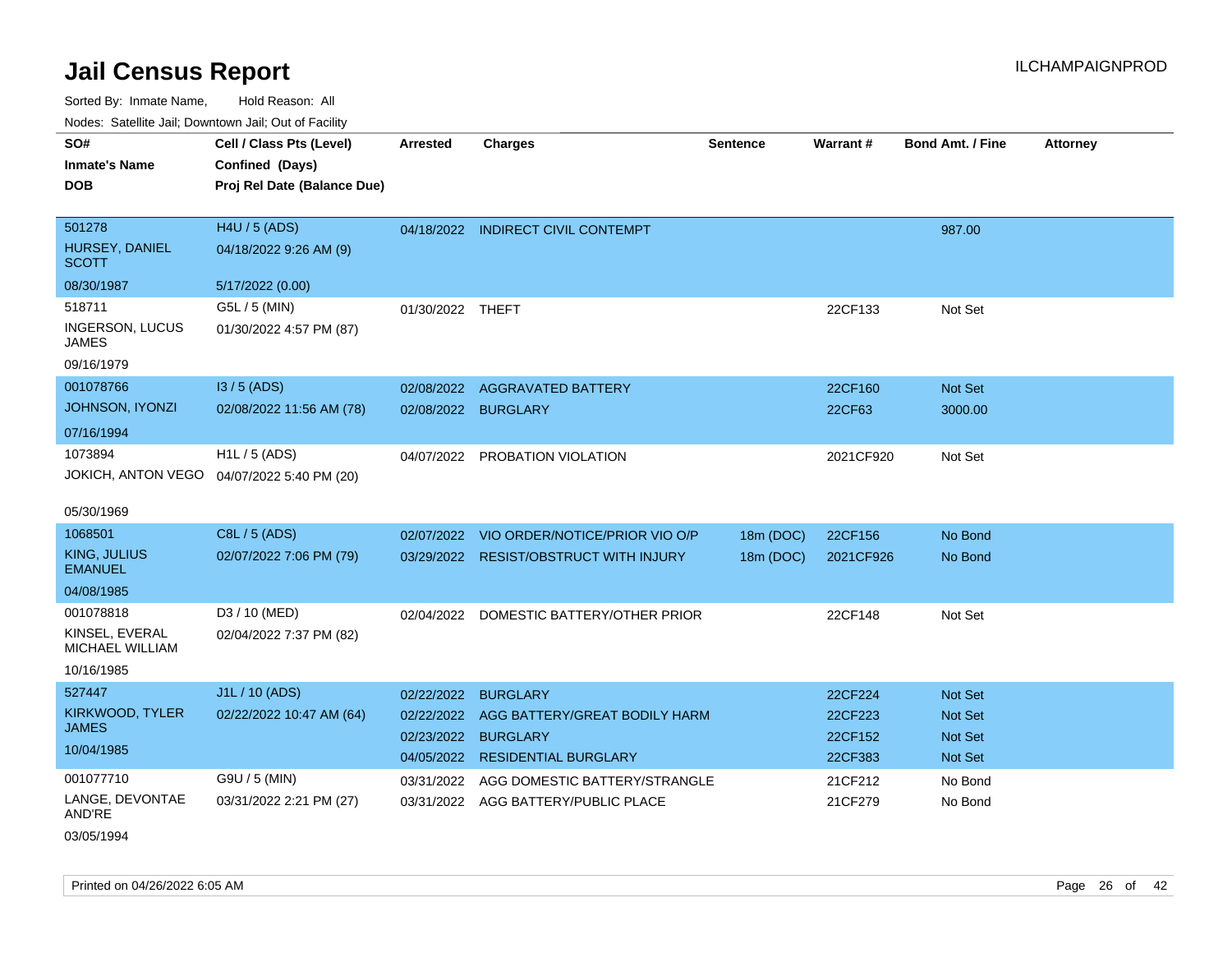| roaco. Calcinio dan, Downtown dan, Cal or Fability |                                             |                      |                                          |                 |             |                         |                 |
|----------------------------------------------------|---------------------------------------------|----------------------|------------------------------------------|-----------------|-------------|-------------------------|-----------------|
| SO#                                                | Cell / Class Pts (Level)                    | <b>Arrested</b>      | <b>Charges</b>                           | <b>Sentence</b> | Warrant#    | <b>Bond Amt. / Fine</b> | <b>Attorney</b> |
| Inmate's Name                                      | Confined (Days)                             |                      |                                          |                 |             |                         |                 |
| DOB                                                | Proj Rel Date (Balance Due)                 |                      |                                          |                 |             |                         |                 |
| 29681                                              | J2L / 15 (ADS)                              |                      |                                          |                 |             |                         |                 |
| LENOIR, JOHN                                       | 07/14/2020 12:51 PM (652)                   | 07/14/2020           | PREDATORY CRIMINAL SEX ASSLT/CHILD       |                 | 20CF-781    | 250000.00               |                 |
| <b>CHRISTOPHER</b>                                 |                                             |                      |                                          |                 |             |                         |                 |
| 04/20/1966                                         |                                             |                      |                                          |                 |             |                         |                 |
| 001078797                                          | 14 / 10 (ADS)                               |                      | 01/26/2022 VIO STALKING NO CONTACT ORDER |                 | 22CM31      | Not Set                 |                 |
| LEVIN, DANIEL DAVID                                | 01/26/2022 3:00 PM (91)                     |                      |                                          |                 |             |                         |                 |
| 08/08/1984                                         |                                             |                      |                                          |                 |             |                         |                 |
| 1005717                                            | G9L / 5 (MIN)                               | 03/31/2022           | AGG DUI/3                                |                 | 22CF372     | 100000.00               |                 |
| LEWIS, ORLANDO<br><b>DESHONE</b>                   | 03/31/2022 1:56 PM (27)                     | 03/31/2022 AGG DUI/3 |                                          |                 | 22CF373     | 100000.00               |                 |
| 01/31/1987                                         |                                             |                      |                                          |                 |             |                         |                 |
| 001078924                                          | C3L / 10 (MED)                              | 03/09/2022           | WARRANT OUT OF COUNTY                    |                 | 2019 CM 230 | 5000.00                 |                 |
| LIVINGSTON, MASON<br>RICHARD                       | 03/09/2022 4:13 AM (49)                     |                      |                                          |                 |             |                         |                 |
| 08/23/1988                                         |                                             |                      |                                          |                 |             |                         |                 |
| 001078320                                          | E2L / 5 (ADS)                               | 04/03/2022           | <b>BURGLARY</b>                          |                 | 22CF395     | <b>Not Set</b>          |                 |
| MARSH, PAUL<br>OLUFUNMILAYO                        | 04/03/2022 8:37 PM (24)                     |                      | 04/03/2022 BURGLARY                      |                 | 22CF396     | <b>Not Set</b>          |                 |
| 07/13/1994                                         |                                             |                      |                                          |                 |             |                         |                 |
| 1063030                                            | D4 / 15 (ADS)                               | 12/20/2021           | <b>MURDER</b>                            |                 | 21CF1571    | Not Set                 |                 |
|                                                    | MASON, RYAN ONEIAL 12/21/2021 9:30 AM (127) | 12/22/2021           | PAROLE REVOCATION                        |                 | CH2107979   | Not Set                 |                 |
| 02/22/1991                                         |                                             |                      |                                          |                 |             |                         |                 |
| 1076591                                            | G8U / 5 (MIN)                               | 02/22/2022           | DELIVERY OF OR POSSESSION OF W/ INT      |                 | 20CF961     | 500000.00               |                 |
| <b>MATTHEWS,</b><br><b>CHRISTIAN ANTHONY</b>       | 02/22/2022 7:42 PM (64)                     |                      | 02/23/2022 MAIL FRAUD                    |                 | 2:21CR173   | No Bond                 |                 |
| 03/15/1989                                         |                                             |                      |                                          |                 |             |                         |                 |
| 40235                                              | $G1L / 5$ (MIN)                             | 10/04/2021           | AGG DUI/4                                |                 | 2021CF1145  | 35000.00                |                 |
| MERRIWEATHER,<br>MARCUS TODD                       | 10/04/2021 4:41 PM (205)                    |                      |                                          |                 |             |                         |                 |
| 11/28/1967                                         |                                             |                      |                                          |                 |             |                         |                 |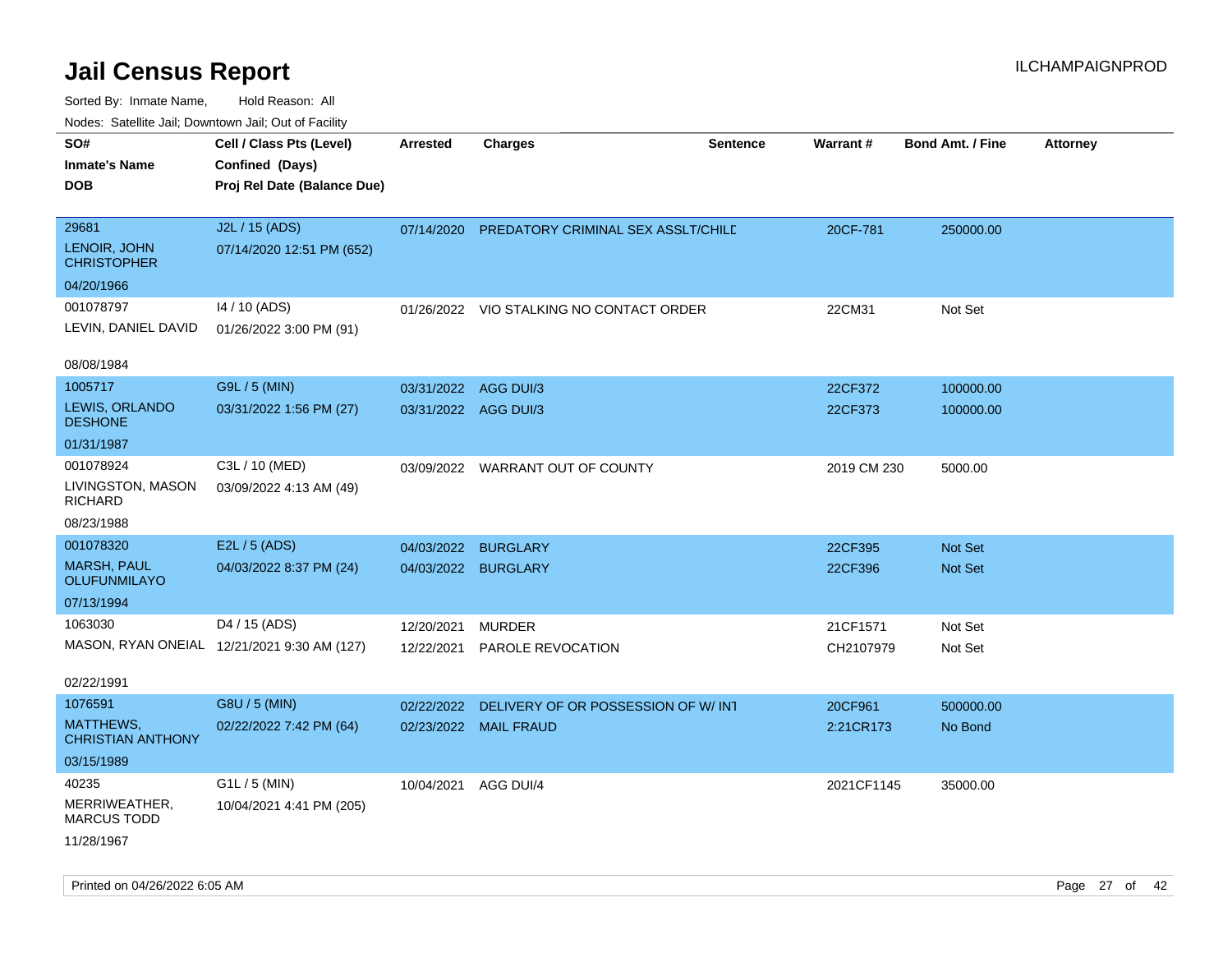| roaco. Calcinio can, Downlown can, Out or Facility |                             |                      |                                                         |          |                 |                         |                 |
|----------------------------------------------------|-----------------------------|----------------------|---------------------------------------------------------|----------|-----------------|-------------------------|-----------------|
| SO#                                                | Cell / Class Pts (Level)    | Arrested             | <b>Charges</b>                                          | Sentence | <b>Warrant#</b> | <b>Bond Amt. / Fine</b> | <b>Attorney</b> |
| <b>Inmate's Name</b>                               | Confined (Days)             |                      |                                                         |          |                 |                         |                 |
| <b>DOB</b>                                         | Proj Rel Date (Balance Due) |                      |                                                         |          |                 |                         |                 |
|                                                    |                             |                      |                                                         |          |                 |                         |                 |
| 1040273                                            | E5U / 15 (ADS)              | 09/30/2021           | <b>PRED CRIM SEX ASLT/VICTIM &lt;13</b>                 |          | 21CF329         | 500000.00               |                 |
| METCALFE, LANELL<br><b>JARON</b>                   | 09/30/2021 11:32 PM (209)   |                      |                                                         |          |                 |                         |                 |
| 09/22/1988                                         |                             |                      |                                                         |          |                 |                         |                 |
| 1075635                                            | K <sub>2</sub> / 10 (ADS)   | 05/11/2021           | AGG DISCHARGE FIREARM/OCC VEH                           |          | 21CF538         | Not Set                 |                 |
| MILES, DEVLON VON,                                 | 05/11/2021 10:39 PM (351)   | 05/11/2021           | MFG/DEL CANNABIS/30-500 GRAMS                           |          | 20CF1402        | 100000.00               |                 |
| Junior                                             |                             | 02/23/2022 MURDER    |                                                         |          | 22CF219         | Not Set                 |                 |
| 11/04/2000                                         |                             |                      |                                                         |          |                 |                         |                 |
| 1042168                                            | G6U / 5 (MIN)               | 02/26/2022 AGG DUI/4 |                                                         |          | 22CF238         | <b>Not Set</b>          |                 |
| MONTALVO, ANTONIO                                  | 02/26/2022 6:14 AM (60)     |                      |                                                         |          |                 |                         |                 |
|                                                    |                             |                      |                                                         |          |                 |                         |                 |
| 05/03/1976                                         |                             |                      |                                                         |          |                 |                         |                 |
| 001078993                                          | J5L / 10 (ADS)              |                      | 03/29/2022 AGG ASLT PEACE OFF/FIRE/ER WRK               |          | 22CM87          | Not Set                 |                 |
| MURPHY, JUSTIN RAY                                 | 03/29/2022 6:40 PM (29)     |                      |                                                         |          |                 |                         |                 |
| 03/12/1997                                         |                             |                      |                                                         |          |                 |                         |                 |
| 1067146                                            | G4U / 5 (MIN)               |                      | 03/23/2022 LEAVING SCENE-ACCIDENT/DEATH/INJUF 13y (DOC) |          | 2020CF1197      | No Bond                 |                 |
| <b>OMALLEY, ROBERT</b>                             | 03/23/2022 5:10 PM (35)     |                      |                                                         |          |                 |                         |                 |
| <b>FRED</b>                                        |                             |                      |                                                         |          |                 |                         |                 |
| 04/30/1979                                         |                             |                      |                                                         |          |                 |                         |                 |
| 001078357                                          | A2L / 15 (SPH)              | 09/17/2021           | ARMED ROBBERY/ARMED W/FIREARM                           |          | 21CF1230        | Not Set                 |                 |
| PETTIGREW, CAREY                                   | 09/17/2021 9:56 AM (222)    | 09/17/2021           | ARMED ROBBERY/ARMED W/FIREARM                           |          | 21CF1128        | Not Set                 |                 |
| <b>CORNITRIAS DEOBLO</b>                           |                             | 09/17/2021           | ARMED ROBBERY/ARMED W/FIREARM                           |          | 21CF1129        | Not Set                 |                 |
| 08/31/1986                                         |                             | 09/17/2021           | ARMED ROBBERY/ARMED W/FIREARM                           |          | 22-CF-7         | 500000.00               |                 |
| 1008308                                            | F2L / 10 (MED)              | 01/30/2022           | AGG BTRY/GREAT BOD HARM/60+                             |          | 22CF131         | No Bond                 |                 |
| PETTIGREW, MARIO                                   | 01/30/2022 6:15 AM (87)     | 01/30/2022 ASSAULT   |                                                         |          | 19CM364         | 4000.00                 |                 |
| <b>TRAVINIO</b>                                    |                             |                      |                                                         |          |                 |                         |                 |
| 08/11/1992                                         |                             |                      |                                                         |          |                 |                         |                 |
| 1059512                                            | C1U / 10 (MED)              | 04/12/2022           | <b>DOMESTIC BATTERY</b>                                 | 2y (DOC) | 2019-CF-589     | Not Set                 |                 |
| PHILLIPS, LAMAR<br><b>DESHAWN</b>                  | 04/12/2022 5:15 PM (15)     | 04/12/2022           | <b>RESIST/OBSTRUCT WITH INJURY</b>                      |          | 22CF451         | Not Set                 |                 |
| 04/02/1996                                         |                             |                      |                                                         |          |                 |                         |                 |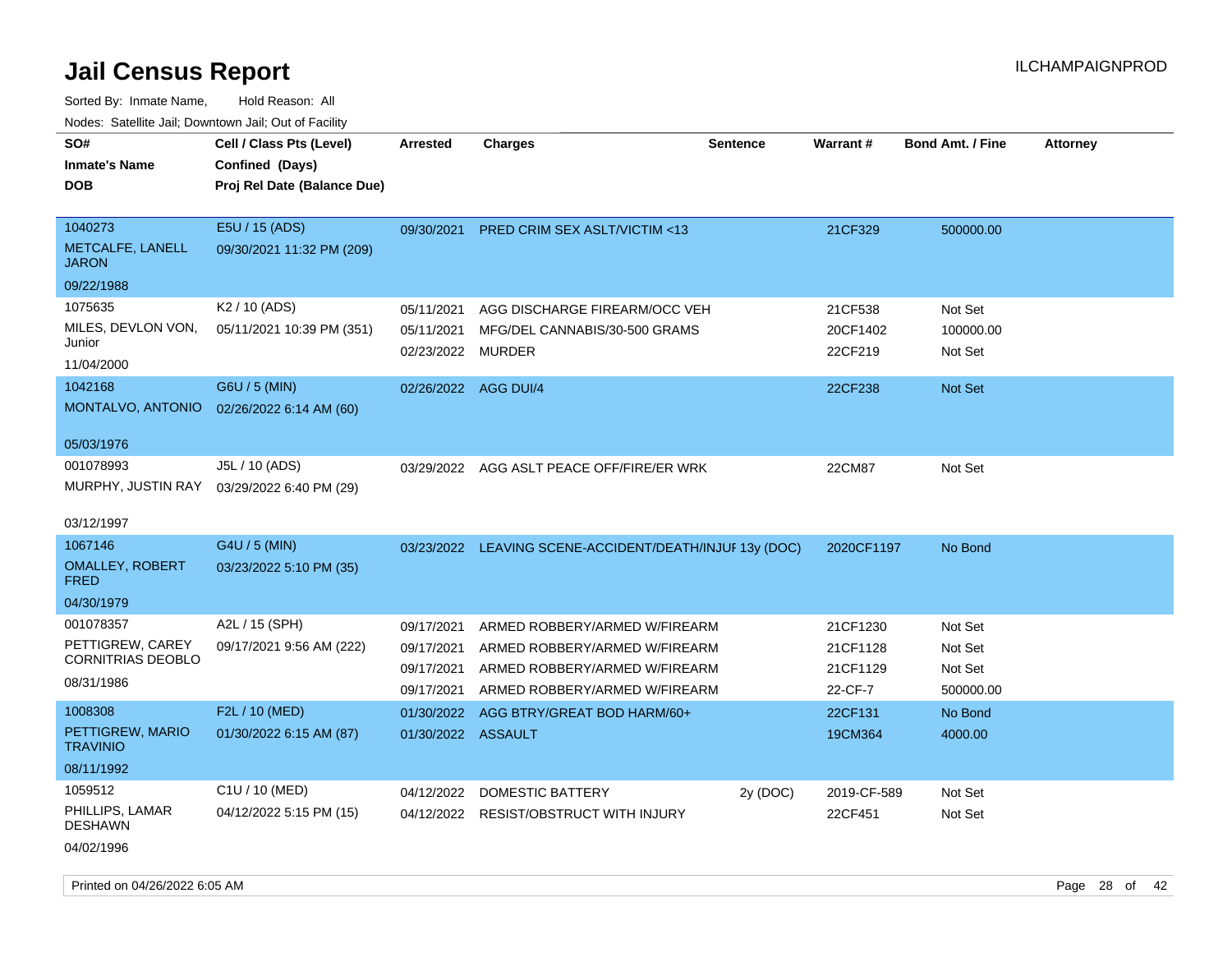Sorted By: Inmate Name, Hold Reason: All Nodes: Satellite Jail; Downtown Jail; Out of Facility

| SO#                               | Cell / Class Pts (Level)                  | <b>Arrested</b> | <b>Charges</b>                            | <b>Sentence</b> | Warrant#   | <b>Bond Amt. / Fine</b> | Attorney |
|-----------------------------------|-------------------------------------------|-----------------|-------------------------------------------|-----------------|------------|-------------------------|----------|
| <b>Inmate's Name</b>              | Confined (Days)                           |                 |                                           |                 |            |                         |          |
| <b>DOB</b>                        | Proj Rel Date (Balance Due)               |                 |                                           |                 |            |                         |          |
|                                   |                                           |                 |                                           |                 |            |                         |          |
| 1070610                           | J6L / 10 (ADS)                            | 03/03/2022      | AGG BATTERY/PUBLIC PLACE                  |                 | 21CF930    | Not Set                 |          |
| PHILLIS, AARON<br><b>MONTRELL</b> | 03/03/2022 2:49 PM (55)                   |                 | 03/03/2022 AGG BATTERY/GREAT BODILY HARM  |                 | 21CF482    | 5000.00                 |          |
| 03/26/1999                        |                                           |                 |                                           |                 |            |                         |          |
| 1015033                           | F4L / 10 (MED)                            | 03/05/2022      | POSSESSION OF STOLEN FIREARM              |                 | 21CF1172   | 500000.00               |          |
| PICKENS, DANTE<br>DEVON           | 03/05/2022 4:01 AM (53)                   |                 | 03/05/2022 POSS AMT CON SUB EXCEPT(A)/(D) |                 | 20CF109    | 20000.00                |          |
| 01/05/1993                        |                                           |                 |                                           |                 |            |                         |          |
| 001078005                         | E4L / 10 (MED)                            | 03/08/2022      | HOME INVASION/CAUSE INJURY                |                 | 22CF280    | <b>Not Set</b>          |          |
| PINEX, MARCHELLO D                | 03/08/2022 2:54 AM (50)                   | 03/08/2022      | AGGRAVATED BATTERY/STRANGLE               |                 | 19CR605101 | No Bond                 |          |
| 12/25/1991                        |                                           |                 |                                           |                 |            |                         |          |
| 001078942                         | G2U / 5 (MIN)                             | 03/13/2022      | MFG/DEL CANNABIS/500<2000 GR              |                 | 22CF307    | Not Set                 |          |
| QATTOUM, ADHAM M                  | 03/13/2022 11:31 PM (45)                  |                 |                                           |                 |            |                         |          |
| 07/22/1994                        |                                           |                 |                                           |                 |            |                         |          |
| 001077783                         | H5U / 10 (ADS)                            |                 | 01/05/2022 AGGRAVATED BATTERY             |                 | 21CF325    | Not Set                 |          |
| RIVERA, DARYL<br><b>ANTONIO</b>   | 01/05/2022 4:20 PM (112)                  |                 |                                           |                 |            |                         |          |
| 11/14/1981                        |                                           |                 |                                           |                 |            |                         |          |
| 1072114                           | A1U / 15 (SPH)                            | 01/17/2021      | ATTEMPT (FIRST DEGREE MURDER)             |                 | 2021CF65   | Not Set                 |          |
| ROBINSON, DONNELL                 | 01/17/2021 2:40 PM (465)                  | 01/17/2021      | ARMED ROBBERY/NO FIREARM                  |                 | 2020CF824  | 75000.00                |          |
| <b>LEVON</b>                      |                                           | 02/17/2021      | <b>AGGRAVATED BATTERY</b>                 | 4y (DOC)        |            | 250000.00               |          |
| 10/23/2000                        |                                           |                 |                                           |                 |            |                         |          |
| 001078898                         | C4L / 15 (MAX)                            |                 | 03/02/2022 AGG DISCHARGE FIREARM          |                 | 22CF254    | Not Set                 |          |
| SAROLAS, JONATHAN<br>Е.           | 03/02/2022 9:20 AM (56)                   |                 |                                           |                 |            |                         |          |
| 07/16/1988                        |                                           |                 |                                           |                 |            |                         |          |
| 1000820                           | F5L / 15 (MAX)                            | 01/24/2022      | FELON POSS/USE WEAPON/FIREARM             |                 | 22CF105    | Not Set                 |          |
| <b>MICHAEL</b>                    | SCHNEIDER, SONGAN 01/24/2022 8:20 AM (93) | 01/24/2022      | AGGRAVATED DOMESTIC BATTERY               |                 | 21CF1433   | 25000.00                |          |
|                                   |                                           |                 |                                           |                 |            |                         |          |

08/18/1992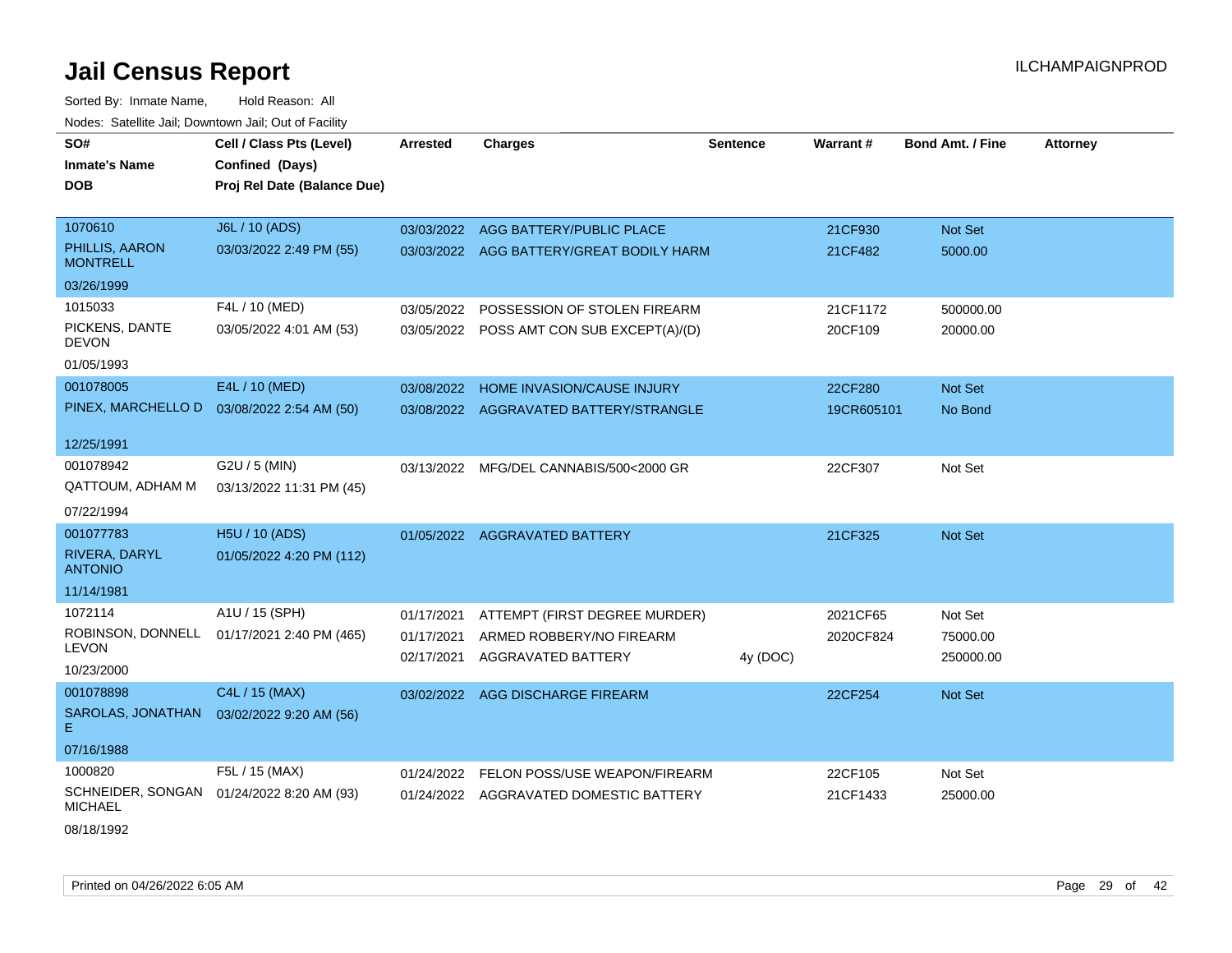| ivodes. Satellite Jali, Downtown Jali, Out of Facility |                             |            |                                         |                 |                 |                         |                 |
|--------------------------------------------------------|-----------------------------|------------|-----------------------------------------|-----------------|-----------------|-------------------------|-----------------|
| SO#                                                    | Cell / Class Pts (Level)    | Arrested   | <b>Charges</b>                          | <b>Sentence</b> | <b>Warrant#</b> | <b>Bond Amt. / Fine</b> | <b>Attorney</b> |
| <b>Inmate's Name</b>                                   | Confined (Days)             |            |                                         |                 |                 |                         |                 |
| DOB                                                    | Proj Rel Date (Balance Due) |            |                                         |                 |                 |                         |                 |
|                                                        |                             |            |                                         |                 |                 |                         |                 |
| 47195                                                  | G8L / 5 (MIN)               | 12/27/2021 | <b>RESIDENTIAL BURGLARY</b>             |                 | 2020CF1222      | 10000.00                |                 |
| SIMMONS, JAMES<br><b>ROBERT</b>                        | 12/27/2021 8:42 AM (121)    | 12/28/2021 | <b>RESIDENTIAL BURGLARY</b>             |                 | 2021CF1596      | Not Set                 |                 |
| 03/13/1975                                             |                             |            |                                         |                 |                 |                         |                 |
| 1064798                                                | B3 / 15 (ADS)               | 01/17/2022 | MURDER                                  |                 | 2021CF695       | 1500000.00              |                 |
| STENNIS, BRUCE<br><b>DEONTAY</b>                       | 01/17/2022 1:29 PM (100)    |            | 01/17/2022 MFG/DEL 1<15 GR COCAINE/ANLG |                 | 21CF520         | 50000.00                |                 |
| 08/12/1998                                             |                             |            |                                         |                 |                 |                         |                 |
| 1036650                                                | F4U / 10 (MED)              |            | 02/16/2022 ARMED VIOLENCE/CATEGORY I    | 10y (DOC)       | 21CF845         | 250000.00               |                 |
| TAYLOR, KORRION<br>VELEZ                               | 02/16/2022 4:33 PM (70)     |            |                                         |                 |                 |                         |                 |
| 03/18/1997                                             |                             |            |                                         |                 |                 |                         |                 |
| 1066794                                                | G5U / 5 (MIN)               |            | 04/15/2022 VIO ORDER/PRIOR VIO OF ORDER |                 | 2021CF1061      | 150000.00               |                 |
| TAYLOR, STANLEY<br>JAMES                               | 04/15/2022 9:27 AM (12)     |            |                                         |                 |                 |                         |                 |
| 01/05/1994                                             |                             |            |                                         |                 |                 |                         |                 |
| 1056971                                                | B <sub>2</sub> / 10 (SPH)   | 08/07/2021 | <b>FELON POSS/USE WEAPON/FIREARM</b>    |                 | 21CF948         | No Bond                 |                 |
| TRAVIS, DENZEL<br>DANTRELL                             | 08/07/2021 7:36 AM (263)    | 08/08/2021 | AGG BATTERY/PUBLIC PLACE                |                 | 2020CF647       | 25000.00                |                 |
| 03/21/1993                                             |                             |            |                                         |                 |                 |                         |                 |
| 001078250                                              | C9L / 10 (ADS)              | 08/07/2021 | FELON POSS WEAPON/BODY ARMOR            |                 | 21CF950         | Not Set                 |                 |
| TRAVIS, JORDAN<br>TESHAUN                              | 08/07/2021 10:27 AM (263)   |            |                                         |                 |                 |                         |                 |
| 03/03/1996                                             |                             |            |                                         |                 |                 |                         |                 |
| 512160                                                 | F1L / 15 (MAX)              | 03/10/2022 | <b>ARMED HABITUAL CRIMINAL</b>          |                 | 22CF296         | Not Set                 |                 |
| <b>TURNER, CHARLES</b><br><b>EDWARD</b>                | 03/10/2022 12:00 PM (48)    |            | 03/11/2022 PAROLE REVOCATION            |                 | CH2201422       | No Bond                 |                 |
| 09/05/1986                                             |                             |            |                                         |                 |                 |                         |                 |
| 30108                                                  | J4L / 15 (ADS)              | 07/30/2021 | MURDER                                  |                 | 21CF902         | 2000000.00              |                 |
| VANDYKE, DARYL<br>ANTHONY                              | 07/30/2021 8:29 PM (271)    |            |                                         |                 |                 |                         |                 |
| 10/04/1965                                             |                             |            |                                         |                 |                 |                         |                 |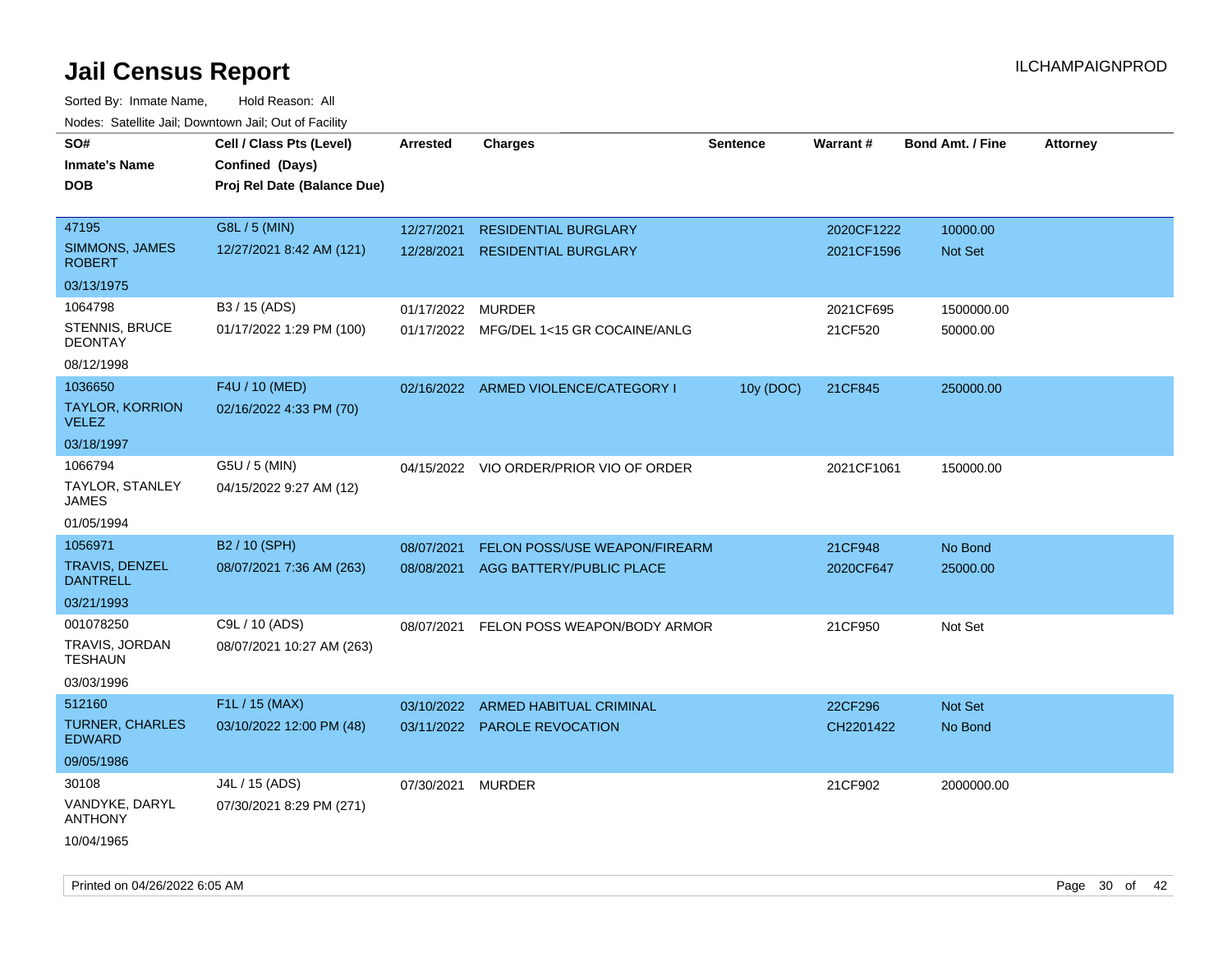| SO#                                        | Cell / Class Pts (Level)    | <b>Arrested</b> | <b>Charges</b>                           | <b>Sentence</b> | Warrant#  | <b>Bond Amt. / Fine</b> | <b>Attorney</b> |
|--------------------------------------------|-----------------------------|-----------------|------------------------------------------|-----------------|-----------|-------------------------|-----------------|
| <b>Inmate's Name</b>                       | Confined (Days)             |                 |                                          |                 |           |                         |                 |
| <b>DOB</b>                                 | Proj Rel Date (Balance Due) |                 |                                          |                 |           |                         |                 |
|                                            |                             |                 |                                          |                 |           |                         |                 |
| 968681                                     | D5 / 15 (ADS)               | 08/27/2021      | AGG CRIM SX AB/VIC 13<18/TRUST           |                 | 2020CF499 | 250000.00               |                 |
| <b>WADE, DEMETRIUS</b><br><b>DARYL</b>     | 08/27/2021 2:25 AM (243)    | 08/27/2021      | <b>INDIRECT CRIMINAL CONTEMPT</b>        | 3y (DOC)        | 2021CC16  | No Bond                 |                 |
| 01/07/1987                                 |                             |                 |                                          |                 |           |                         |                 |
| 1070971                                    | H3L / 5 (ADS)               | 12/07/2021      | <b>IDENTITY THEFT/&lt;\$300</b>          |                 | 20CF922   | Not Set                 |                 |
| <b>WEIR, CLINTON</b><br><b>HOWARD</b>      | 12/08/2021 3:45 AM (140)    | 12/07/2021      | <b>RECKLESS DRIVING</b>                  |                 | 19TR2348  | Not Set                 |                 |
| 03/15/1983                                 |                             |                 |                                          |                 |           |                         |                 |
| 54212                                      | E3U / 10 (ADS)              | 12/21/2021      | ARMED VIOLENCE/CATEGORY I                |                 | 21CF1576  | Not Set                 |                 |
| <b>WHITLOCK, GEORGE</b>                    | 12/21/2021 1:20 PM (127)    | 12/21/2021      | RECEIVE/POSS/SELL STOLEN VEH             |                 | 2021CF669 | 10000.00                |                 |
| <b>ABRAM</b>                               |                             | 12/21/2021      | <b>VIOLATE ORDER PROTECTION</b>          |                 | 2021CM391 | 1000.00                 |                 |
| 11/10/1978                                 |                             |                 |                                          |                 |           |                         |                 |
| 1058072                                    | A2U / 15 (SPH)              | 02/25/2021      | ARMED HABITUAL CRIMINAL                  |                 |           | Not Set                 |                 |
| <b>WILLIAMS, KENNETH</b><br><b>BERNARD</b> | 02/25/2021 3:24 PM (426)    |                 |                                          |                 |           |                         |                 |
| 10/04/1985                                 |                             |                 |                                          |                 |           |                         |                 |
| 1020914                                    | F3L / 10 (MED)              |                 | 03/06/2022 FELON POSS/USE WEAPON/FIREARM |                 | 21CF1337  | 250000.00               |                 |
| <b>WILSON, BRANDON</b><br><b>LARON</b>     | 03/06/2022 11:46 AM (52)    |                 |                                          |                 |           |                         |                 |
| 07/05/1994                                 |                             |                 |                                          |                 |           |                         |                 |
| 001078995                                  | $G1U / 5$ (MIN)             | 03/29/2022      | <b>METH DELIVERY&lt;5 GRAMS</b>          |                 | 22CF371   | Not Set                 |                 |
| ZINK, PRESTIN L                            | 03/29/2022 11:33 PM (29)    |                 | 03/29/2022 FUGITIVE FROM JUSTICE         |                 | 22CF370   | Not Set                 |                 |
| 08/19/1997                                 |                             |                 |                                          |                 |           |                         |                 |
| <b>Total Downtown Jail: 77</b>             |                             | Males: 77       | Females: 0<br>Unknown: 0                 |                 |           |                         |                 |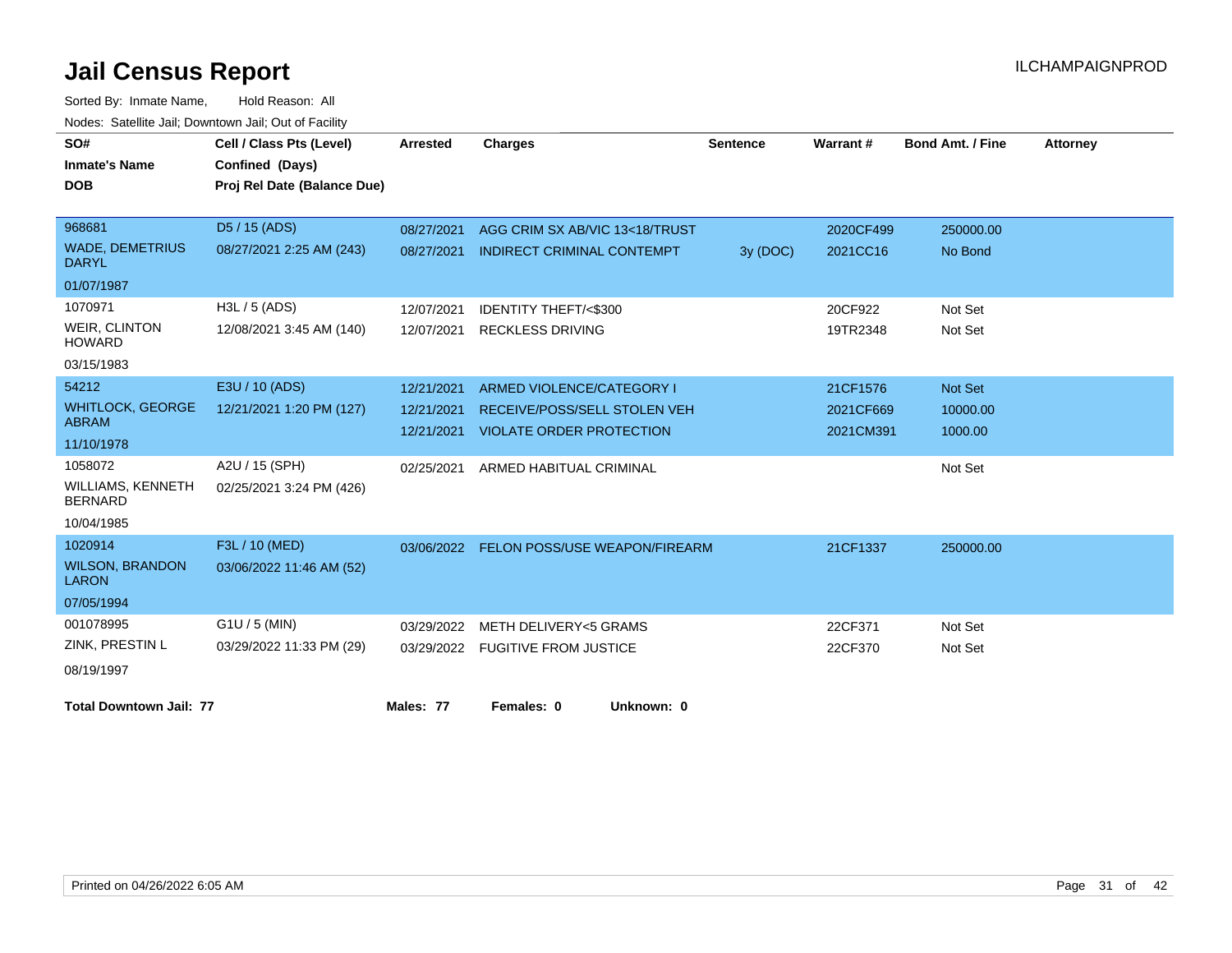| <b>Out of Facility</b><br>SO#<br><b>Inmate's Name</b><br><b>DOB</b> | Cell / Class Pts (Level)<br>Confined (Days)<br>Proj Rel Date (Balance Due) | <b>Arrested</b> | <b>Charges</b>                   | <b>Sentence</b> | Warrant#   | <b>Bond Amt. / Fine</b> | <b>Attorney</b> |
|---------------------------------------------------------------------|----------------------------------------------------------------------------|-----------------|----------------------------------|-----------------|------------|-------------------------|-----------------|
|                                                                     |                                                                            |                 |                                  |                 |            |                         |                 |
| 001078621                                                           | <b>KAN / 10 (MED)</b>                                                      | 12/23/2021      | <b>RESIDENTIAL BURGLARY</b>      |                 | 21CF1582   | Not Set                 |                 |
|                                                                     | BAILEY, DANIEL SCOTT 12/23/2021 9:44 AM (125)                              | 01/14/2022      | PROBATION VIOLATION              |                 | 21CF1445   | Not Set                 |                 |
| 05/09/1999                                                          |                                                                            |                 |                                  |                 |            |                         |                 |
| 548350                                                              | EHD                                                                        | 03/29/2022      | AGG DUI/NO VALID DL              |                 | 2020CF268  | Not Set                 |                 |
| <b>BAILEY, NORBERT</b><br><b>WILLIAM</b>                            | 03/29/2022 9:11 AM (29)                                                    |                 |                                  |                 |            |                         |                 |
| 02/14/1992                                                          | 5/23/2022 (0.00)                                                           |                 |                                  |                 |            |                         |                 |
| 19971                                                               | <b>EHD</b>                                                                 | 11/09/2021      | DRIVING RVK/SUSP DUI/SSS 4-9     |                 | 2021CF968  | Not Set                 |                 |
| <b>LYNN</b>                                                         | BARNESKE, RAYMOND 11/09/2021 9:32 AM (169)                                 |                 |                                  |                 |            |                         |                 |
| 08/17/1961                                                          | 5/6/2022 (0.00)                                                            |                 |                                  |                 |            |                         |                 |
| 516062                                                              | KAN / 15 (MAX)                                                             | 02/22/2021      | PHONE HARASSMENT/2+              |                 | 20CF194    | 5000.00                 |                 |
| BENNETT, JOHN<br><b>MICHAEL</b>                                     | 02/22/2021 10:47 AM (429)                                                  | 02/22/2021      | AGG DISCH FIR/VEH/PC OFF/FRMAN   |                 | 21CF210    | No Bond                 |                 |
| 04/30/1986                                                          |                                                                            |                 |                                  |                 |            |                         |                 |
| 33993                                                               | <b>KAN / 10 (MED)</b>                                                      | 06/14/2021      | POSSESSING A CONTROLLED SUBSTANC |                 | 21CF657    | Not Set                 |                 |
| <b>BOOKER, STEPHON</b><br><b>MONTELL</b>                            | 06/14/2021 7:42 PM (317)                                                   | 06/14/2021      | AGGRAVATED DOMESTIC BATTERY      |                 | 21CF688    | Not Set                 |                 |
| 06/11/1971                                                          |                                                                            | 06/14/2021      | <b>PAROLE REVOCATION</b>         |                 | CH2103612  | No Bond                 |                 |
| 35366                                                               | EHD                                                                        | 04/05/2022      | DRIVING RVK/SUSP DUI/SSS 4-9     |                 | 2020CF1405 | Not Set                 |                 |
| BRADLEY, EARNEST<br>ANGELO VALENTIN                                 | 04/05/2022 8:58 AM (22)                                                    | 04/05/2022      | DRIVING RVK/SUSP DUI/SSS 4-9     |                 | 2021CF361  | Not Set                 |                 |
| 07/30/1968                                                          | 6/2/2022 (0.00)                                                            |                 |                                  |                 |            |                         |                 |
| 1074315                                                             | <b>KAN / 15 (MAX)</b>                                                      | 07/27/2021      | AGG DISCHARGE FIREARM/VEH/SCH    |                 | 21CF927    | Not Set                 |                 |
| <b>BRIGGS, PATRICK</b><br><b>MONTAY</b>                             | 08/03/2021 4:56 PM (267)                                                   |                 |                                  |                 |            |                         |                 |
| 08/05/2001                                                          |                                                                            |                 |                                  |                 |            |                         |                 |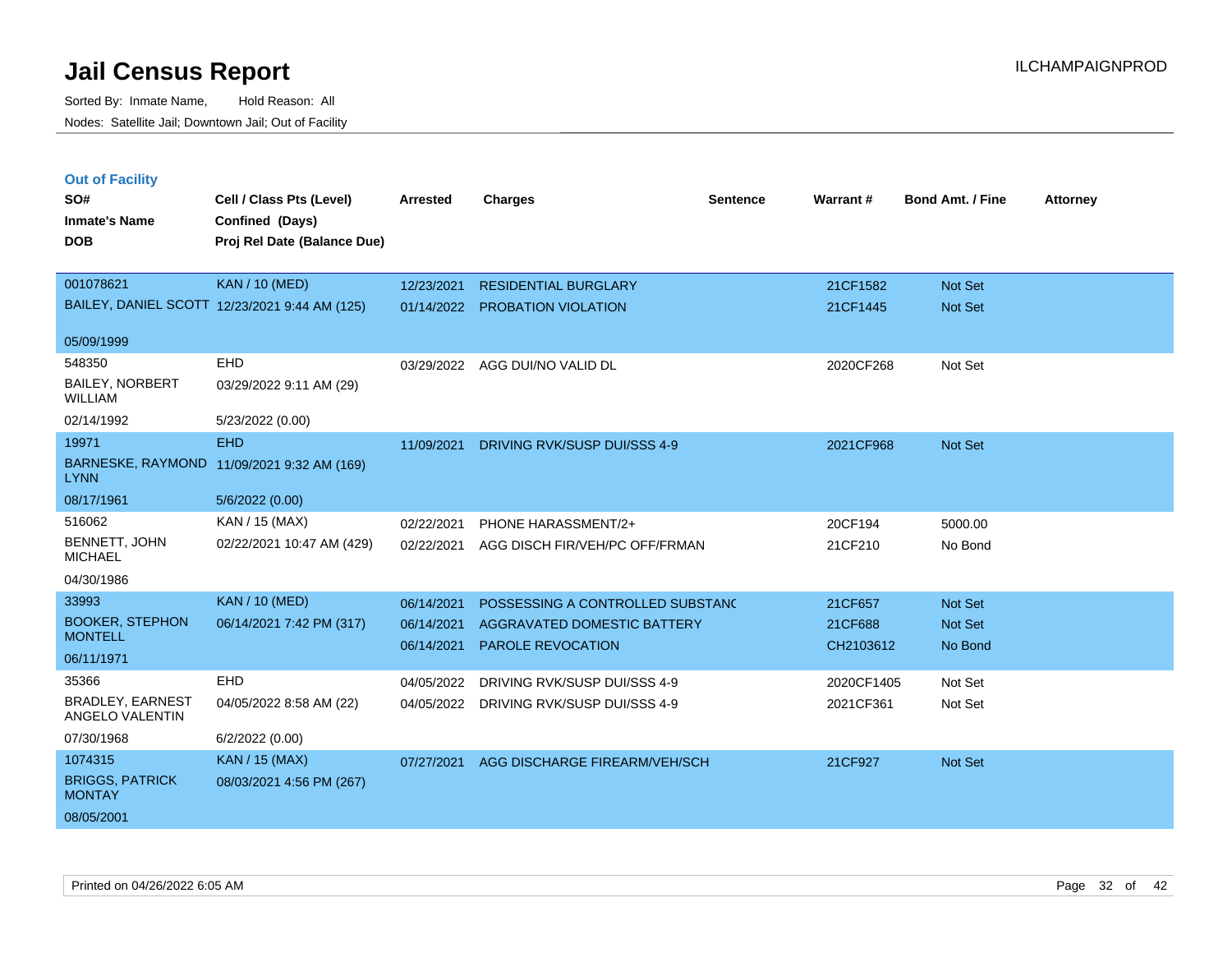| rougs. Calcinic Jan, Downtown Jan, Out of Facility |                                                                            |                 |                                           |          |             |                  |                 |
|----------------------------------------------------|----------------------------------------------------------------------------|-----------------|-------------------------------------------|----------|-------------|------------------|-----------------|
| SO#<br><b>Inmate's Name</b><br><b>DOB</b>          | Cell / Class Pts (Level)<br>Confined (Days)<br>Proj Rel Date (Balance Due) | <b>Arrested</b> | <b>Charges</b>                            | Sentence | Warrant#    | Bond Amt. / Fine | <b>Attorney</b> |
| 001078880                                          | KAN / 15 (MAX)                                                             | 02/25/2022      | <b>PAROLE REVOCATION</b>                  |          | HN-2200660  | No Bond          |                 |
| <b>BROACH, CAREU</b>                               | 02/25/2022 3:58 PM (61)                                                    | 02/25/2022      | ARMED VIOLENCE/CATEGORY I                 |          | 22CF237     | Not Set          |                 |
|                                                    |                                                                            |                 | 02/25/2022 AGG DISCHARGE FIREARM/BLDG/SCH |          | 22600096201 | No Bond          |                 |
| 02/27/2003                                         |                                                                            |                 |                                           |          |             |                  |                 |
| 001078065                                          | KAN / 10 (ADS)                                                             | 06/17/2021      | AGG BATTERY/DISCHARGE FIREARM             |          | 21CF704     | 1000000.00       |                 |
| BROWN, CHARMAN<br>LAKEEF                           | 06/17/2021 12:32 PM (314)                                                  |                 |                                           |          |             |                  |                 |
| 11/30/2002                                         |                                                                            |                 |                                           |          |             |                  |                 |
| 001078008                                          | <b>KAN / 15 (MAX)</b>                                                      |                 | 02/15/2022 AGG BATTERY/DISCHARGE FIREARM  |          | 21CF1090    | 500000.00        |                 |
| <b>BROWN, CODY</b><br><b>RUSSELL</b>               | 02/15/2022 9:17 AM (71)                                                    |                 |                                           |          |             |                  |                 |
| 02/15/2004                                         |                                                                            |                 |                                           |          |             |                  |                 |
| 1038554                                            | KAN / 15 (MAX)                                                             | 08/18/2021      | DELIVERY OF OR POSSESSION OF W/ INT       |          | 21CF1009    | No Bond          |                 |
| <b>BROWN, CORRION</b><br><b>DEVONTAE</b>           | 08/18/2021 5:40 PM (252)                                                   | 08/18/2021      | ARMED HABITUAL CRIMINAL                   |          | 21CF1162    | Not Set          |                 |
| 04/19/1995                                         |                                                                            |                 |                                           |          |             |                  |                 |
| 1038579                                            | <b>KAN</b> / 15 (MAX)                                                      | 08/18/2021      | <b>FELON POSS/USE WEAPON/FIREARM</b>      |          | 21CF1010    | <b>Not Set</b>   |                 |
| <b>BROWN, MARKEL</b><br><b>RIKKI</b>               | 08/18/2021 2:05 PM (252)                                                   |                 |                                           |          |             |                  |                 |
| 01/06/1995                                         |                                                                            |                 |                                           |          |             |                  |                 |
| 1003006                                            | KAN / 15 (MAX)                                                             | 08/19/2021      | FELON POSS/USE MACHINE GUN                |          | 21CF1011    | No Bond          |                 |
| <b>BROWN, ROCKEITH</b><br><b>JAVONTE</b>           | 08/19/2021 12:55 AM (251)                                                  |                 |                                           |          |             |                  |                 |
| 07/23/1991                                         |                                                                            |                 |                                           |          |             |                  |                 |
| 1068812                                            | KAN / 15 (MAX)                                                             | 12/21/2021      | AGG DISCHARGE FIREARM/OCC VEH             |          | 21CF741     | Not Set          |                 |
| BRYANT, DANNY<br><b>EUGENE</b>                     | 12/21/2021 1:50 PM (127)                                                   | 12/21/2021      | <b>FELON POSS/USE FIREARM PRIOR</b>       |          | 21CF1568    | Not Set          |                 |
| 11/22/1989                                         |                                                                            |                 |                                           |          |             |                  |                 |
| 987334                                             | KAN / 15 (MAX)                                                             | 03/10/2021      | ATTEMPT (FIRST DEGREE MURDER)             |          | 19CF689     | Not Set          |                 |
| CAIN, ISAIAH<br><b>DEPRIEST</b>                    | 03/10/2021 2:22 PM (413)                                                   |                 |                                           |          |             |                  |                 |
| 12/23/1990                                         |                                                                            |                 |                                           |          |             |                  |                 |
|                                                    |                                                                            |                 |                                           |          |             |                  |                 |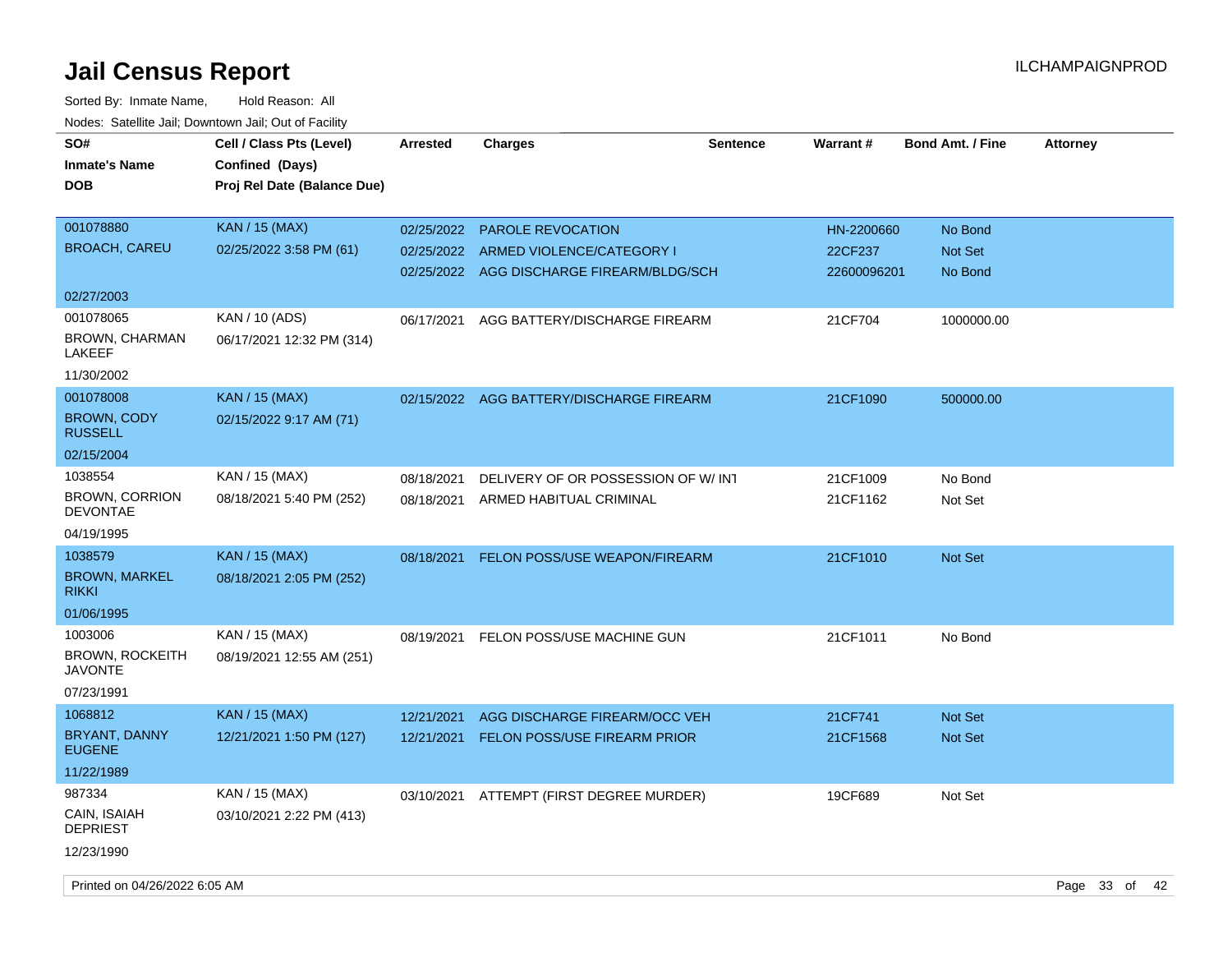| Noues. Sateme Jan, Downtown Jan, Out or Facility |                             |                 |                                |                 |            |                         |                 |
|--------------------------------------------------|-----------------------------|-----------------|--------------------------------|-----------------|------------|-------------------------|-----------------|
| SO#                                              | Cell / Class Pts (Level)    | <b>Arrested</b> | <b>Charges</b>                 | <b>Sentence</b> | Warrant#   | <b>Bond Amt. / Fine</b> | <b>Attorney</b> |
| <b>Inmate's Name</b>                             | Confined (Days)             |                 |                                |                 |            |                         |                 |
| <b>DOB</b>                                       | Proj Rel Date (Balance Due) |                 |                                |                 |            |                         |                 |
|                                                  |                             |                 |                                |                 |            |                         |                 |
| 992962                                           | <b>KAN / 15 (ADS)</b>       | 05/25/2021      | MURDER/INTENT TO KILL/INJURE   |                 | 2018CF1045 | 1000000.00              |                 |
| <b>CAMPBELL, KEITH</b><br><b>KNAQEEB</b>         | 05/25/2021 1:19 PM (337)    |                 |                                |                 |            |                         |                 |
| 07/22/1991                                       |                             |                 |                                |                 |            |                         |                 |
| 001078576                                        | KAN / 15 (MAX)              | 11/09/2021      | UNLAWFUL USE OF A WEAPON       |                 | 21CF1383   | Not Set                 |                 |
| CARTER, DEMONDRE<br>DAVON                        | 11/09/2021 6:01 PM (169)    |                 |                                |                 |            |                         |                 |
| 05/27/2001                                       |                             |                 |                                |                 |            |                         |                 |
| 1064992                                          | <b>KAN / 15 (MAX)</b>       | 09/20/2021      | ARMED VIOLENCE/CATEGORY I      |                 | 21CF1137   | Not Set                 |                 |
| <b>CARTER, KEJUAN</b><br><b>JAVONTE</b>          | 09/20/2021 11:42 PM (219)   |                 |                                |                 |            |                         |                 |
| 06/27/1998                                       |                             |                 |                                |                 |            |                         |                 |
| 001078729                                        | KAN / 15 (ADS)              | 01/02/2022      | MURDER/INTENT TO KILL/INJURE   |                 | 20CF396    | 1000000.00              |                 |
| CARTER, TROY<br><b>DEMON</b>                     | 01/02/2022 10:29 AM (115)   |                 |                                |                 |            |                         |                 |
| 01/02/2004                                       |                             |                 |                                |                 |            |                         |                 |
| 001078461                                        | <b>KAN / 10 (MED)</b>       | 10/07/2021      | AGG DOMESTIC BATTERY/STRANGLE  | 42m (DOC)       | 2021CF1208 | <b>Not Set</b>          |                 |
| COLE, ERIC JOSE                                  | 10/08/2021 12:25 AM (201)   |                 |                                |                 |            |                         |                 |
| 01/24/2002                                       |                             |                 |                                |                 |            |                         |                 |
| 1048488                                          | KAN / 10 (ADS)              | 12/30/2021      | ARMED VIOLENCE/CATEGORY I      |                 | 2022CF4    | Not Set                 |                 |
| COLSON, WAYNE<br>ARTHUR, Third                   | 12/30/2021 8:27 AM (118)    |                 |                                |                 |            |                         |                 |
| 10/14/1995                                       |                             |                 |                                |                 |            |                         |                 |
| 57733                                            | <b>KAN / 15 (SPH)</b>       | 02/25/2020      | <b>HOMICIDE</b>                |                 | 2020-CF250 | No Bond                 |                 |
| <b>CRAIG, ANTOINE</b><br><b>DARRELL</b>          | 02/25/2020 4:08 PM (792)    | 02/25/2020      | FELON POSS/USE WEAPON/FIREARM  |                 | 19CF-1827  | No Bond                 |                 |
| 10/09/1982                                       |                             |                 |                                |                 |            |                         |                 |
| 001077939                                        | KAN / 10 (MED)              | 05/10/2021      | FIREARM/FOID INVALID/NOT ELIG  |                 | 21CF526    | No Bond                 |                 |
| <b>CROSS, PATRICK</b><br><b>DONTRELLE</b>        | 05/10/2021 7:31 PM (352)    | 06/02/2021      | POSS STOLEN VEHICLE > \$25,000 |                 | 21CF612    | Not Set                 |                 |
| 11/07/2001                                       |                             |                 |                                |                 |            |                         |                 |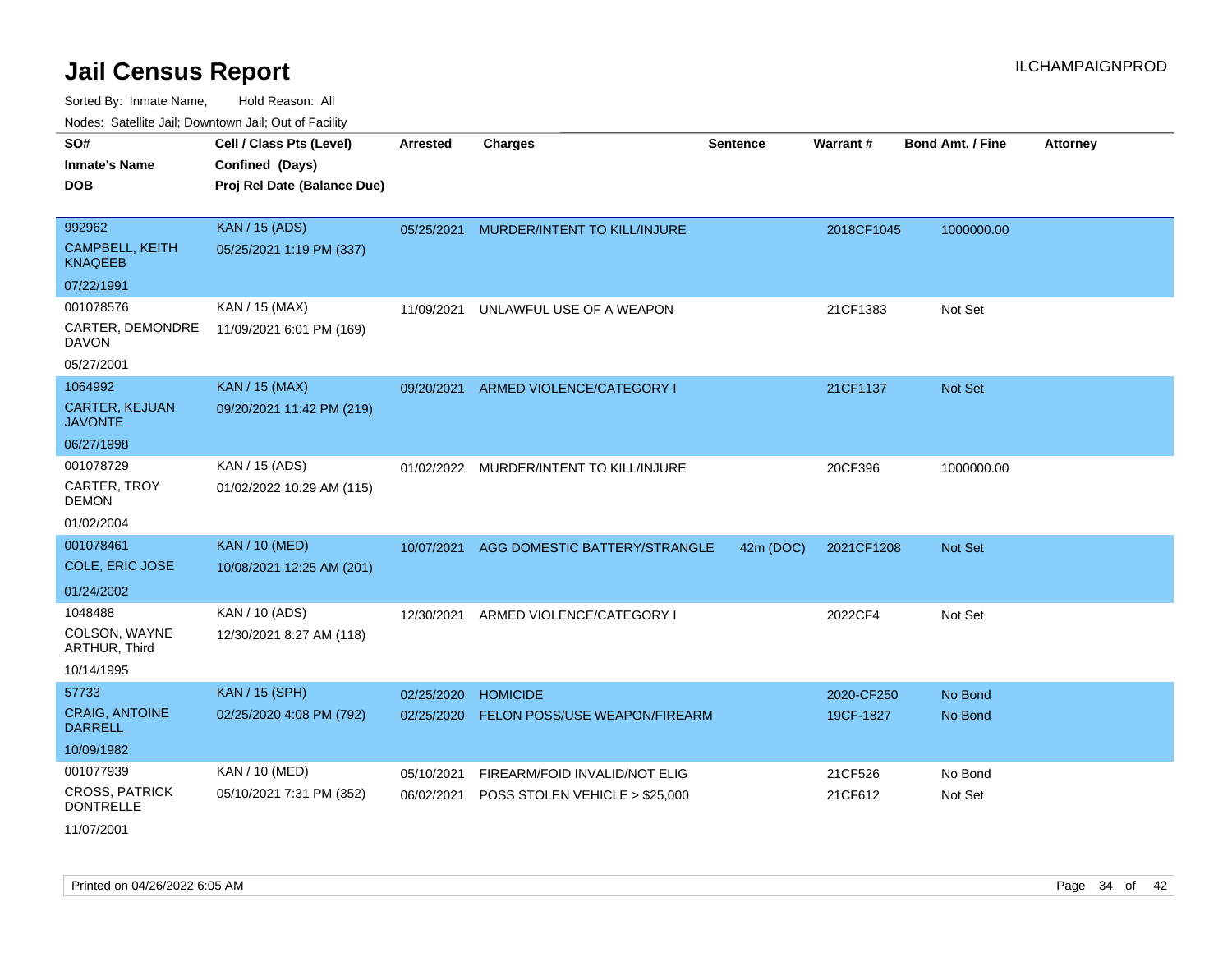Sorted By: Inmate Name, Hold Reason: All Nodes: Satellite Jail; Downtown Jail; Out of Facility

| SO#<br><b>Inmate's Name</b>                | Cell / Class Pts (Level)<br>Confined (Days) | <b>Arrested</b> | <b>Charges</b>                            | <b>Sentence</b> | Warrant#  | <b>Bond Amt. / Fine</b> | <b>Attorney</b> |
|--------------------------------------------|---------------------------------------------|-----------------|-------------------------------------------|-----------------|-----------|-------------------------|-----------------|
| <b>DOB</b>                                 | Proj Rel Date (Balance Due)                 |                 |                                           |                 |           |                         |                 |
|                                            |                                             |                 |                                           |                 |           |                         |                 |
| 25022                                      | EHD / 10 (MED)                              |                 | 02/17/2022 AGG DUI/2/PASS<16              |                 | 2021CF560 | No Bond                 |                 |
| <b>CRUMP, ROBERT</b><br><b>ANTHONY</b>     | 02/17/2022 11:48 AM (69)                    |                 |                                           |                 |           |                         |                 |
| 02/06/1966                                 | 5/14/2022 (0.00)                            |                 |                                           |                 |           |                         |                 |
| 001078538                                  | KAN / 10 (ADS)                              | 10/26/2021      | CRIM SEX ASSAULT/FORCE                    |                 | 21CF1301  | Not Set                 |                 |
| DAWKINS, LEN                               | 10/26/2021 8:18 PM (183)                    |                 |                                           |                 |           |                         |                 |
| 03/23/1987                                 |                                             |                 |                                           |                 |           |                         |                 |
| 1061304                                    | <b>KAN / 15 (MAX)</b>                       | 10/11/2021      | <b>ARMED HABITUAL CRIMINAL</b>            |                 | 21CF1226  | No Bond                 |                 |
| <b>DORRIS, KEMION</b>                      | 10/11/2021 7:30 PM (198)                    | 10/11/2021      | ARMED HABITUAL CRIMINAL                   |                 | 21CF1227  | No Bond                 |                 |
| <b>DAETOCE</b>                             |                                             | 10/11/2021      | HOME INVASION/FIREARM                     |                 | 21CF1228  | No Bond                 |                 |
| 11/19/1997                                 |                                             |                 |                                           |                 |           |                         |                 |
| 001079018                                  | <b>EHD</b>                                  | 04/05/2022      | DRIVING RVK/SUSP DUI/SSS 4-9              |                 | 2022CF22  | Not Set                 |                 |
| FINLEY, KEITH DAVID                        | 04/05/2022 10:38 AM (22)                    |                 |                                           |                 |           |                         |                 |
| 08/23/1963                                 | 10/1/2022 (0.00)                            |                 |                                           |                 |           |                         |                 |
| 1036803                                    | <b>EHD</b>                                  |                 | 04/20/2022 AGG DUI/NO VALID DL            |                 | 2020CF550 | Not Set                 |                 |
| <b>GARCIA-ROMERO,</b>                      | 04/20/2022 7:32 AM (7)                      |                 |                                           |                 |           |                         |                 |
| <b>LUCERO</b>                              |                                             |                 |                                           |                 |           |                         |                 |
| 01/07/1995                                 | 4/27/2022 (0.00)                            |                 |                                           |                 |           |                         |                 |
| 1013012                                    | KAN / 15 (MAX)                              | 07/08/2021      | ATTEMPT (FIRST DEGREE MURDER)             |                 | 2021CF790 | 1000000.00              |                 |
| GARY, XAVIER LAMAR                         | 07/08/2021 9:24 AM (293)                    | 07/08/2021      | FELON POSS/USE FIREARM PRIOR              |                 | 2020CF650 | 25000.00                |                 |
|                                            |                                             | 07/08/2021      | FELON POSS/USE FIREARM PRIOR              |                 | 21CF798   | Not Set                 |                 |
| 12/14/1991                                 |                                             |                 |                                           |                 |           |                         |                 |
| 1065946                                    | <b>KAN / 10 (MED)</b>                       | 09/04/2021      | AGG BATTERY/DISCHARGE FIREARM             |                 | 21CF1057  | 750000.00               |                 |
| <b>GODBOLT, DESMOND</b><br><b>DEVONTAE</b> | 09/04/2021 1:17 AM (235)                    | 09/04/2021      | <b>RESIST/OBSTRUCTING A PEACE OFFICEF</b> |                 | 21CM407   | Not Set                 |                 |
| 11/15/1997                                 |                                             |                 |                                           |                 |           |                         |                 |
| 1070118                                    | KAN / 15 (MAX)                              | 08/31/2021      | AGGRAVATED DOMESTIC BATTERY               |                 | 21CF1049  | No Bond                 |                 |
| <b>GRAHAM, CORTEZ</b><br>LAMON             | 08/31/2021 9:32 PM (239)                    | 09/02/2021      | PROBATION VIOLATION                       |                 | 21CF55    | Not Set                 |                 |
| 001011000                                  |                                             |                 |                                           |                 |           |                         |                 |

03/31/1976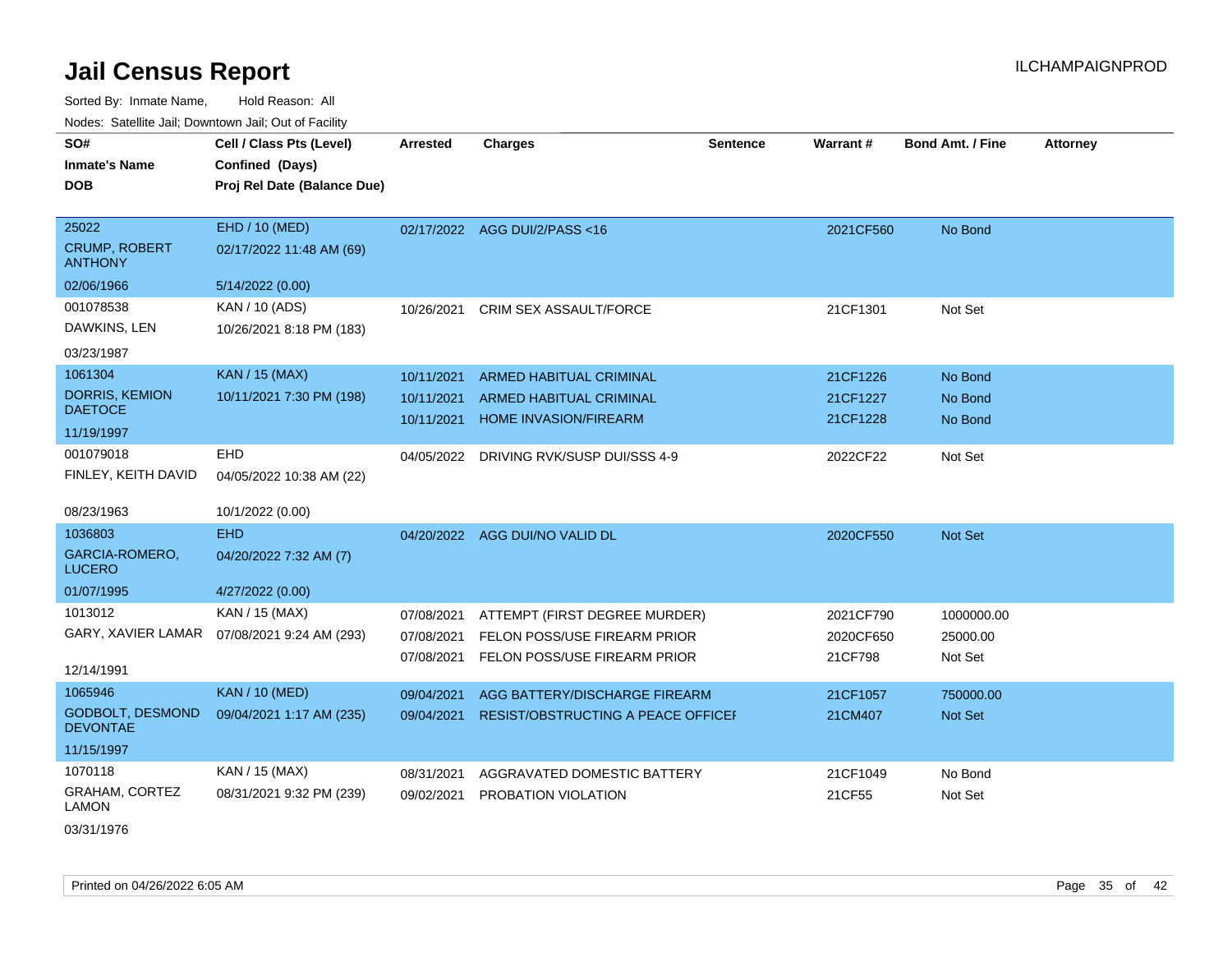| SO#                                   | Cell / Class Pts (Level)                     | <b>Arrested</b>      | <b>Charges</b>                 | <b>Sentence</b> | Warrant#   | <b>Bond Amt. / Fine</b> | <b>Attorney</b> |
|---------------------------------------|----------------------------------------------|----------------------|--------------------------------|-----------------|------------|-------------------------|-----------------|
| <b>Inmate's Name</b>                  | Confined (Days)                              |                      |                                |                 |            |                         |                 |
| <b>DOB</b>                            | Proj Rel Date (Balance Due)                  |                      |                                |                 |            |                         |                 |
|                                       |                                              |                      |                                |                 |            |                         |                 |
| 1076506                               | <b>KAN / 15 (MAX)</b>                        | 09/17/2021           | AGG UUW/PERSON/CM THREAT VIOL  |                 | 21CF1131   | <b>Not Set</b>          |                 |
|                                       | GRAY, JAMARH EMERE 09/17/2021 10:41 AM (222) | 09/20/2021           | <b>DOMESTIC BATTERY</b>        |                 | 21CM430    | Not Set                 |                 |
| 06/21/2003                            |                                              |                      |                                |                 |            |                         |                 |
| 1055117                               | EHD                                          | 02/15/2022           | AGG BATTERY/PUBLIC PLACE       |                 | 2021CM47   | Not Set                 |                 |
| <b>GREAM, JOHN</b><br>ROBERT LEE      | 02/15/2022 10:44 AM (71)                     |                      |                                |                 |            |                         |                 |
| 08/23/1996                            | 6/13/2022 (0.00)                             |                      |                                |                 |            |                         |                 |
| 1037683                               | <b>EHD</b>                                   | 02/23/2022           | AGG DUI/LIC SUSP OR REVOKED    |                 | 2020CF350  | <b>Not Set</b>          |                 |
| <b>HARRISON, HAROLD</b><br><b>RAY</b> | 02/23/2022 10:01 AM (63)                     | 02/23/2022 AGG DUI/3 |                                |                 | 2020CF1351 | <b>Not Set</b>          |                 |
| 11/30/1963                            | 5/22/2022 (0.00)                             |                      |                                |                 |            |                         |                 |
| 1045186                               | KAN / 15 (MAX)                               | 08/16/2021           | ARMED VIOLENCE/CATEGORY I      |                 | 21CF934    | 1000000.00              |                 |
| HOLBROOK, JOHNNIE                     | 08/16/2021 11:07 AM (254)                    | 08/16/2021           | FELON POSS/USE WEAPON/FIREARM  |                 | 19CF968    | Not Set                 |                 |
| <b>MATHIS</b>                         |                                              | 08/16/2021           | AGG FLEEING POLICE/21 MPH OVER |                 | 21CF988    | Not Set                 |                 |
| 07/19/1996                            |                                              | 08/16/2021           | FELON POSS/USE WEAPON/FIREARM  |                 | 21CF989    | Not Set                 |                 |
|                                       |                                              | 03/30/2022           | <b>MURDER</b>                  |                 |            | 2000000.00              |                 |
| 972300                                | <b>KAN / 10 (MED)</b>                        | 12/22/2021           | <b>RESIDENTIAL BURGLARY</b>    |                 | 18CF1691   | 25000.00                |                 |
| HOLT, MICHAEL<br><b>TERRELL</b>       | 12/22/2021 8:36 AM (126)                     | 12/22/2021           | AGG CRIM SEX ABUSE/VICTIM <9   |                 | 19CF1277   | 250000.00               |                 |
| 12/25/1989                            |                                              |                      |                                |                 |            |                         |                 |
| 001078146                             | KAN / 15 (MAX)                               | 07/09/2021           | AGG BATTERY/DISCHARGE FIREARM  |                 | 21CF795    | 1000000.00              |                 |
| HUNT, TEIGAN<br><b>JAZAIREO</b>       | 07/09/2021 12:41 PM (292)                    | 07/09/2021           | ARMED ROBBERY/ARMED W/FIREARM  |                 | 21CF806    | Not Set                 |                 |
| 05/14/2003                            |                                              |                      |                                |                 |            |                         |                 |
| 989743                                | <b>KAN</b> / 15 (ADS)                        | 04/13/2021           | AGGRAVATED DOMESTIC BATTERY    |                 | 21CF399    | Not Set                 |                 |
| <b>JACKSON, STEVE</b><br><b>ALLEN</b> | 04/13/2021 2:45 AM (379)                     |                      |                                |                 |            |                         |                 |
| 06/04/1991                            |                                              |                      |                                |                 |            |                         |                 |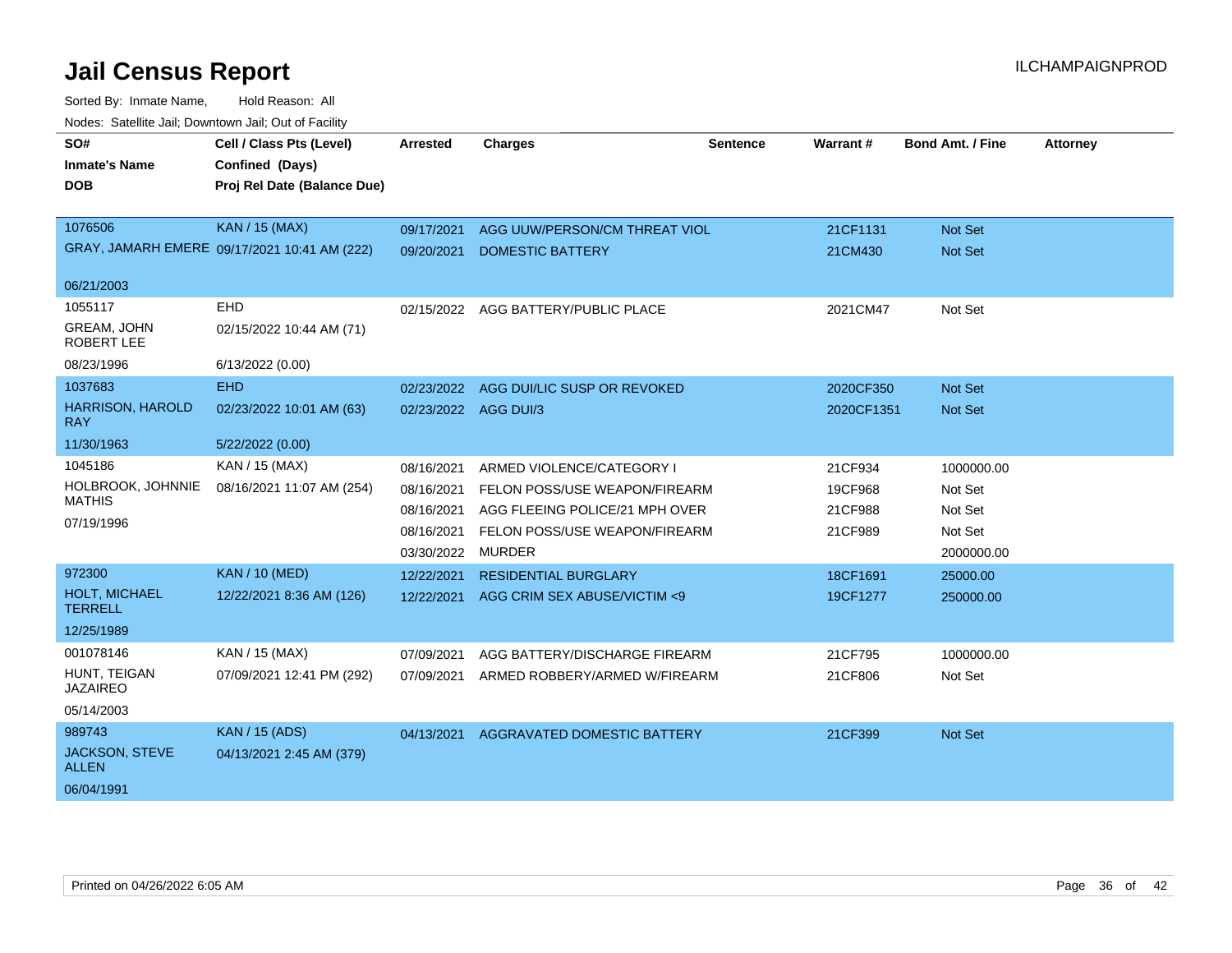| SO#<br><b>Inmate's Name</b><br><b>DOB</b> | Cell / Class Pts (Level)<br>Confined (Days)<br>Proj Rel Date (Balance Due) | <b>Arrested</b>      | <b>Charges</b>                       | <b>Sentence</b> | Warrant#   | <b>Bond Amt. / Fine</b> | <b>Attorney</b> |
|-------------------------------------------|----------------------------------------------------------------------------|----------------------|--------------------------------------|-----------------|------------|-------------------------|-----------------|
|                                           |                                                                            |                      |                                      |                 |            |                         |                 |
| 001078788                                 | <b>KAN / 5 (ADS)</b>                                                       |                      | 01/21/2022 AGGRAVATED BATTERY        |                 | 22CF93     | Not Set                 |                 |
| <b>JOHNSON, BRENTON</b><br>ZAE            | 01/21/2022 8:33 PM (96)                                                    |                      |                                      |                 |            |                         |                 |
| 08/07/1987                                |                                                                            |                      |                                      |                 |            |                         |                 |
| 57271                                     | EHD                                                                        | 03/08/2022           | DRIVING RVK/SUSP DUI/SSS 4-9         |                 | 2021CF34   | Not Set                 |                 |
| <b>KEYS, CAPREE</b><br><b>REMONE</b>      | 03/08/2022 9:17 AM (50)                                                    | 03/08/2022           | DRIVING RVK/SUSP DUI/SSS 4-9         |                 | 2020CF1116 | Not Set                 |                 |
| 11/23/1982                                | 9/3/2022 (0.00)                                                            |                      |                                      |                 |            |                         |                 |
| 1064445                                   | <b>KAN / 15 (MAX)</b>                                                      | 04/23/2021           | AGG DISCHARGE FIREARM/OCC VEH        |                 | 2021CF295  | 500000.00               |                 |
| <b>LARUE, TERENCE</b>                     | 04/23/2021 11:18 AM (369)                                                  | 04/23/2021           | POSSESS 15<100 GRAMS COCAINE         |                 | 19CF1052   | 10000.00                |                 |
| <b>TRAMEL</b>                             |                                                                            | 04/23/2021           | <b>FELON POSS/USE FIREARM/PAROLE</b> |                 | 21CF899    | <b>Not Set</b>          |                 |
| 12/23/1998                                |                                                                            |                      |                                      |                 |            |                         |                 |
| 001078237                                 | KAN / 15 (ADS)                                                             | 08/03/2021           | AGG DISCHARGE FIREARM/OCC VEH        |                 | 21CF928    | No Bond                 |                 |
| LAWS, TERON<br><b>RAMONTE</b>             | 08/03/2021 6:29 PM (267)                                                   |                      |                                      |                 |            |                         |                 |
| 04/03/2001                                |                                                                            |                      |                                      |                 |            |                         |                 |
| 001078470                                 | KAN / 15 (MAX)                                                             | 10/10/2021           | MURDER/INTENT TO KILL/INJURE         |                 | 21CF1221   | <b>Not Set</b>          |                 |
| LEE, AMAHRION<br><b>JA'MERE</b>           | 10/10/2021 1:23 PM (199)                                                   |                      |                                      |                 |            |                         |                 |
| 11/05/2002                                |                                                                            |                      |                                      |                 |            |                         |                 |
| 56792                                     | KAN / 10 (MED)                                                             | 02/02/2021           | ARMED HABITUAL CRIMINAL              |                 | 2021CF141  | 500000.00               |                 |
| LILLARD, LAWRENCE<br><b>TYRONE</b>        | 02/02/2021 2:11 PM (449)                                                   | 02/22/2021           | DRIVING ON REVOKED LICENSE           |                 | 21TR426    | 5000.00                 |                 |
| 10/20/1982                                |                                                                            |                      |                                      |                 |            |                         |                 |
| 40877                                     | <b>EHD</b>                                                                 | 02/01/2022 AGG DUI/3 |                                      |                 | 2020CF986  | Not Set                 |                 |
| MABRY-HALL,<br><b>REBECCA SUE</b>         | 02/01/2022 9:32 AM (85)                                                    |                      |                                      |                 |            |                         |                 |
| 03/21/1971                                | 5/1/2022(0.00)                                                             |                      |                                      |                 |            |                         |                 |
| 001078896                                 | KAN / 15 (MAX)                                                             |                      | 03/01/2022 ARMED HABITUAL CRIMINAL   |                 | 22CF239    | Not Set                 |                 |
| MANN, DAVID<br>WILBERT, Junior            | 03/01/2022 4:35 AM (57)                                                    |                      |                                      |                 |            |                         |                 |
| 04/02/1976                                |                                                                            |                      |                                      |                 |            |                         |                 |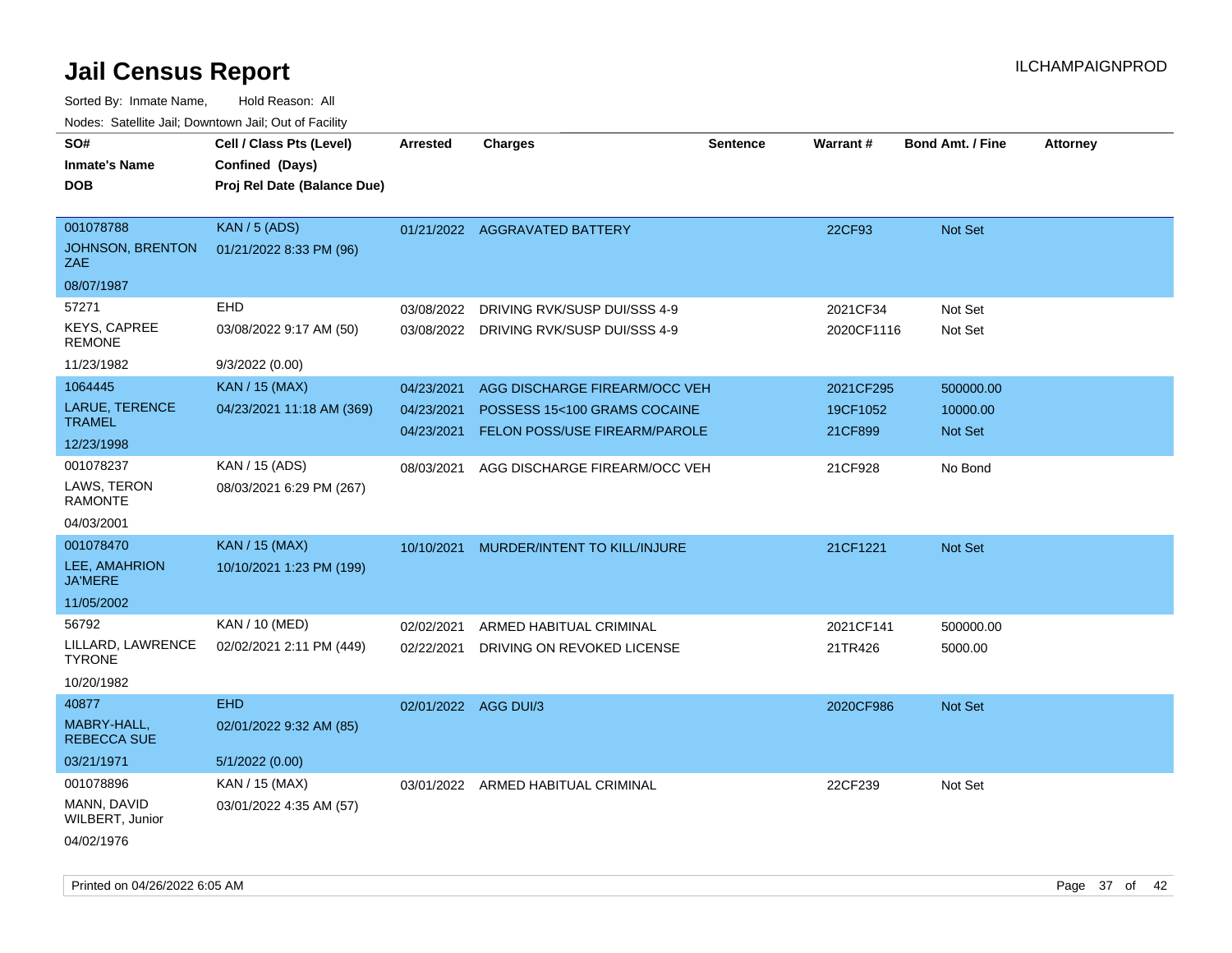Sorted By: Inmate Name, Hold Reason: All Nodes: Satellite Jail; Downtown Jail; Out of Facility

| voues. Salemie Jan, Downtown Jan, Out of Facility |                                           |                   |                                         |                 |             |                         |                 |
|---------------------------------------------------|-------------------------------------------|-------------------|-----------------------------------------|-----------------|-------------|-------------------------|-----------------|
| SO#                                               | Cell / Class Pts (Level)                  | <b>Arrested</b>   | <b>Charges</b>                          | <b>Sentence</b> | Warrant#    | <b>Bond Amt. / Fine</b> | <b>Attorney</b> |
| <b>Inmate's Name</b>                              | Confined (Days)                           |                   |                                         |                 |             |                         |                 |
| <b>DOB</b>                                        | Proj Rel Date (Balance Due)               |                   |                                         |                 |             |                         |                 |
|                                                   |                                           |                   |                                         |                 |             |                         |                 |
| 1004137                                           | KAN / 15 (MAX)                            |                   | 02/14/2022 AGG CRIM SEX ABUSE/VIC 13-17 |                 | 22CF165     | 250000.00               |                 |
|                                                   | MCDONALD, DAVON D 02/14/2022 4:21 PM (72) |                   |                                         |                 |             |                         |                 |
| 11/08/1992                                        |                                           |                   |                                         |                 |             |                         |                 |
| 001078575                                         | KAN / 10 (MED)                            | 11/09/2021        | <b>GUNRUNNING</b>                       |                 | 21CF1330    | 750000.00               |                 |
| MCLAURIN, KEYON A                                 | 11/09/2021 12:41 PM (169)                 |                   |                                         |                 |             |                         |                 |
|                                                   |                                           |                   |                                         |                 |             |                         |                 |
| 11/19/2002                                        |                                           |                   |                                         |                 |             |                         |                 |
| 1011046                                           | <b>KAN / 15 (ADS)</b>                     | 04/10/2021        | ATTEMPT (FIRST DEGREE MURDER)           |                 | 21CF392     | Not Set                 |                 |
| <b>MILES, DARRION</b><br><b>ANTONIO KEVONTA</b>   | 04/11/2021 12:46 AM (381)                 | 03/24/2022 MURDER |                                         |                 | 22CF346     | <b>Not Set</b>          |                 |
| 03/18/1990                                        |                                           |                   |                                         |                 |             |                         |                 |
| 001077278                                         | KAN / 15 (MAX)                            | 10/06/2020        | MURDER/INTENT TO KILL/INJURE            |                 | 2020CF146   | 2000000.00              |                 |
| MILLER, D'ANDRE                                   | 10/06/2020 12:49 PM (568)                 | 10/06/2020        | AGG FLEEING POLICE/21 MPH OVER          |                 | 2019CF1171  | 50000.00                |                 |
| 09/08/1986                                        |                                           |                   |                                         |                 |             |                         |                 |
| 001078712                                         | <b>KAN / 10 (MED)</b>                     | 12/23/2021        | AGG DISCH FIREARM/1ST AID PERS          |                 | 21CF1581    | Not Set                 |                 |
| MONTGOMERY,<br>RASHARD MYKI                       | 12/23/2021 4:27 PM (125)                  |                   |                                         |                 |             |                         |                 |
| 11/05/2001                                        |                                           |                   |                                         |                 |             |                         |                 |
| 1026477                                           | KAN / 15 (ADS)                            | 09/21/2021        | AGG DISCHARGE FIREARM/OCC VEH           |                 | 21CF1138    | Not Set                 |                 |
| NEWBILL, DEVONTRE                                 | 09/21/2021 2:27 AM (218)                  | 09/22/2021        | PROBATION VIOLATION                     |                 | 20CF577     | Not Set                 |                 |
| <b>LAMONT</b>                                     |                                           |                   |                                         |                 |             |                         |                 |
| 11/22/1993                                        |                                           |                   |                                         |                 |             |                         |                 |
| 1072907                                           | <b>KAN</b>                                | 07/14/2021        | CRIMINAL DAMAGE <\$500/SCHOOL           |                 | 2021CF840   | 5000.00                 |                 |
| NIKOLAEV, YEVGENIY                                | 07/14/2021 10:10 PM (287)                 | 07/14/2021        | ATTEMPT (FIRST DEGREE MURDER)           |                 | 2021-CF-832 | 2000000.00              |                 |
|                                                   |                                           |                   |                                         |                 |             |                         |                 |
| 10/06/1983                                        |                                           |                   |                                         |                 |             |                         |                 |
| 001078558                                         | KAN / 10 (MED)                            | 11/03/2021        | UNLAWFUL USE OF A WEAPON                | 3y (DOC)        | 21CF1352    | Not Set                 |                 |
| PARRISH, DOMINIC<br>WALTER                        | 11/03/2021 1:25 PM (175)                  |                   |                                         |                 |             |                         |                 |
| $\frac{1}{2}$                                     |                                           |                   |                                         |                 |             |                         |                 |

08/23/2001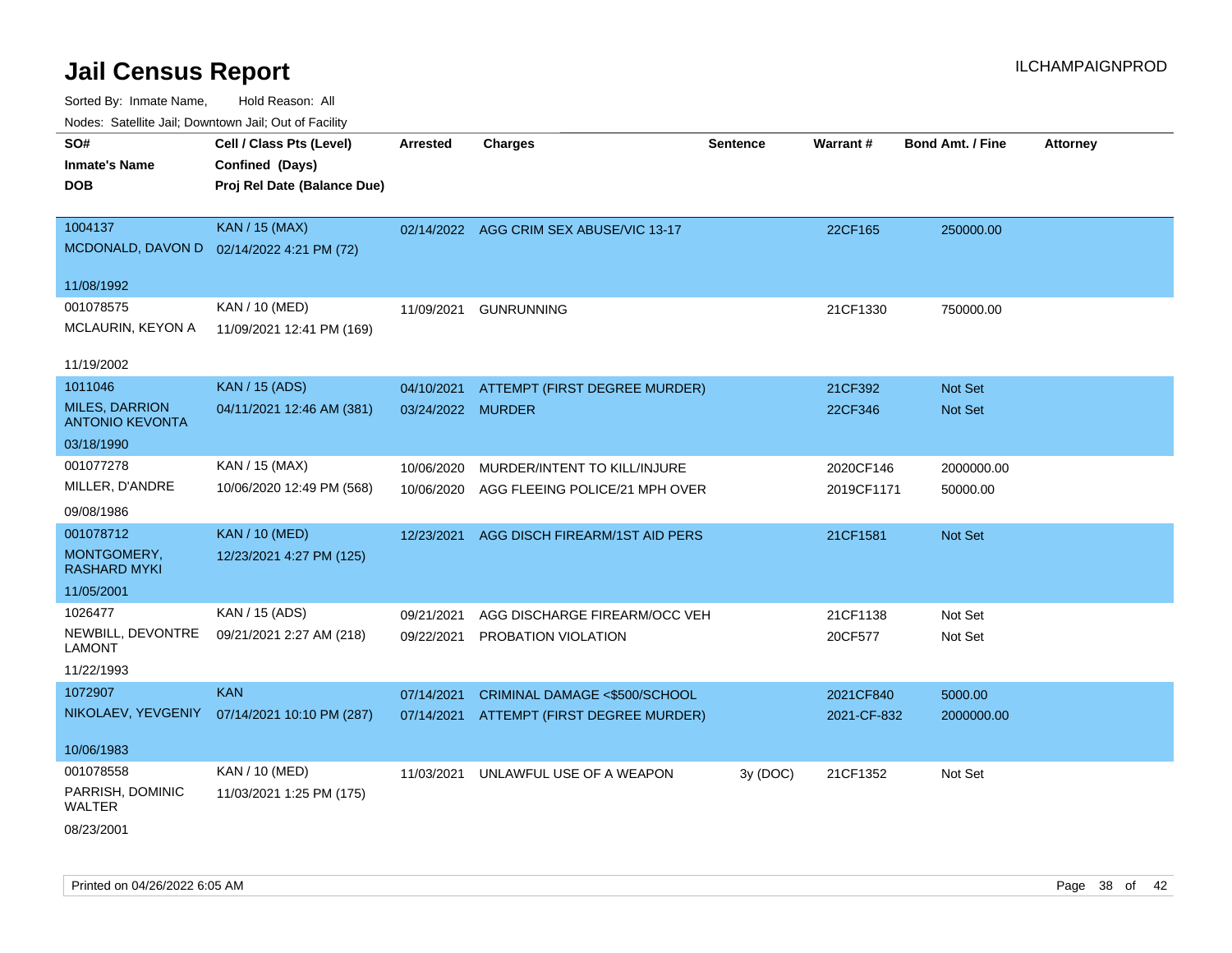| SO#<br><b>Inmate's Name</b><br><b>DOB</b> | Cell / Class Pts (Level)<br>Confined (Days)<br>Proj Rel Date (Balance Due) | <b>Arrested</b> | <b>Charges</b>                 | Sentence | Warrant#    | <b>Bond Amt. / Fine</b> | <b>Attorney</b> |
|-------------------------------------------|----------------------------------------------------------------------------|-----------------|--------------------------------|----------|-------------|-------------------------|-----------------|
| 001078063                                 | KAN / 15 (MAX)                                                             | 06/15/2021      | AGG CRIM SEX ASSAULT/WEAPON    |          | 2021CF678   | 1000000.00              |                 |
|                                           | PERRY, ROBERT Junior 06/15/2021 4:37 PM (316)                              | 06/15/2021      | <b>ROBBERY</b>                 |          | 2021CF159   | 25000.00                |                 |
| 12/21/1990                                |                                                                            |                 |                                |          |             |                         |                 |
| 001078799                                 | KAN / 10 (MED)                                                             | 01/27/2022      | FIREARM/FOID INVALID/NOT ELIG  |          | 22CF116     | Not Set                 |                 |
| PURNELL, MARKISE<br><b>MONROE</b>         | 01/27/2022 9:50 AM (90)                                                    |                 |                                |          |             |                         |                 |
| 07/13/2002                                |                                                                            |                 |                                |          |             |                         |                 |
| 001077614                                 | <b>KAN / 15 (MAX)</b>                                                      | 01/17/2021      | ATTEMPT (FIRST DEGREE MURDER)  |          | 21CF66      | Not Set                 |                 |
| <b>DEVON</b>                              | ROBINSON, DONTRELL 01/17/2021 3:08 PM (465)                                |                 |                                |          |             |                         |                 |
| 09/22/2002                                |                                                                            |                 |                                |          |             |                         |                 |
| 1061216                                   | KAN / 10 (MED)                                                             | 06/22/2021      | HOME INVASION/FIREARM          |          | 21CF727     | Not Set                 |                 |
| RUNGE, ANDRE<br><b>MARSEAN</b>            | 06/22/2021 4:42 PM (309)                                                   |                 |                                |          |             |                         |                 |
| 12/05/1997                                |                                                                            |                 |                                |          |             |                         |                 |
| 650295                                    | <b>PIA / 50 (MAX)</b>                                                      | 04/22/2020      | <b>CRIMINAL SEXUAL ASSAULT</b> |          | 2020-CF407  | 750000.00               |                 |
| SANDAGE, JERALD                           | 04/22/2020 6:30 AM (735)                                                   | 04/22/2020      | <b>CRIMINAL SEXUAL ASSAULT</b> |          | 2020-CF408  | 750000.00               |                 |
| <b>EUGENE</b>                             |                                                                            | 04/22/2020      | <b>CRIMINAL SEXUAL ABUSE</b>   |          | 2020-CF409  | 750000.00               |                 |
| 06/07/1971                                |                                                                            | 04/22/2020      | <b>CRIMINAL SEXUAL ASSAULT</b> |          | 2020-CF410  | 750000.00               |                 |
|                                           |                                                                            | 04/22/2020      | OFFICIAL MISCONDUCT            |          | 2019-CF1811 | 25000.00                |                 |
| 59178                                     | KAN / 15 (MAX)                                                             | 12/13/2021      | AGG DISCHARGE FIREARM/OCC VEH  |          | 21CF1274    | 1500000.00              |                 |
| SANDERS, MICHAEL<br>JEAN                  | 12/13/2021 4:17 PM (135)                                                   |                 |                                |          |             |                         |                 |
| 12/22/1967                                |                                                                            |                 |                                |          |             |                         |                 |
| 001078704                                 | <b>KAN / 15 (MAX)</b>                                                      | 12/21/2021      | MURDER/INTENT TO KILL/INJURE   |          | 21CF1575    | <b>Not Set</b>          |                 |
| SHORTER, JAQUAN<br><b>MAURICE</b>         | 12/23/2021 1:23 AM (125)                                                   |                 |                                |          |             |                         |                 |
| 10/08/1998                                |                                                                            |                 |                                |          |             |                         |                 |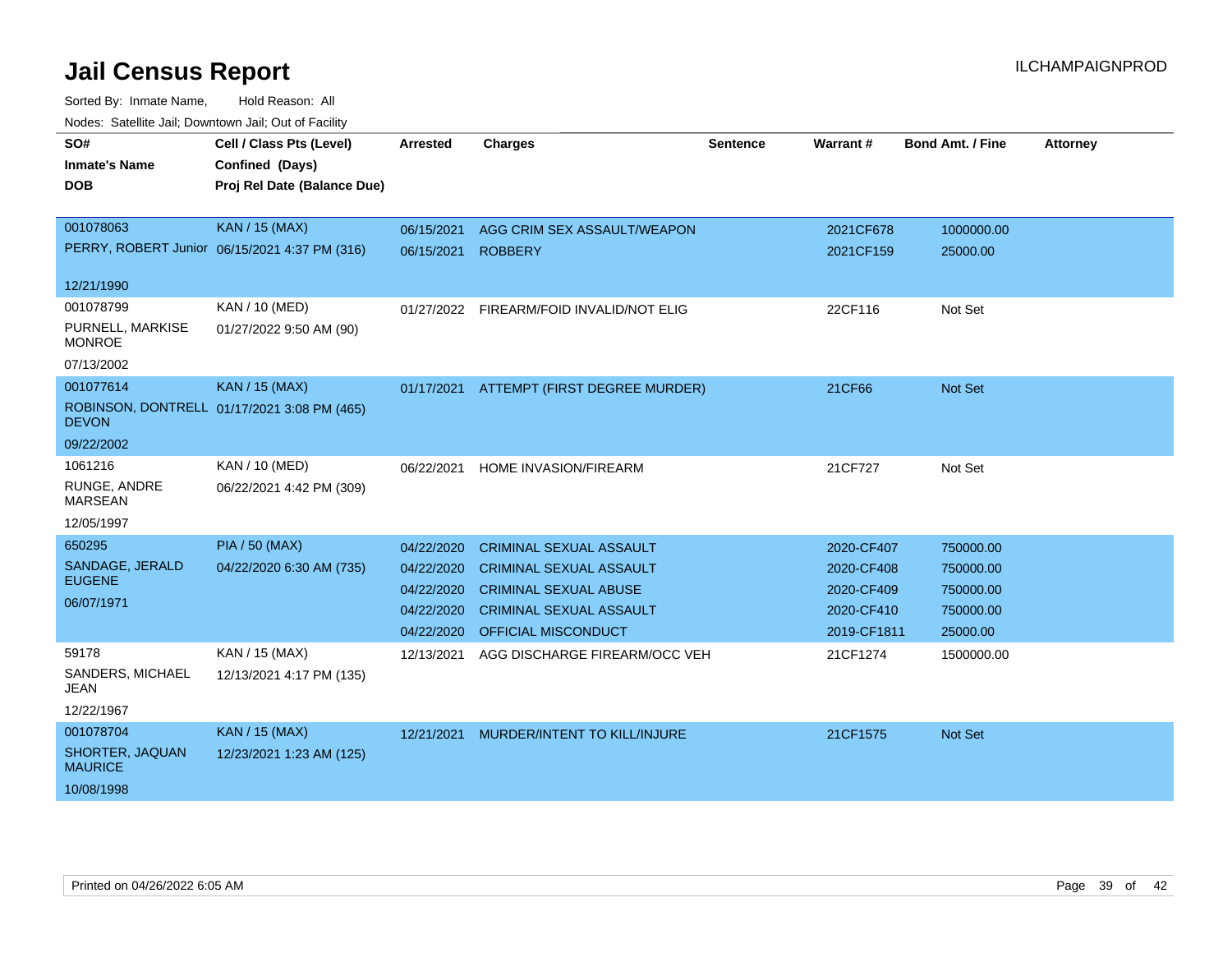| SO#<br><b>Inmate's Name</b><br><b>DOB</b> | Cell / Class Pts (Level)<br>Confined (Days)<br>Proj Rel Date (Balance Due) | <b>Arrested</b> | <b>Charges</b>                          | <b>Sentence</b> | Warrant#   | <b>Bond Amt. / Fine</b> | <b>Attorney</b> |
|-------------------------------------------|----------------------------------------------------------------------------|-----------------|-----------------------------------------|-----------------|------------|-------------------------|-----------------|
| 1038158                                   | <b>KAN / 10 (MED)</b>                                                      |                 | 02/04/2022 CRIMINAL SEX ASSAULT/CONSENT |                 | 22CF146    | Not Set                 |                 |
| <b>SMITH, RASHAD</b><br><b>JARECE</b>     | 02/04/2022 11:42 PM (82)                                                   |                 |                                         |                 |            |                         |                 |
| 09/16/1995                                |                                                                            |                 |                                         |                 |            |                         |                 |
| 001077868                                 | KAN / 15 (MAX)                                                             | 04/21/2021      | ARMED ROBBERY/ARMED W/FIREARM           |                 | 21CF445    | Not Set                 |                 |
| SPEARMENT,<br><b>KENTRELL</b>             | 04/21/2021 9:48 PM (371)                                                   | 08/19/2021      | FLEEING/ATTEMPT ELUDE OFFICER           |                 | 2021TR1053 | 1000.00                 |                 |
| 01/21/2002                                |                                                                            |                 |                                         |                 |            |                         |                 |
| 001078182                                 | $EHD / 5$ (MIN)                                                            | 12/20/2021      | DRIVING ON REVOKED LICENSE              |                 | 2021CF800  | No Bond                 |                 |
| STRONG, KEVIN<br><b>GARDNER</b>           | 12/20/2021 4:34 PM (128)                                                   |                 |                                         |                 |            |                         |                 |
| 02/12/1963                                | 6/18/2022 (0.00)                                                           |                 |                                         |                 |            |                         |                 |
| 65920                                     | KAN / 15 (MAX)                                                             | 12/21/2021      | ARMED ROBBERY/ARMED W/FIREARM           |                 | 21CF1543   | 100000.00               |                 |
| TAPSCOTT,<br><b>CORNELIUS</b>             | 12/21/2021 10:57 PM (127)                                                  |                 |                                         |                 |            |                         |                 |
| 07/14/1985                                |                                                                            |                 |                                         |                 |            |                         |                 |
| 1046632                                   | <b>KAN / 15 (MAX)</b>                                                      | 09/14/2021      | ARMED VIOLENCE/CATEGORY II              |                 | 21CF912    | 750000.00               |                 |
|                                           | TATE, JAVON MARQUIS 09/14/2021 12:10 PM (225)                              |                 |                                         |                 |            |                         |                 |
| 08/10/1996                                |                                                                            |                 |                                         |                 |            |                         |                 |
| 1033031                                   | KAN / 15 (MAX)                                                             | 08/19/2020      | *AGG BATTERY W/FIREARM/PERSON           |                 | 2020-CF923 | 500000.00               |                 |
| TOMS, ANDREW<br><b>CHUCKY</b>             | 08/19/2020 5:59 PM (616)                                                   |                 |                                         |                 |            |                         |                 |
| 09/28/1978                                |                                                                            |                 |                                         |                 |            |                         |                 |
| 1004142                                   | <b>KAN / 15 (MAX)</b>                                                      | 10/27/2021      | POSSESSION OF METH/15<100GRAMS          |                 | 2021CF1298 | 1500000.00              |                 |
| TOY, KAYON LARENZ                         | 10/22/2021 1:01 PM (187)                                                   |                 |                                         |                 |            |                         |                 |
| 09/12/1991                                |                                                                            |                 |                                         |                 |            |                         |                 |
| 001078386                                 | KAN / 10 (MED)                                                             | 09/14/2021      | POSSESSION OF STOLEN FIREARM            | 3y(DOC)         | 2021CF1099 | No Bond                 |                 |
| TURNER, AMARIO                            | 09/14/2021 11:42 PM (225)                                                  |                 |                                         |                 |            |                         |                 |
| 09/23/2002                                |                                                                            |                 |                                         |                 |            |                         |                 |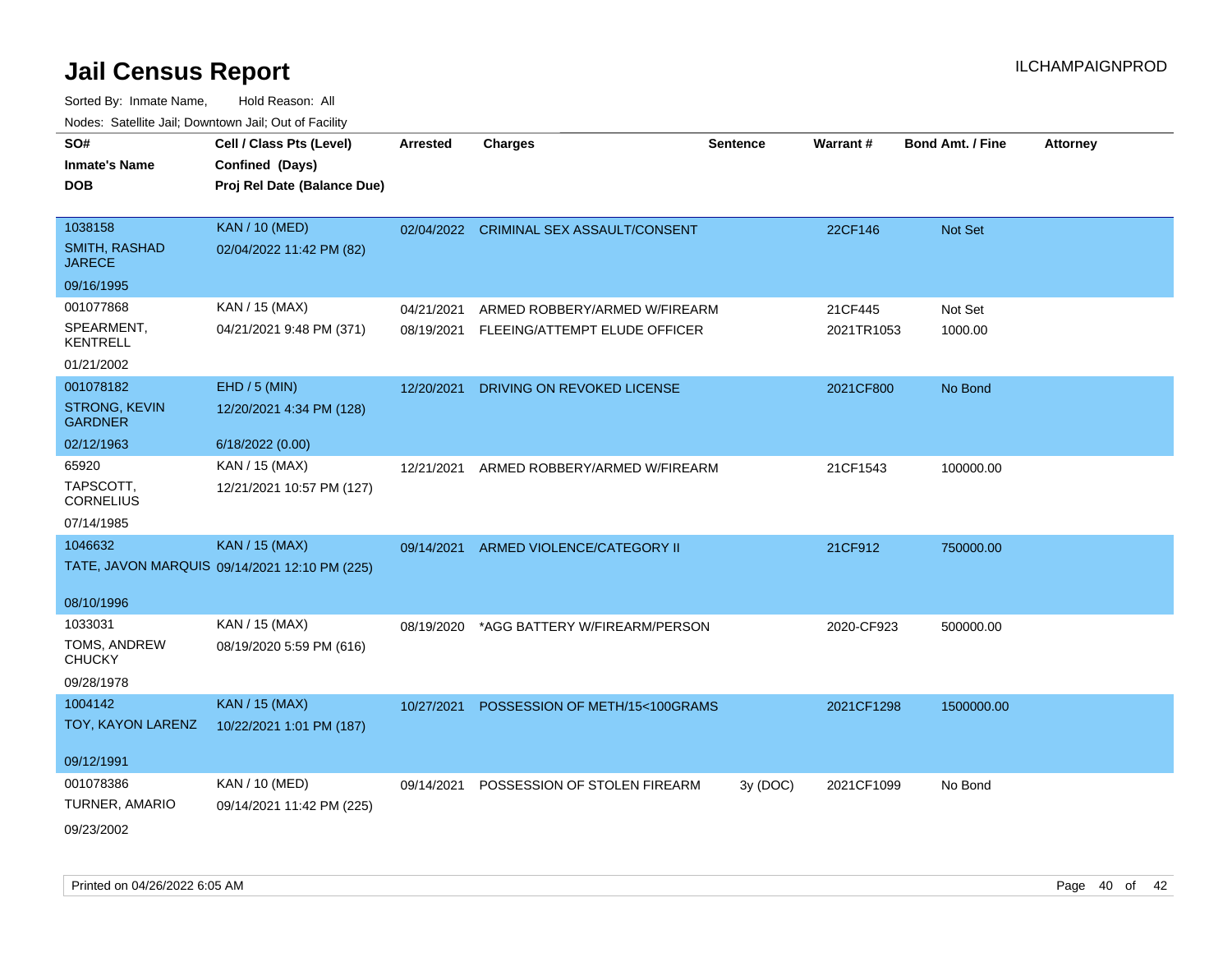| SO#<br><b>Inmate's Name</b>                | Cell / Class Pts (Level)<br>Confined (Days) | <b>Arrested</b> | <b>Charges</b>                          | <b>Sentence</b> | Warrant#      | <b>Bond Amt. / Fine</b> | <b>Attorney</b> |
|--------------------------------------------|---------------------------------------------|-----------------|-----------------------------------------|-----------------|---------------|-------------------------|-----------------|
| <b>DOB</b>                                 | Proj Rel Date (Balance Due)                 |                 |                                         |                 |               |                         |                 |
|                                            |                                             |                 |                                         |                 |               |                         |                 |
| 961786                                     | KAN / 15 (ADS)                              |                 | 01/24/2022 ARMED HABITUAL CRIMINAL      |                 | 22CF104       | <b>Not Set</b>          |                 |
| <b>WARREN, DESIE</b><br>ARNEZ              | 01/24/2022 7:23 AM (93)                     |                 |                                         |                 |               |                         |                 |
| 04/28/1988                                 |                                             |                 |                                         |                 |               |                         |                 |
| 1062558                                    | KAN / 10 (MED)                              | 10/02/2021      | FELON POSS/USE WEAPON/FIREARM           |                 | 21CF1185      | Not Set                 |                 |
| <b>WELLS, JIAMANTE</b><br><b>AMORE</b>     | 10/02/2021 8:29 PM (207)                    |                 |                                         |                 |               |                         |                 |
| 09/02/1995                                 |                                             |                 |                                         |                 |               |                         |                 |
| 1002033                                    | <b>KAN / 15 (MAX)</b>                       | 09/08/2021      | DRIVING ON SUSPENDED LICENSE            |                 | 2019-TR-11944 | 5000.00                 |                 |
| <b>WEST, ANTONIO</b>                       | 09/08/2021 11:01 PM (231)                   | 09/08/2021      | ARMED ROBBERY/ARMED W/FIREARM           |                 | 2020-CF-1406  | 500000.00               |                 |
| <b>DEONTA</b>                              |                                             | 09/08/2021      | AGG UNLAWFUL USE OF WEAPON/VEH          |                 | 2021-CF-AWOW  | <b>Not Set</b>          |                 |
| 04/15/1992                                 |                                             | 09/08/2021      | <b>OBSTRCT JUSTICE/LEAVE STATE</b>      |                 | 2021-CF-AWOW  | <b>Not Set</b>          |                 |
|                                            |                                             | 09/08/2021      | ARMED VIOLENCE/CATEGORY I               |                 | 2021-CF-AWOW  | <b>Not Set</b>          |                 |
| 1022068                                    | KAN / 15 (ADS)                              | 10/10/2021      | FELON POSS/USE WEAPON/FIREARM           |                 | 21CF1212      | Not Set                 |                 |
| <b>WILKINS, MICHAEL</b><br>CARL            | 10/10/2021 5:07 AM (199)                    |                 |                                         |                 |               |                         |                 |
| 07/10/1992                                 |                                             |                 |                                         |                 |               |                         |                 |
| 001078709                                  | <b>KAN / 15 (MAX)</b>                       | 12/22/2021      | ARMED VIOLENCE/CATEGORY I               |                 | 21CF1586      | Not Set                 |                 |
| <b>WILLIAMS, DAVID LEE</b>                 | 12/22/2021 11:00 AM (126)                   |                 |                                         |                 |               |                         |                 |
| 12/18/1989                                 |                                             |                 |                                         |                 |               |                         |                 |
| 1075313                                    | KAN / 15 (ADS)                              |                 | 01/29/2022 POSSESSION OF STOLEN FIREARM | 3y (DOC)        | 22CF132       | Not Set                 |                 |
| <b>WILLIAMS, EARDIS</b><br>ANTONIO, Junior | 01/29/2022 1:23 AM (88)                     |                 |                                         |                 |               |                         |                 |
| 01/21/1999                                 |                                             |                 |                                         |                 |               |                         |                 |
| 539662                                     | <b>KAN / 10 (MED)</b>                       | 08/14/2021      | DOM BTRY/CONTACT/1-2 PRECONV            | 7y (DOC)        | 2021CF770     | 250000.00               |                 |
| <b>WILLIAMS, JAVONTAE</b><br><b>DEMAR</b>  | 08/14/2021 1:28 AM (256)                    | 08/14/2021      | <b>CITY OV ARREST</b>                   |                 | 2017OV893     | 1000.00                 |                 |
| 07/28/1991                                 |                                             |                 |                                         |                 |               |                         |                 |